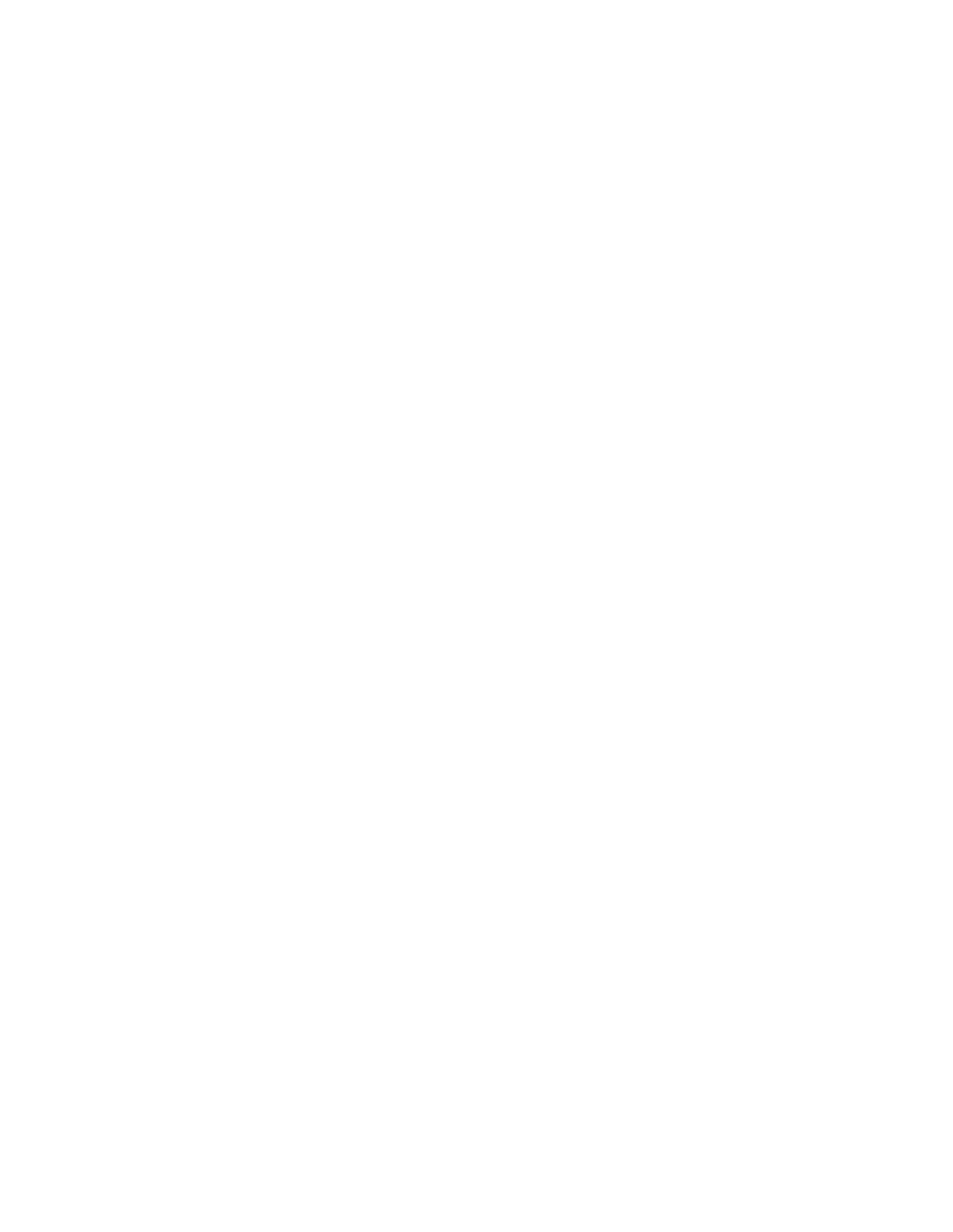## **1. Introduction**

"We conclude that government should set itself two overarching objectives:

• a major increase in participation in sport and physical activity, primarily because of the

significant health benefits and to reduce the growing costs of inactivity; and

• a sustainable improvement in success in international competition, particularly in the sports which matter most to the public, primarily because of the 'feelgood factor' associated with winning". DCMS/Strategy Unit (2002)

Worldwide, Government intervention in sport is substantial. The rationale for that support remains controversial. Until the mid-twentieth century it was driven to a large extent by the demand for military preparedness, but in most of the world that justification is no longer advanced. In its place, a wide range of social and political benefits have been suggested. As the quote from the British government report attests, promoting physical activity because of the health benefits is one rationale. However, since large amounts of public subsidies are often associated with hosting major sporting events, which in themselves do little to boost participation, additional justification is required. There has been a sustained intellectual argument in recent years between economists and boosters of all kinds about the alleged economic benefits of major events, and the balance of evidence points to the conclusion that these benefits are negligible or non-existent.

In this paper we consider a more fundamental rationale for hosting major sporting events- happiness. The "feelgood" factor associated with national sporting triumphs and event hosting is often discussed in the media and has been the theme of recent academic research (e.g. Maenning and Porsche, 2008), but this is the first study to measure these relationships empirically. This feelgood emotion may arise from a number of causes: the enjoyment of attending events, of being involved as a volunteer organizer, enjoyment of the proximity of the events even if one does not attend, cultural showcases, and national pride.

Previous work on happiness and sport has concentrated on athletes' happiness and on medical studies of individuals during sports events. For example, even though the silver medal is ranked higher than the bronze, a study of the 1992 Olympics by Medvec et al. (1995) found that bronze medalists are happier than silver medalists. The most plausible justification for this result is the potential alternative for each medalist- silver medalists are unhappy that they narrowly missed out on the gold medal, whereas bronze are simply happy to be present on the medal stand. From another perspective, recent medical research suggests that people care about sports events; the latter having an impact on individual psychology and subsequently on health. For example, it has been shown that occurrences of myocardial infarctions are significantly higher following a stressful sports event (Witte et al., 2000; Carroll et al., 2002; Kirkup and Merrick, 2003; Wilbert-Lampen et al., 2008). At the other extreme, Fernquist (2000) provides evidence that better team performance is associated with lower suicide and homicide rates.

This study considers two hypotheses: first, that the success of nation's athletes produces a measurable increase in reported happiness among citizens of that nation; second, that simply acting as host produces an increase in happiness among the citizens of the host nation. To test this we use pooled cross section data of surveys of reported happiness in European countries from the last 30 years. We are interested in the success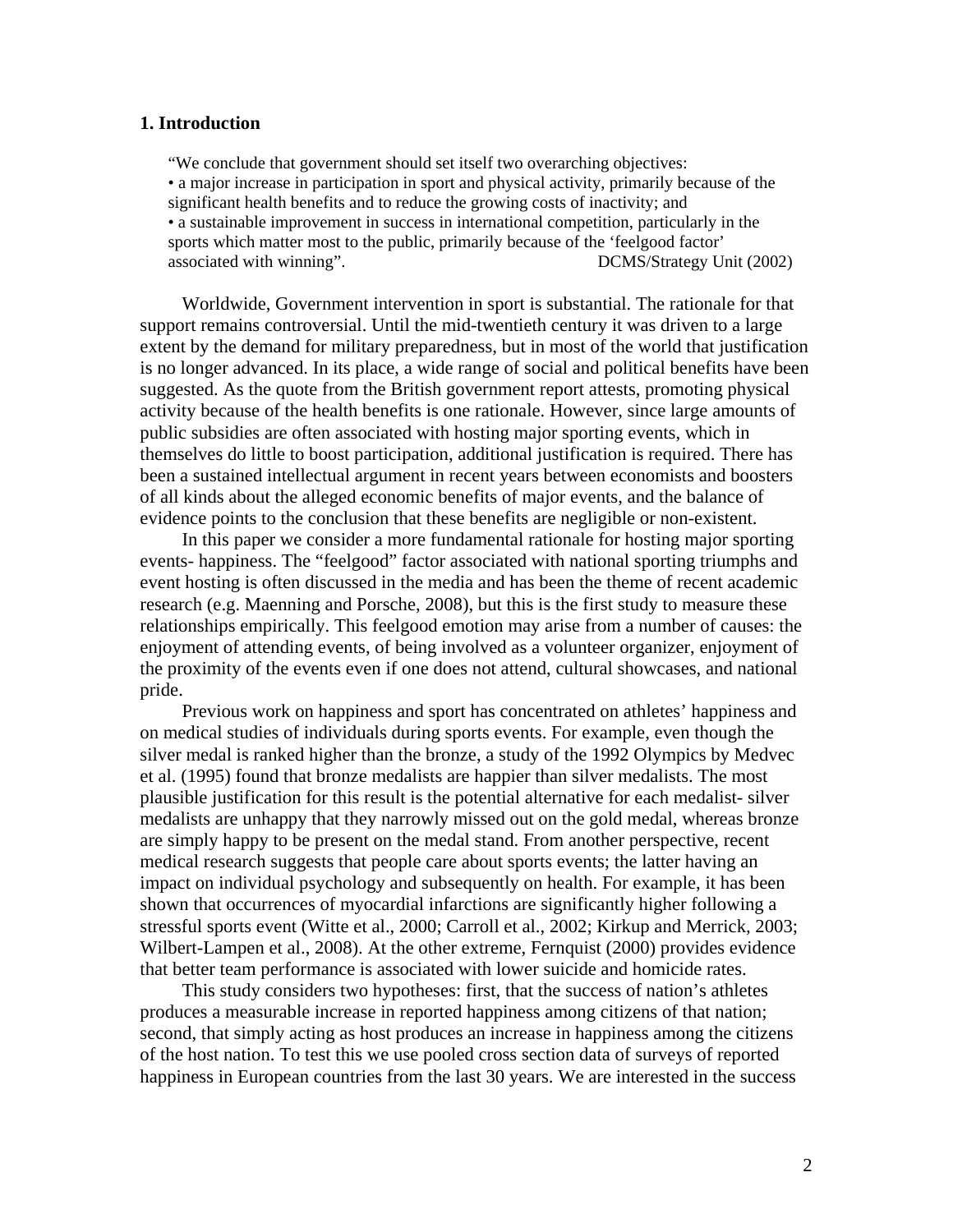of national teams in the summer Olympics and major international football tournaments; the FIFA World Cup and the UEFA European Championship.

We find limited support for the hypothesis that athletic success impacts significantly on reported happiness. However, we find that hosting major events, in particular the marquee football tournaments, is associated with increased reported happiness in the period following the event. We conclude that it is not winning the game, but playing the host, that creates the feelgood factor. While this may provide some comfort to boosters eager to attract major events with government support, this also suggests that the public investment in athletic success is not the crowd pleaser that it is often claimed to be. Furthermore, we find no evidence of a lasting happiness effect from hosting.

Section 2 reviews the literature and evidence on the economic impact of sporting events and that on happiness. Section 3 explains our methodology and section 4 our results. Section 5 concludes.

#### **2. The Economics of Sport and Happiness**

#### *2.1 Economic Impact of Sports Events*

It has long been claimed by promoters that public investments in major sports events will produce net economic benefits in the manner of Keynesian injections and multiplier effects. In this section we outline the theory and evidence behind four claims about increased economic activity through hosting sports events (see Matheson (2006) for an overview).

(a) *Employment and Wages:* It is claimed that mega projects will lead to the creation of job opportunities; short term ones in the construction sector and long term ones in spin-off businesses (e.g. tourist memorabilia and restaurants) (Argue, 1983). Rappaport and Wilkerson (2001), Chapin (2002) and Coates and Humphreys (2003) point out that while jobs might be created, these must be netted off against jobs lost due to substitution effects. Given budget constraints, increased expenditure by consumers on sports related events will reduce spending elsewhere and increase job losses in non-sports related businesses. In fact, Crompton (1995, 2001) argues that businesses will not be willing to hire more full-time staff due to an increase in demand caused by a single sporting event.

In addition, Siegfried and Zimbalist (2000) note that the multiplier for sports related expenditures may be lower than that of other types of expenditures. This is because sports related expenditures are more likely to leak out of the local economy than non-sports ones (e.g. construction workers may be less likely to live in the local area, and therefore are not expected to spend their income locally) (Matheson and Baade, 2004). Moreover, while the construction phase may generate some employment, long term employment related to sport facilities is likely to be part-time, casual, low skilled, and low waged, thus not contributing in the improvement of the quality of full-time jobs (Baade, 1996; Hall, 2006; Whitson and Horne, 2006). Given these facts it is not surprising that the evidence suggests that the development and construction of stadiums does not generate a net addition to economic activity (Baade and Dye, 1990; Rosentraub, 1994; Crompton, 1995; Baade, 1996; Coates and Humphreys, 1999; Lertwachara and Cochran, 2007).

(b) *Sports Stadium and their legacy:* The right to host a major event is usually won in competition with rival cities or countries. In this "beauty contest" the winner is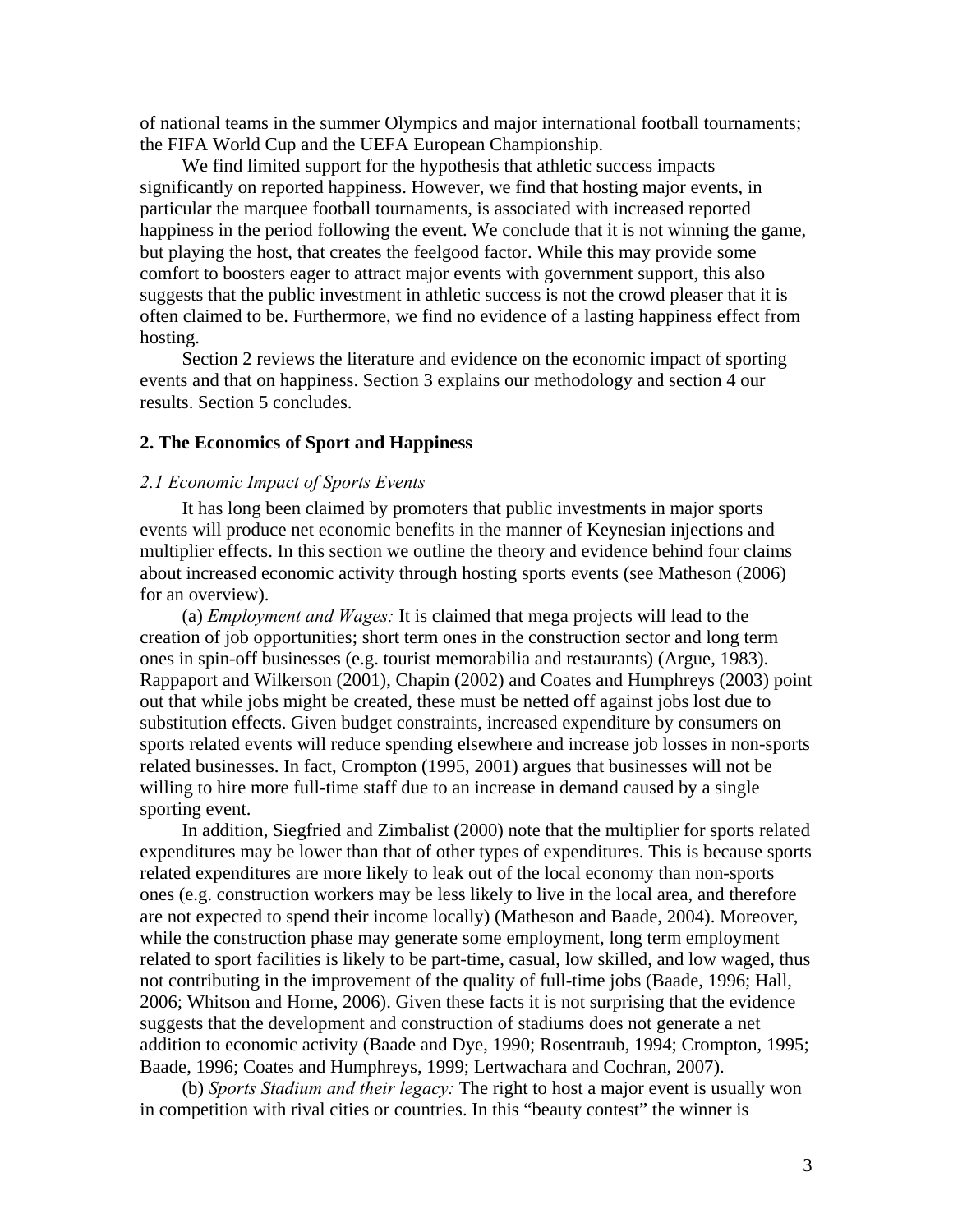frequently the bidder that offers the most lavish showcase for the event, usually a state of the art sports facility of an impressive architectural conception and size (Chalkley and Essex, 1999; Whitson, 2004). Often the greatest difficulty once the event is over is to find a suitable tenant for the facility in order to cover its maintenance costs (Thornley,  $2002$ ).<sup>[1](#page-3-0)</sup> For example, in order to cover its annual maintenance costs, Sydney's Superdome needs to host nearly one event every weekend (Telloglou, [2](#page-3-1)004).<sup>2</sup> Almost by definition the "legacy" utilisation of facilities constructed to host some of the world's biggest sporting events can not match this level of demand. On a study of the 2002 FIFA World Cup, Manzenreiter and Horne (2005) conclude that the construction of sports stadia for mega events leads to "unfulfilled promises of reviving the economy".

(c) *Tourism:* Through marketing and media exposure the host city may be able to attract tourists both during and after the event. Tourists are assumed to spend money in the local economy, hence having an economic multiplier effect (Kartakoullis et al., 2003). However, this issue is often confused by a failure to correctly define the region impacted. For example, if one considers the impact on the London economy of the 2012 Olympics, there will be many visitors from outside the area injecting money into the capital. However, if the focus is the impact in the UK economy, one should net off UK visitors, since they are simply diverting their expenditures from one region to another. The bigger the region considered, the smaller the number of additional visitors generated.

Moreover, one should account for time-switchers (those who would have come anyway, just at a different date) and casual tourists (those who would have come at this date whether or not the event wastaking place) whose expenditures cannot be fully attributed to the event, as well as considering the possibility that the event itself might be crowding-out a fraction of others (Crompton, 1995; Matheson, 2002; Siegfried and Zimbalist, 2002).

(d) *Infrastructure Investments and Urban Regeneration:* Major sporting events involve the movement of large numbers of people in confined spaces and therefore demand a high standard of public infrastructure funded by government. The associated investments include accommodation, efficient transportation and telecommunications systems (Roche, 1992). It has also been suggested that cities/nations often bid to stage sports events solely in order to achieve regeneration plans and stimulate tourism in the post-event period (Essex and Chalkley, 1998; Chalkley and Essex, 1999; Burbank et al., 2002). The first Olympic host cities claiming to follow such a strategy were Rome (1960 Olympics) and Tokyo (1964 Olympics).

There are good reasons to be skeptical about these claims. Urban regeneration requires investment in facilities for day-to-day living rather than showcase events. Furthermore, public expenditures have to be funded out of taxation, and increased taxes tend to crowd out private expenditures. The Montreal 1976 Games were an economic disaster precisely because the huge tax burden imposed by paying for the games was not matched by any local stimulus to growth caused by the event itself. It is also likely that, because of the higher prices associated with construction services before the Games,

<span id="page-3-0"></span> $<sup>1</sup>$  Demolishing facilities is not an uncommon practice either. As an example consider the case of the</sup> Velodrome following the 1956 Melbourne Olympics (Chalkley and Essex, 1999).

<span id="page-3-1"></span> $2$  Also known as the Acer Arena, Sydney's Superdome is Australia's largest indoor arena. Officially opened in 1999 for the Sydney 2000 Olympics, it can host a maximum of 21,000 seated spectators.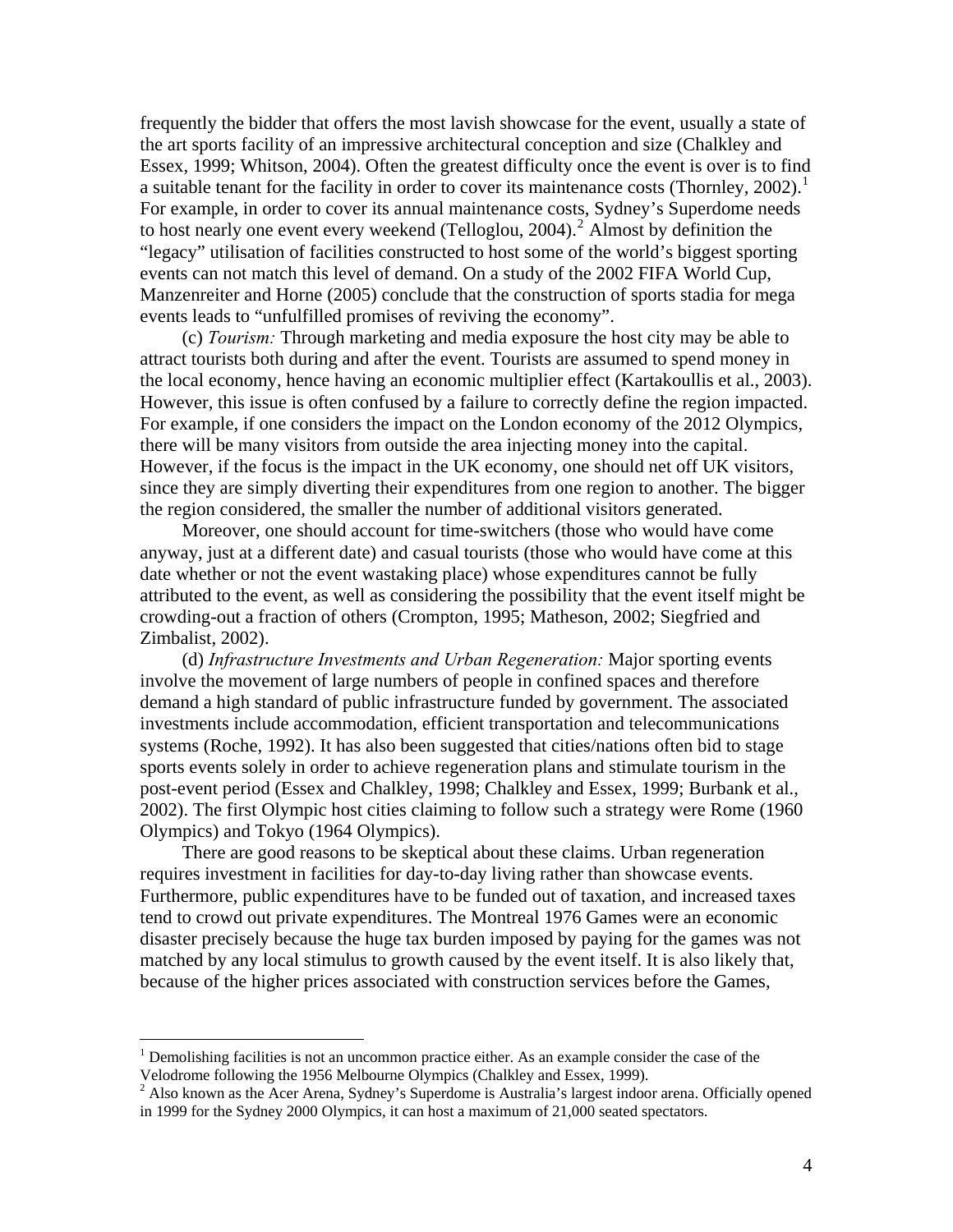some investment projects not relevant to the Olympics might be postponed or even deterred (Blake, 2005).

Even if some benefits from hosting are acknowledged, one should consider the opportunity cost of public funds, which could be used to finance hospitals and schools, thus generating job placements, enhancing wellbeing and human capital, and potentially increasing productivity (Coates and Humphreys, 1999; Ingerson, 2001; Essex and Chalkley, 2003; Whitson, 2004; PriceWaterhouseCoopers, 2004). To quote Baade and Matheson (2002): "once opportunity costs are considered with the possibility that Olympic venues could compete for limited leisure dollars, the Olympics could actually generate a cumulative long-term job loss".<sup>[3](#page-4-0)</sup>

In sum, arguments supporting the view that hosting major sporting events will produce significant increases in economic activity rest on weak foundations. However, the economic argument for hosting mega events should in any case be based on the argument that it will produce a net increase in welfare; and welfare may be only weakly correlated with economic activity. On the face of it, it would seem to be a much stronger justification for public spending on these events if it could be claimed not that they will make us *rich*, but that they will make us *happy*.

#### *2.2 Economics of Happiness*

 $\overline{a}$ 

To measure happiness, the question usually posed in surveys is a variant of the following: *"Taking all things together, how would you say things are these days - would you say you are happy, quite happy, or not very happy?"*, where responses are treated in an ordinal manner. (Frey and Stutzer, 2002; Layard, 2005a).*[4](#page-4-1)*

Survey methods attempting to gather life satisfaction levels are not free of criticism. Human genes may well predetermine psychological tendencies; the words 'happiness' and 'satisfaction' might have different interpretations in different languages so that cross country comparisons may be misleading; individuals, rather than reporting their actual satisfaction level, might report either the satisfaction level they are expected to have, given their status, or the level others consider them having; and people may be either understating or overstating their true state of happiness when specifically asked to report it (see Bertrand and Mullainathan, 2001; Frank, 2005; Layard, 2005b; Veenhoven, 2005).

In defense of cross-country happiness studies it is argued that, given the large number of people being randomly surveyed at the national level, any potential biases become non-systematic and the signal-to-noise ratio reaches a sufficient standard to make inferences and comparisons across groups and countries valid (Di Tella and MacCulloch, 2006; Kahneman and Krueger, 2006). The validity of the happiness scale level is supported in van Praag (1991), arguing that verbal labels used in questionnaires, e.g. 'very happy', are on average successfully translated into numerical values.

Personality factors, such as age, gender, level of education attained, marital status, employment status, and personal income levels, are usually controlled for in the estimation model in order to reduce biases due to unobserved heterogeneity between respondents. Previous research has indicated that married people, those on higher income groups, females, the higher educated, the self-employed, the retired and housewives tend

<sup>&</sup>lt;sup>3</sup> Developing countries are likely to face larger opportunity costs (Matheson and Baade, 2004).

<span id="page-4-1"></span><span id="page-4-0"></span><sup>&</sup>lt;sup>4</sup> In line with previous papers, the terms 'happiness', 'life satisfaction', 'utility' and 'well-being' are used interchangeably here (Easterlin, 2005).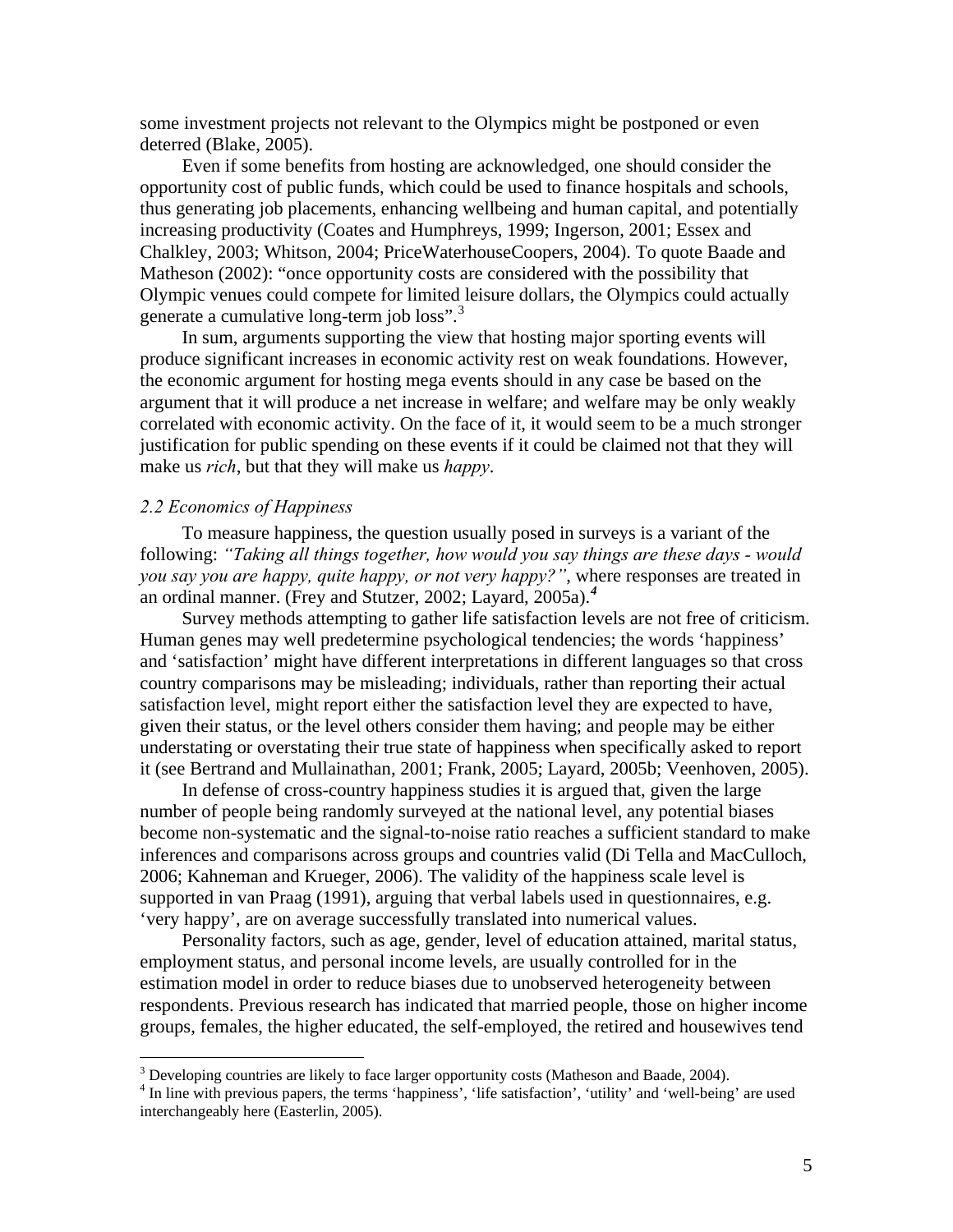to be happier on average. Moreover, happiness appears to be U-shaped in age- the minimum being observed around age 30 (Oswald, 1997). Importantly, researchers find that unemployment leads to unhappiness not only because of the income effects but because of the social status associated with not being able to find work (see Clark and Oswald (1994) and Winkelmann and Winkelmann (1998) for a relevant analysis using panel data).

On the impact of macroeconomic indicators on happiness, a series of studies estimate that within nations wealthier individuals are happier, although the relationship exhibits diminishing returns (Easterlin, 1974, 1995; Di Tella et al., 2001). Moreover, there is evidence that individuals care more about their relative rather than absolute level of income (Easterlin, 1995; Clark and Oswald, 1996; Blanchflower and Oswald, 2000; Luttmer,  $2005$  $2005$ ).<sup>5</sup> Even though GDP per capita has been rising-fairly consistently-since the end of WWII, average self-reported happiness has remained more or less constant. That is, people do not seem to become happier as they become richer (Easterlin, 1974, 1995, 2005; Layard, 2005b). The so-called 'Easterlin Paradox' seems to exist for most Western economies, including the US, the UK, Germany and Japan (Easterlin, 1995; Blanchflower and Oswald, 2004; Frank, 2005). $<sup>6</sup>$  $<sup>6</sup>$  $<sup>6</sup>$  Research also shows that the</sup> unemployment rate in the wider population has adverse effects on the well-being of the individual (including those in employment: Di Tella et al., 2001; Di Tella et al., 2003). These authors also find a negative effect on happiness arising from increases in inflation.

Lately, the literature has focused on identifying the impact of other factors on wellbeing. For example, Frey and Stutzer (2000) and Di Tella and MacCulloch (2005a) concentrate on the participation of residents in policy decisions and the sensitivity between right- and left-wing supporters on macro policies, respectively. Blanchflower and Oswald (2004) measure the impact of sexual activity on happiness levels of US citizens. Frey et al. (2004) test the effect of terrorist activities for some European countries. Di Tella and MacCulloch (2005b) investigate the impact of pollution on happiness. Oswald and Powdthavee (2006) test the theory of adaptation based on British individuals having experienced a disability. Frey et al. (2007) test the impact of television watching on happiness. Finally, Blanchflower and Oswald (2008) find an inverse relationship between happier nations and hypertension.

We add to this emerging branch of economics by focusing on the so far unexplored links between happiness and sporting events. In this paper we focus on the impact of sporting performance and hosting sporting events have on wellbeing as measured by stated levels of happiness.

## **3. Data and Methodology**

 $\overline{a}$ 

The focus of our study is the effect of success in, and hosting of, the Olympic Games, the FIFA World Cup and the UEFA European Cup have on individuals' happiness. The happiness data used in this study is taken from the Eurobarometer Survey

<span id="page-5-0"></span> $<sup>5</sup>$  For example, consider a popular survey of Harvard University students on the decision to live in one of</sup> the following states: (a) in the one where you earn \$50k and everybody else earns \$25k, or (b) in the one where you earn \$100k and everybody else earns \$250k. Even though personal income doubles from one state to the other, the majority of students chose the former to the latter (Solnick and Hemenway, 1998). <sup>6</sup> For poor countries the assumption is that increases in income are more significant (Layard, 2005a; p. 33).

<span id="page-5-1"></span>Further research on the Easterlin Paradox includes Easterlin (2003), Frey and Stutzer (2005), Veenhoven (2005), Layard (2005b) and Di Tella and MacCulloch (2006), amongst others.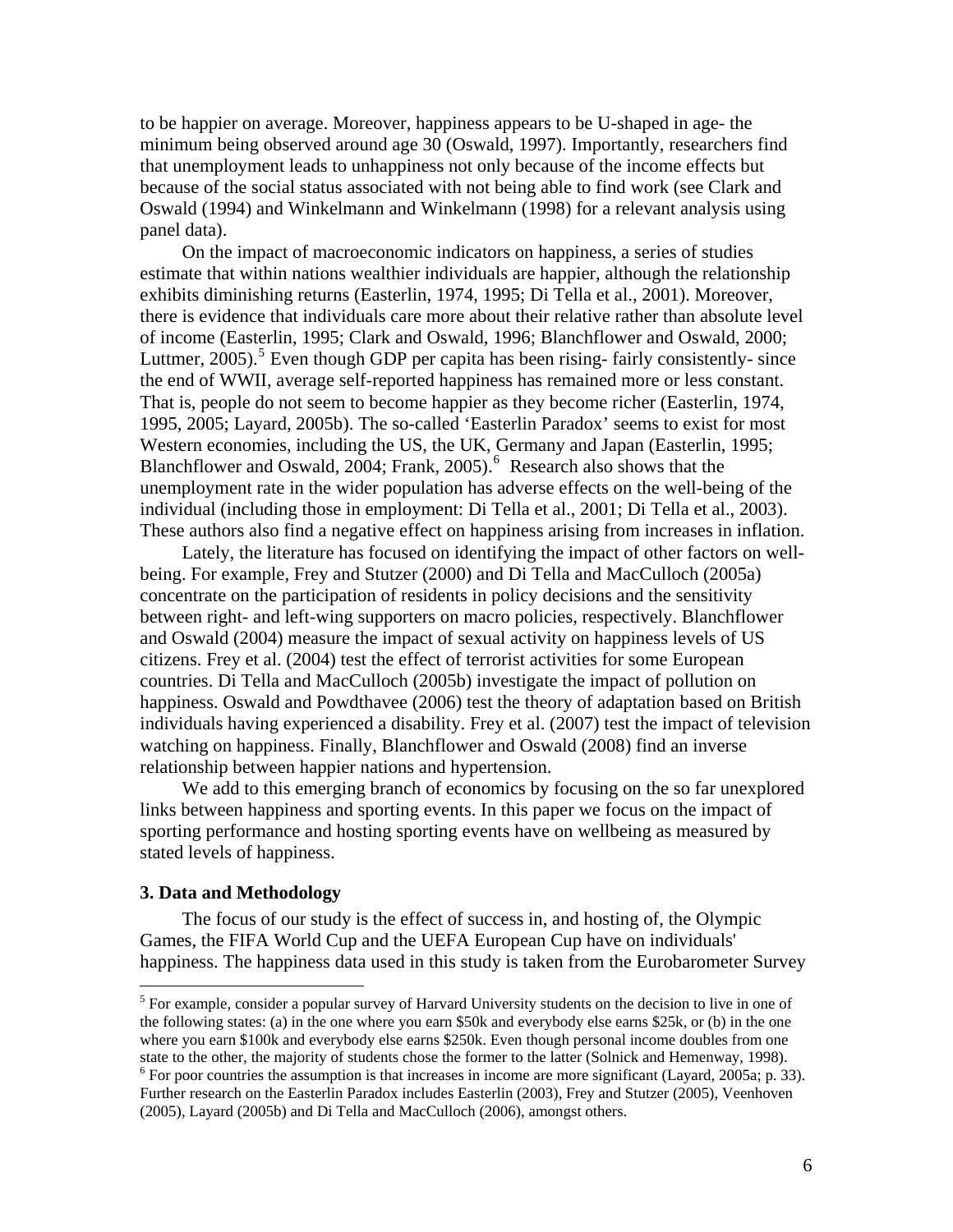Series, covering 12 countries: Belgium, Britain, Denmark, France, Germany, Greece, Ireland, Italy, Luxembourg, Netherlands, Portugal and Spain, and spanning the years 19[7](#page-6-0)4 to 2004.<sup>7</sup> The Surveys are conducted on behalf of the European Commission in an attempt to collect information mainly around social, health and political aspects of life among individuals living in member states. They are usually conducted twice each year, in the spring and autumn, where each time approximately 1,000 individuals are randomly interviewed in each country. Satisfaction with life is a question frequently posed, based on the following four-scaled question: *"On the whole, are you very satisfied, fairly satisfied, not very satisfied, or not at all satisfied with the life you lead?"*. [8](#page-6-1)

We examine two hypotheses relating to the sporting "feelgood" factor: (a) Better than expected national athletic performance increases happiness, (b) Hosting major sporting events increases happiness. As we know the characteristics of individuals interviewed, we are able to test our hypotheses for different subgroups of the data.

The events we study are staged at four year intervals, the summer Olympics and UEFA European Championships occurring in the same even-numbered years and the World Cup on the intervening even-numbered years. Because they are staged in the summer, between July and August, the only Eurobarometer questionnaires relevant are the ones performed in the autumn of each year; that is, the post-event surveys.<sup>[9](#page-6-2)</sup> Unfortunately, no such survey was conducted in the autumn of 1980. Moreover, the happiness question was not included in the autumn questionnaires of 1974, 1996, 1998, and 2002. Finally, the autumn 2004 Survey did not include the identification of the income level by individuals questioned. Hence, the years considered in our study for each sporting event are presented in Table 1.

| Olympic Games    | Euro Cup                         | World Cup        |
|------------------|----------------------------------|------------------|
| 1976 (Canada)    | 1976 (Yugoslavia)                | 1978 (Argentina) |
| 1984 (USA)       | 1984 (France)                    | 1982 (Spain)     |
| 1988 (S. Korea)  | 1988 (W. Germany)                | 1986 (Mexico)    |
| 1992 (Spain)     | 1992 (Sweden)                    | 1990 (Italy)     |
| 2000 (Australia) | 2000 (Belgium & the Netherlands) | 1994 (USA)       |
|                  |                                  |                  |

|  |  |  | <b>Table 1: Data Period and Host</b> |  |  |  |  |  |
|--|--|--|--------------------------------------|--|--|--|--|--|
|--|--|--|--------------------------------------|--|--|--|--|--|

 $\overline{a}$ 

*Periods Omitted:* Olympics & Euro Cup: 1980, 1996, 2004 World Cup: 1974, 1998, 2002

*Notes*: Bold figures represent Host Nations within the sample.

Spain hosted the World Cup in 1982, however the data for Spain is only available as of 1985.

If sporting success creates a "feelgood factor", we surely can not use the absolute medal count in the Olympics to measure success. For a country such as Luxembourg with a population of 480,000, winning a single Olympic gold medal may be considered a success; for Germany with a population of 82 million, it would represent a national

<span id="page-6-0"></span><sup>&</sup>lt;sup>7</sup> On Germany the data prior to 1992 exists for West Germany. The available data for Greece starts in 1981, whereas for Spain and Portugal in 1985.

<span id="page-6-1"></span> $\frac{8}{2}$  Note that the reported happiness categories labeled under "Don't Know" and "No Answer" are excluded.

<span id="page-6-2"></span><sup>&</sup>lt;sup>9</sup> Although, given the available happiness data, the US was the host of the Games in 1984 and of the World Cup in 1994, we did not include US happiness data as this is collected annually in April- before the event.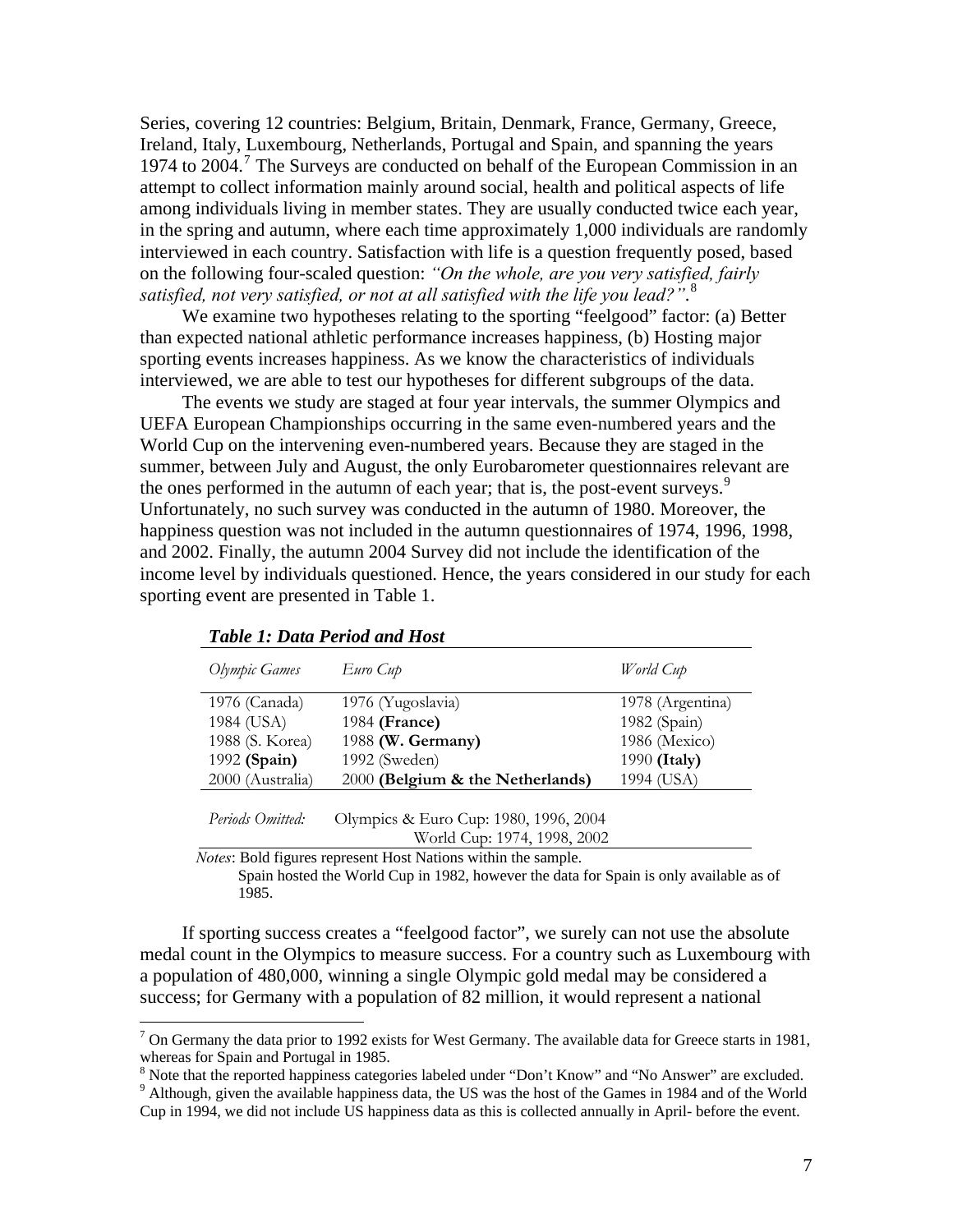sporting crisis. Moreover, home nations typically perform to an above average level.<sup>[10](#page-7-0)</sup> To the extent that this is predictable, we expect people to discount this effect, but to the extent that the outperformance is unexpected it will also generate an increase in happiness.

Thus for the Olympics we focus on measures that relate expected national athletic performance, based on a simple model for predicting medal success, to actual performance. We hypothesise that any feelgood factor will be associated with deviations from expectations.[11](#page-7-1) Evidence from neuroscience supports this claim: "…the brain's dopamine currency seems to be tuned to the expectation of pleasure (or reward of some sort). Some of the brain's dopamine-producing nerve cells are programmed to monitor the difference between expected and actual reward…" (Siegfried, 2006; p.101).

To test the second hypothesis we include a dummy variable for the host.<sup>[12](#page-7-2)</sup> Of course, our latter hypothesis might be rejected, as potential negative effects associated with hosting major sporting events exist; e.g. increased congestion, pollution and hooligan incidents.

For the case of international football championships we have a slightly simpler approach.<sup>[13](#page-7-3)</sup> There are a variety of ratings for national football teams that are maintained and updated on a match by match basis. If a national team does well in a championship then its rating will rise and we would expect this to create a feelgood factor. Likewise if the national team rating falls we would expect reported satisfaction levels to fall. Thus by comparing team ratings just before and after a championship we can proxy the potential of team performance in major competitions to affect the feelgood factor. For an outline of the methodology for predicting medals and obtaining Elo rankings see Appendix A.

Due to the ordinal nature of the happiness data, the model used for our estimations is an ordered Logit. Given the unobserved dependent variable  $y_{i,t}^* = x_{i,t}' \beta_i + \varepsilon_{i,t}$ , representing true happiness levels, we observe

$$
y = 0, \text{ if } y^* \le \kappa_1
$$
  

$$
y = 1, \text{ if } \kappa_1 < y^* \le \kappa_2
$$
  

$$
y = 2, \text{ if } \kappa_2 < y^* \le \kappa_3
$$

And so on, where  $\kappa_j$  represent the threshold or cut-point parameters. The independent variables include the Sports Variables: medals/ranks and the host dummy; Macroeconomic Variables<sup>[14](#page-7-4)</sup>: GDP per capita, unemployment and inflation rates; Personal Controls: employment status, sex, age, age squared, marital status, household income quartiles and educational level reached. We also control for country, *s,* and year, *t*, effects. Our regressions are estimated over the event years only. That is, we estimate:

<span id="page-7-0"></span><sup>&</sup>lt;sup>10</sup> For a detailed study on the determinants of the host effect for the Summer Olympic Games of 1928-1996 see Balmer et al. (2003); Host effect determinants for the Winter Olympics of 1908 till 1998 are studied in Balmer et al. (2001).

<span id="page-7-1"></span> $11$  This can be thought in terms of a set-point theory of happiness, where various aspects can create deviations from a predetermined level of happiness for a certain period of time (Easterlin, 2005).

<span id="page-7-2"></span> $12$  For the case of the Olympics note that we only have one host, Spain in 1992.

<span id="page-7-3"></span><sup>&</sup>lt;sup>13</sup> Similar to the Olympics, studies on the determinants of soccer success use population and GDP variables, in addition to host, political and geographical indicators. See Hoffman et al. (2002), Houston and Wilson (2002), Hoffman et al. (2006), and Leeds and Leeds (2007). 14 These are obtained from OECD's Economic Outlook and Labour Force Statistics.

<span id="page-7-4"></span>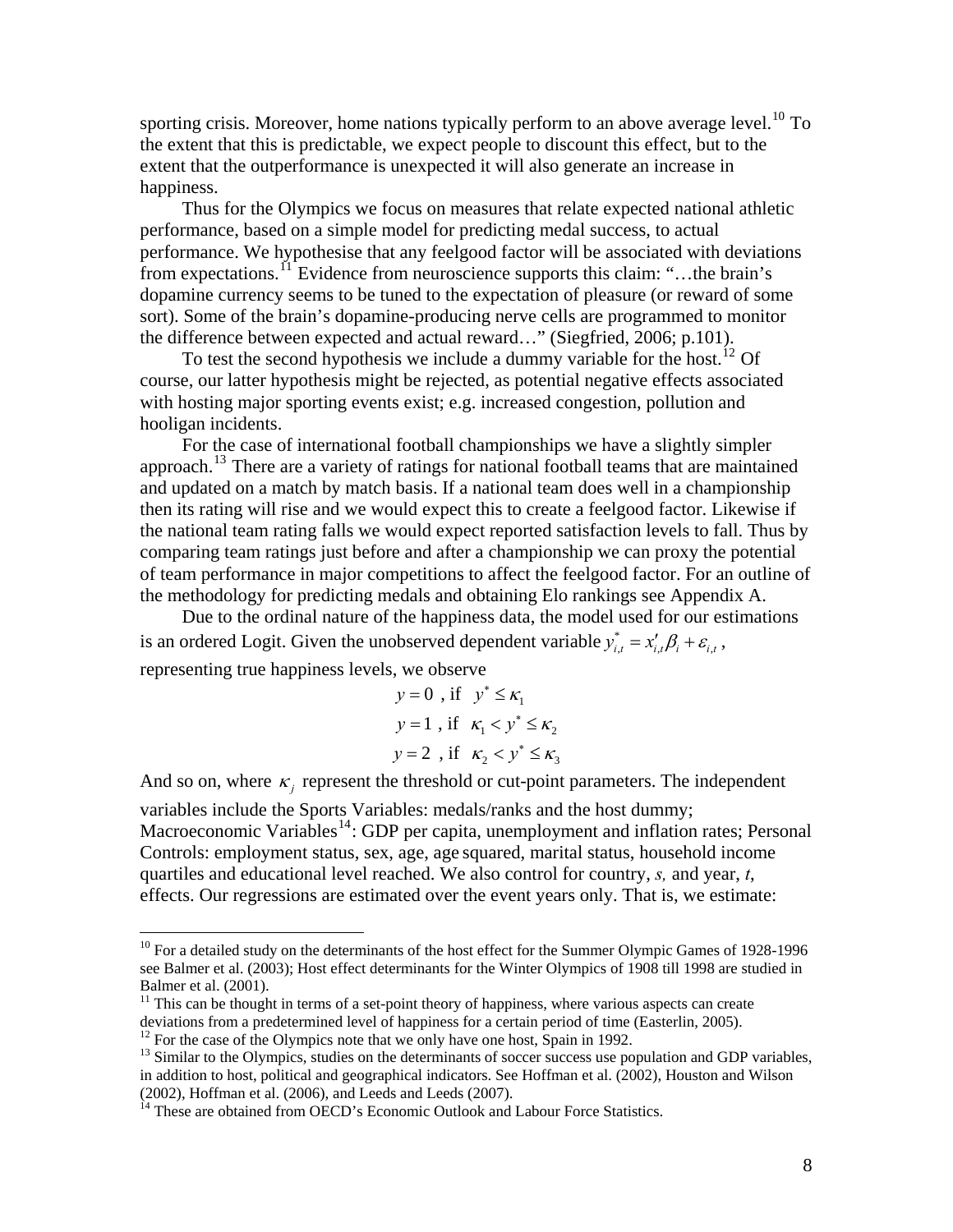*Happings<sub>ist</sub>* = 
$$
a\text{Sport}_{st} + \beta \text{Maccolar}_{st} + \gamma \text{Personal}_{ist} + c_s + y_t + v_{\text{ist}}
$$
 (1)

Where *uist* is an i.i.d. error term.

Equation (1) is estimated under two specifications for the Sport Variables. For the Olympic variables we use the difference between actual and predicted medals; that is *(Actual-Predicted)*. The model is then re-estimated using lagged actual medals as predictions for success in future Olympiads; that is *(Actual-Actual Lagged)*. The former model can be considered as a rational expectations, whereas the latter as an adaptive expectations approach of Olympic performance. Finally, happiness is re-estimated excluding the only remaining boycott year within the sample, that of 1984, in order to avoid the distortion in medals caused by its inclusion.<sup>[15](#page-8-0)</sup>

In the case of football events, our measure of performance is the difference between the post and pre tournament rankings; *(RankPost-RankPre)*. We estimate the model only for countries which have qualified to participate.<sup>[16](#page-8-1)</sup>

Finally, we perform a Difference-in-Difference (DiD) estimation. As mentioned in Section 3, Eurobarometer surveys are usually gathered twice each year, in the spring and in the autumn, with the sports event taking place in between. Thus, we can think of the treatment group as the group of individuals whose country hosted the event (Host) and the control group as the remaining non-host countries in that year. The variable *After*  denotes the time period of the survey. The estimated coefficient of the dummy variable taking the value of unity for the countries that have hosted the event in the post-event time period only is the DiD estimator. That is, similar to (1), we estimate:

 $Happiness_{\text{ist}} = \delta_1 Host_{\text{is}} + \delta_2 After_{\text{it}} + \delta_3 HostAfter_{\text{ist}} + \beta MarcroVar_{\text{st}} + \gamma Personal_{\text{ist}} + c_s + y_t + v_{\text{ist}}$  (2)

Since our data includes only one Olympic host, we apply this estimator only for the case of football over the years 1984, 1988, 1990 and 2000. These are the only years for which happiness data exists for both waves of the survey. For the years examined we have five hosting nations (see Table 1 in Section 3).

#### **4. Results**

<u>.</u>

Summary results of the happiness regressions on sports variables are reported in Table 2; Full results are reported in Appendix B. Models 1-4 focus on the Olympic Games. In more detail, Models 1 and 2 use the difference between our estimates of expected and actual medals (rational expectations), while models 3 and 4 use the difference between lagged and actual medals (adaptive expectations). Models 1 and 3 use all the years in our sample, while Models 2 and 4 excludes the only boycott affected Games for which happiness data is available, that is 1984.

The results from football tournaments based on the difference in ranking position are presented in Model 5. Finally, Model 6 presents the results of the DiD estimates for football events.

<span id="page-8-0"></span><sup>&</sup>lt;sup>15</sup> We have checked for possible collinearity problems between our predictions and GDP per capita by evaluating the Variance Inflation Factor (VIF). Tolerance values and Condition Number were well below the suggested boundaries indicating no severe collinearity concerns between the variables in question [VIF=1.11, Tolerance=0.901, and Condition Number=7.824] (Greene, 2003).<br><sup>16</sup> Nations that have not qualified to the tournament schedule friendly matches during the tournament

<span id="page-8-1"></span>period, and hence their ratings vary. We do not include a dummy for the winner of the soccer tournament as the Elo rating already incorporates the effect of the winner of each match on its rating- See Appendix A.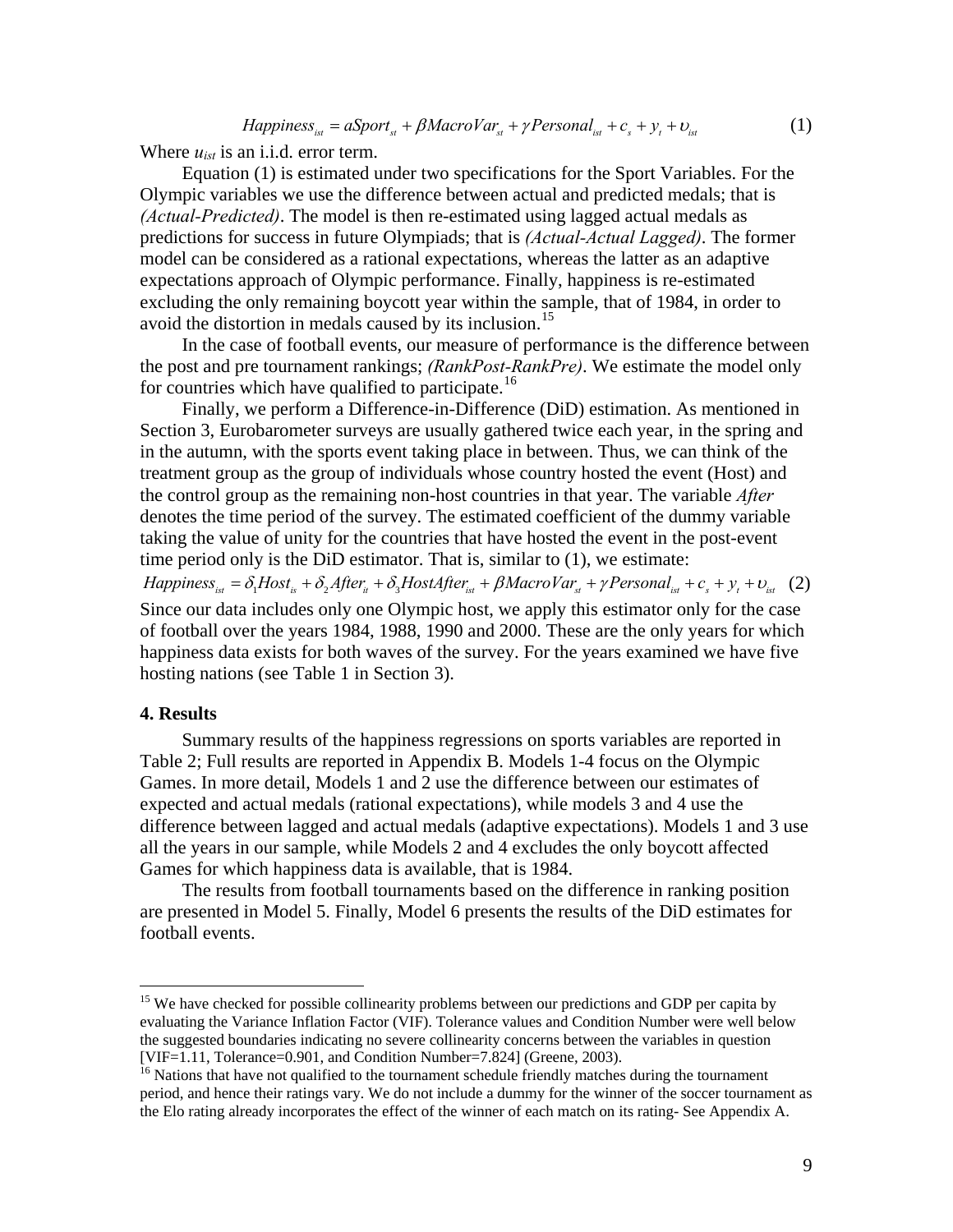In all tables, column 2 reports the estimated results using all observations, where each additional column reports the results for various subgroups; that is, for men, women, individuals aged below and above 50, in employment, with no higher education, in upper and lower income quartiles.

As far as the Olympics are concerned, we find that reported happiness is in general positively affected when performance is better than expected, but the effect is seldom significant. In fact, the difference between actual and expected medals is only significant for some subgroups when 1984 is excluded from the analysis (model 2), and then only for males, those aged under 50 and in higher income groups. However, when we use lagged medals to define expectations and exclude 1984 (model 4) the effect of outperformance is positive and significant for every group except males (for whom it is borderline). For the football competitions the ranking variable has the expected sign but is never significant. Overall we take this to provide some limited support for our first hypothesis- it is plausible that national success in sporting competitions can lead to an increased sense of satisfaction, but the effect is surely not a very powerful one.

Turning to the second hypothesis, the picture is more complicated. In all Olympics related models (1-4), hosting appears to have a negative impact on happiness, which is significant in a number of cases. As we have already observed in Section 3, this result is based on a single observation, Spain (Barcelona 1992), and might very well be capturing other events in Spain during that period. Moreover, it just might be the case that the Barcelona Games, while bringing joy to the Catalan minority in Spain, actually reduced satisfaction levels among the Castilian majority, especially since many Catalans used the event to promote Catalonia's independence from Spain (de Moragas et al., 1995). This possibility seems worthy of further study.

By contrast, the results for the FIFA World Cup and UEFA European Cup tournaments lend powerful support to hypothesis  $2<sup>17</sup>$  $2<sup>17</sup>$  $2<sup>17</sup>$ . The results of the model using differences in rankings (model 5) are broadly consistent with those of the DiD specification (model 6), which are only used to estimate the hosting effect. Hosting appears to be positively and significantly correlated with reported happiness for the population taken as a whole and for every subgroup in model 5, except for females.

The coefficients also give us some idea about the economic significance of these effects. For example, using the coefficients for all individuals (i.e. column 2, Model 5), hosting a soccer tournament increases happiness by  $0.315/(0.162+0.639)=0.4$  times the amount due to going from the second to the fourth income quartile, and  $0.315/(0.162+0.377)=0.6$  times the amount due to going from the second to the third income quartile. In a similar logic, happiness increases twice the amount of having a higher education (0.315/0.163=2) and is as large as the satisfaction derived from being married (0.315/0.287=1.098). Furthermore, it almost offsets the devastation of being divorced (0.315/0.417=0.755) while the effect is one third the size of the impact of becoming unemployed (0.315/0.942=0.334).

We now present some brief comments regarding the estimates for the personal controls. These are quite robust and in line with previous findings (see Oswald, 1997). Married individuals tend to be happier, whereas any other marital status leads to unhappiness. The latter include divorced, separated and widowed individuals. The sign

<span id="page-9-0"></span> $17$  Testing for the host effects of these two tournaments jointly provides us with more observations given the small number of major tournaments in our data.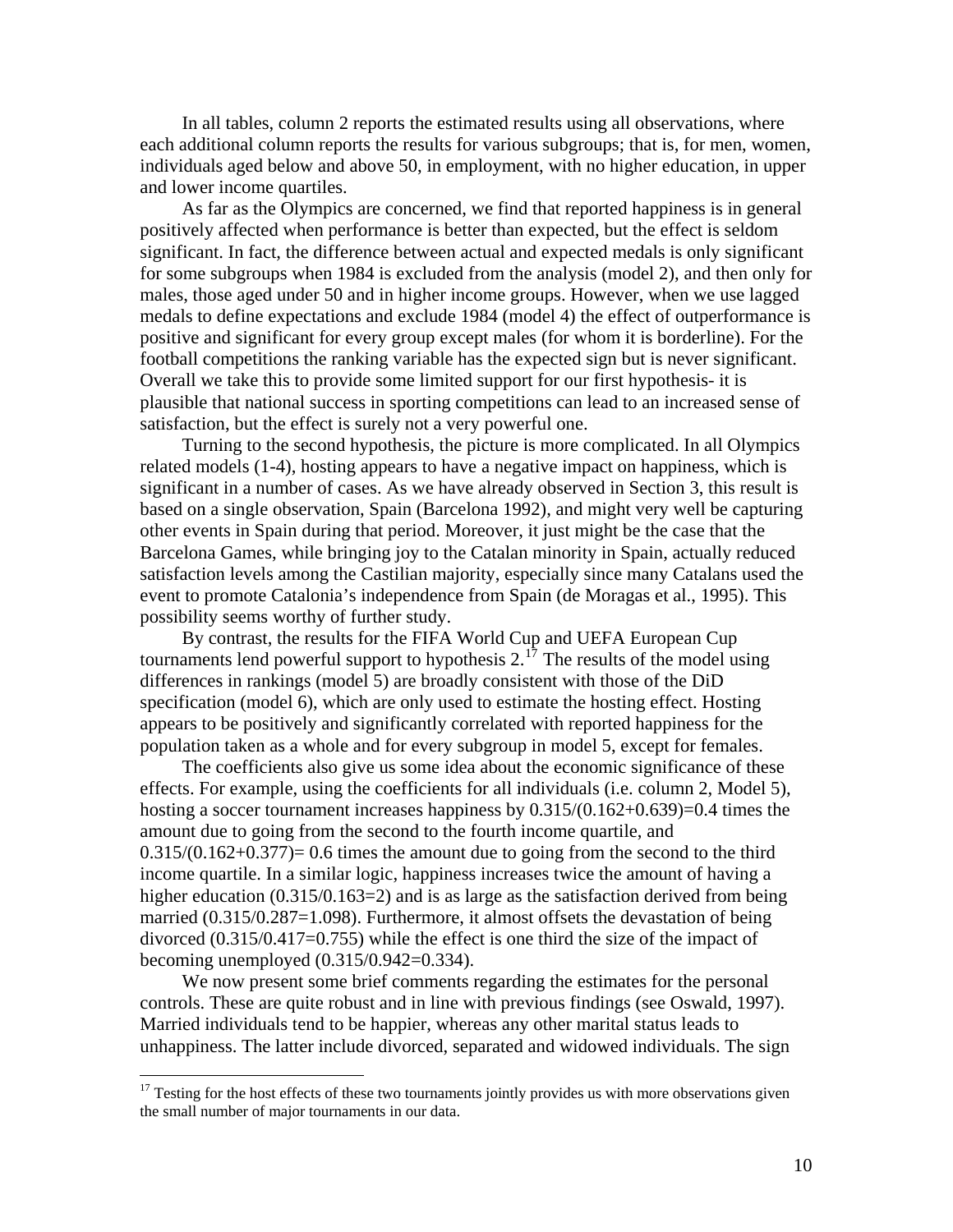for those living as if married (defacto married) is insignificant for all groups other than those aged over 50, for whom the effect on reported happiness is negative. Happiness is U-shaped in relation to age and reported satisfaction levels of men are lower than those of women. Working status and income level variables are also in general significant. Being unemployed reduces happiness considerably, while the self-employed, students (*School*) and house-keepers (*Home*) tend to report higher levels of satisfaction. Belonging to a higher income quartile is associated with greater reported happiness. A similar statement can be made for the level of education- the higher the level of educational level reached the happier the individual appears to be. Finally, higher national income is associated with greater happiness levels while inflation and the unemployment rate are associated with lower levels of happiness; these results are in line with previous studies (see Di Tella et al. 2001, 2003). Marginal Effects are reported in Appendix C.

Based on some of the Eurobarometer questionnaires we managed to match household income quartiles– used in the regressions- to levels, in order to produce a rough estimate of the monetized value of the increase in happiness for the host country citizens. For example, when England hosted the Euro 96 tournament the average monthly income of households in the second quartile was £870 per month, while in the third quartile it was £1575 per month, a difference of £705. Sixty percent of this effect amounts to £423 per month. Given that there are approximately 20 million households in England, this amounts to a monthly "willingness to pay" in the region of £8 billion. Obviously this figure needs to be interpreted with caution, not least because of the Easterlin paradox: if everyone in the second income quartile were moved to the third, then those in the third to begin with would feel worse off. In any case, not everyone is in the second quartile, and hence the monetized value would differ by household. Nonetheless, our results point to a substantial short term impact on measured happiness, suggesting that the feelgood factor from hosting events is a significant phenomenon.

Our rough valuation depends critically on the period over which the impact accrues. Given that the events take place in midsummer and the survey takes place in the autumn, the effect would appear to be sustained over a month or two. However, many advocates of bidding to host major events such as the Olympics claim that benefits can accrue both before and well after an event. For this reason we finally consider whether we could identify any effects on happiness in years before and after the event. The former we might consider "announcement effects", the latter "legacy effects". We thus generate four different Host dummy variables each of which takes the value of unity six, four, two and one years before the event takes place, respectively. To measure legacy effects we generate three different Host dummy variables each of which takes the value of unity one, two and four years following the event, respectively.

We run micro model regressions for each of the seven Host dummies presented above for the following combinations of sports events:

- (a) Football events estimated jointly (3 World Cup (WC) and 7 European Championship (EC) Hosts)
- (b) Olympic events (2 Hosts, including Athens 2004)
- (c) All sporting events estimated together in order to gain from the richness of the available data (3 WC, 7 EC , 2 Olympics)
- (d) WC events separately (3 of them), and
- (e) EC events separately (7 of them)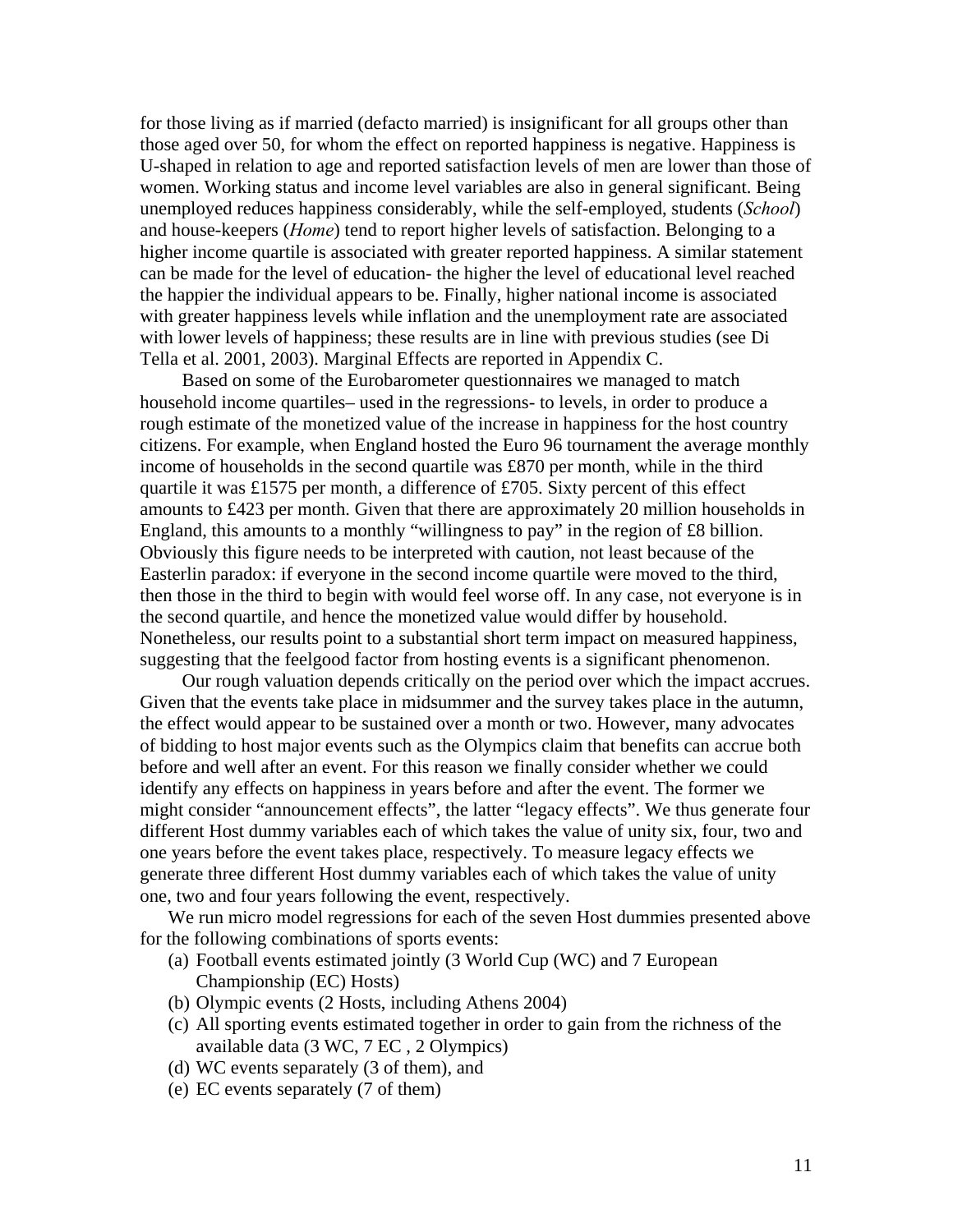The results are reported in Appendix D. On (a) we find evidence of a significant negative impact of the host dummy 6 years before and 4 years before the event, across many subgroups of the population. Some evidence for a positive and significant effect is found for the 4 years following the event. On (b) there is no evidence of an anticipation effect, however we estimate a negative and significant impact of hosting the Olympics when using either the 2 or 4 year dummy following the event. Note that although the preevent dummy now contains information we have available for Greece in regards to the 2004 Athens Games, the post-event data contains only Spain, since our dataset ends in 2004. On (c) there is evidence across the majority of the population subcategories that the hosting dummy is negative and significant 6 years before the event. Finally, for European Championships (e) we find the hosting dummy is negative and significant 6 and 4 years before the event, but no evidence of any post event effects.

In all cases the estimation of the 1 year before and 1 year after the event dummies does not return any significant results in any subgroup of the population. Furthermore, in most estimations this is the case for the 2 year dummy as well. There is however one exception, that being the case of the WC (d). There all post event dummies are significant for the 2 and 4 years dummies for all subgroups. Also, the 1 year before and after the event dummies return positive happiness effects for the population as a whole, individuals under the age of 50, males, the unemployed and those who have not benefited from higher education.

Overall, these results do not generally support the view that there are systematically significant and positive anticipatory or legacy effects with respect to measured happiness, and if anything, there is some evidence that there are negative anticipatory effects, which might possibly be associated with difficulties often associated with the planning stages for such events. However, the pattern of results is not consistent, and in our view these results do not justify the inference that hosting events creates anything more than a short term feelgood factor.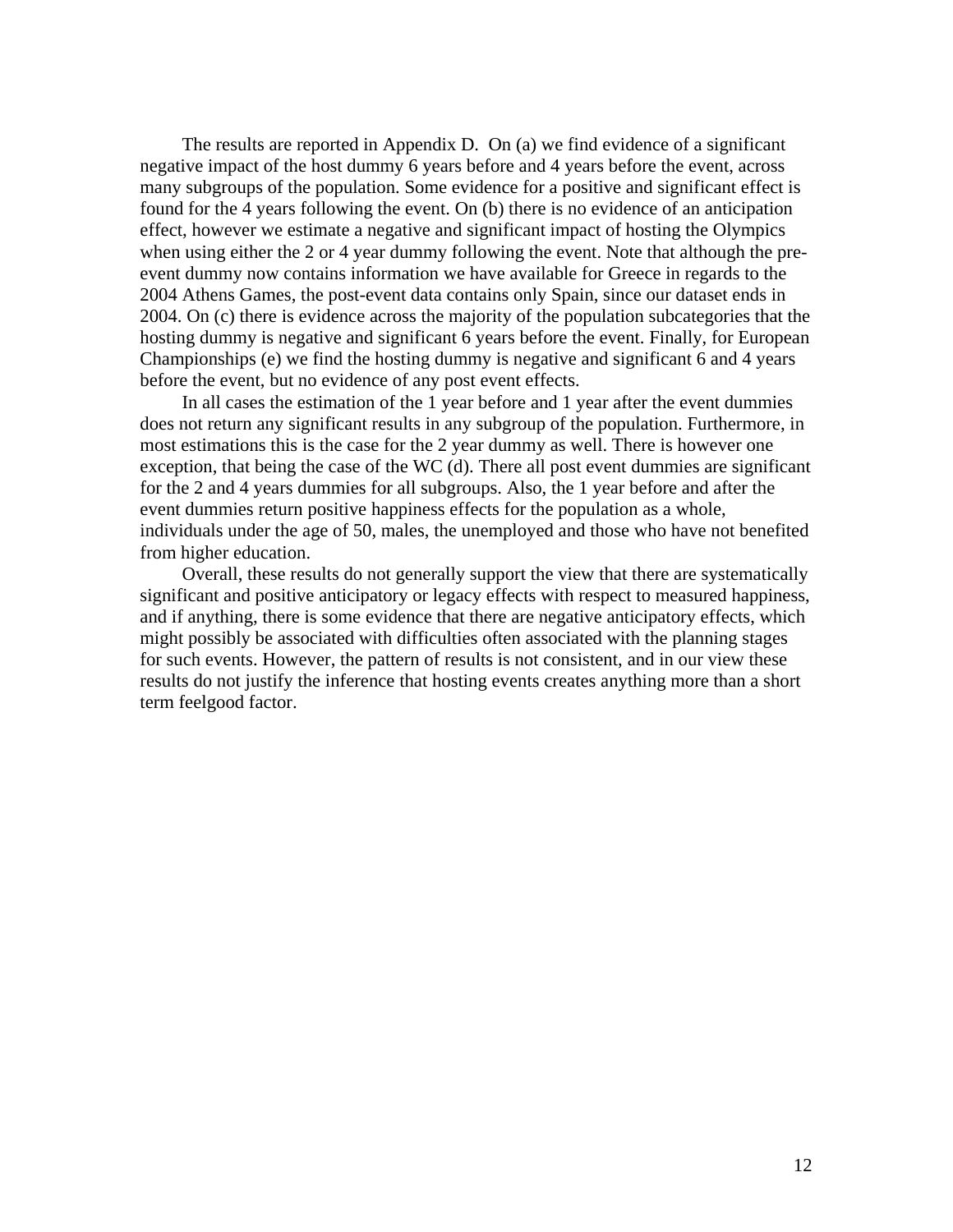| Subgroup                                                            | $W$ bole<br>Sample                              | $A$ ged $\geq 50$ | $A$ ged<50 | Males      | Females    | Employed  | No Higher<br>Education | In Upper<br>Income | Not in<br>Upper Inc. |  |  |  |
|---------------------------------------------------------------------|-------------------------------------------------|-------------------|------------|------------|------------|-----------|------------------------|--------------------|----------------------|--|--|--|
| <b>Model 1: Olympic Games</b>                                       |                                                 |                   |            |            |            |           |                        |                    |                      |  |  |  |
| (Actual-Predicted)                                                  | 0.004                                           | $-0.0001$         | 0.006      | 0.008      | 0.00001    | 0.003     | 0.003                  | 0.001              | 0.002                |  |  |  |
|                                                                     | (0.008)                                         | (0.007)           | (0.009)    | (0.009)    | (0.007)    | (0.008)   | (0.007)                | (0.009)            | (0.007)              |  |  |  |
| Host                                                                | $-0.117$                                        | 0.023             | $-0.198$   | $-0.226**$ | $-0.022$   | $-0.106$  | $-0.029$               | $-0.334***$        | 0.122                |  |  |  |
|                                                                     | (0.108)                                         | (0.106)           | (0.128)    | (0.10)     | (0.119)    | (0.109)   | (0.111)                | (0.10)             | (0.126)              |  |  |  |
| Number of Obs.                                                      | 43,607                                          | 16,464            | 27,143     | 21,487     | 22,120     | 41,468    | 33,602                 | 19,995             | 23,612               |  |  |  |
| $Pseudo-R2$                                                         | 0.0831                                          | 0.0817            | 0.0878     | 0.0807     | 0.0879     | 0.0797    | 0.0749                 | 0.0873             | 0.0756               |  |  |  |
|                                                                     | 1984<br><b>Model 2: Olympic Games Excluding</b> |                   |            |            |            |           |                        |                    |                      |  |  |  |
| (Actual-Predicted)                                                  | 0.012                                           | 0.003             | $0.019*$   | $0.017*$   | 0.008      | 0.011     | 0.012                  | $0.017*$           | 0.009                |  |  |  |
|                                                                     | (0.009)                                         | (0.009)           | (0.01)     | (0.009)    | (0.009)    | (0.009)   | (0.009)                | (0.01)             | (0.009)              |  |  |  |
| Host                                                                | $-0.131$                                        | 0.014             | $-0.213$   | $-0.259**$ | $-0.02$    | $-0.122$  | $-0.04$                | $-0.344***$        | 0.113                |  |  |  |
|                                                                     | (0.125)                                         | (0.109)           | (0.153)    | (0.12)     | (0.13)     | (0.125)   | (0.123)                | (0.114)            | (0.138)              |  |  |  |
| Number of Obs.                                                      | 35,766                                          | 13,601            | 22,165     | 17,653     | 18,113     | 34,121    | 27,226                 | 15,995             | 19,771               |  |  |  |
| Pseudo-R <sup>2</sup>                                               | 0.0811                                          | 0.0804            | 0.086      | 0.0799     | 0.0853     | 0.077     | 0.0714                 | 0.0871             | 0.0732               |  |  |  |
| <b>Model 3: Olympic Games</b><br>(Actual-Actual Lagged)             | 0.001                                           | 0.005             | $-0.001$   | 0.0002     | 0.003      | 0.001     | 0.002                  | 0.001              | 0.002                |  |  |  |
|                                                                     | (0.005)                                         | (0.005)           | (0.005)    | (0.005)    | (0.005)    | (0.005)   | (0.005)                | (0.004)            | (0.005)              |  |  |  |
| Host                                                                | $-0.156$                                        | $-0.087$          | $-0.187$   | $-0.22*$   | $-0.101$   | $-0.147$  | $-0.085$               | $-0.359***$        | 0.065                |  |  |  |
|                                                                     | (0.123)                                         | (0.129)           | (0.129)    | (0.114)    | (0.144)    | (0.123)   | (0.131)                | (0.112)            | (0.148)              |  |  |  |
| Number of Obs.                                                      | 44,440                                          | 16,806            | 27,634     | 21,893     | 22,547     | 42,286    | 34,251                 | 20,472             | 23,968               |  |  |  |
| $Pseudo-R2$                                                         | 0.0825                                          | 0.0812            | 0.0872     | 0.080      | 0.0873     | 0.0791    | 0.0744                 | 0.0864             | 0.075                |  |  |  |
| <b>Model 4: Olympic Games Excluding</b>                             |                                                 |                   | 1984       |            |            |           |                        |                    |                      |  |  |  |
| (Actual-Actual Lagged)                                              | $0.009**$                                       | $0.008**$         | $0.009*$   | 0.008      | $0.009***$ | $0.008**$ | $0.009**$              | $0.008\ast$        | $0.01**$             |  |  |  |
|                                                                     | (0.004)                                         | (0.004)           | (0.005)    | (0.005)    | (0.004)    | (0.004)   | (0.004)                | (0.004)            | (0.004)              |  |  |  |
| Host                                                                | $-0.264*$                                       | $-0.135$          | $-0.336**$ | $-0.351**$ | $-0.188$   | $-0.25*$  | $-0.181$               | $-0.461***$        | $-0.05$              |  |  |  |
|                                                                     | (0.137)                                         | (0.124)           | (0.159)    | (0.141)    | (0.14)     | (0.135)   | (0.136)                | (0.13)             | (0.152)              |  |  |  |
| Number of Obs.                                                      | 36,599                                          | 13,943            | 22,656     | 18,059     | 18,540     | 34,939    | 27,875                 | 16,472             | 20,127               |  |  |  |
| Pseudo-R <sup>2</sup>                                               | 0.0808                                          | 0.0801            | 0.0855     | 0.0793     | 0.0851     | 0.0766    | 0.0714                 | 0.0861             | 0.073                |  |  |  |
|                                                                     |                                                 |                   |            |            |            |           |                        |                    |                      |  |  |  |
|                                                                     |                                                 |                   |            |            |            |           |                        |                    |                      |  |  |  |
| Model 5: World & Euro Cup - Difference in Ranking Position and Host |                                                 |                   |            |            |            |           |                        |                    |                      |  |  |  |

# **Table 2: Happiness Regressions - Summary Results**

| <u>MOUT, Trong &amp; Luiv Cup – Dintronce in Ranking Foshion and Host</u> |           |           |          |           |         |          |           |           |          |
|---------------------------------------------------------------------------|-----------|-----------|----------|-----------|---------|----------|-----------|-----------|----------|
| (RankPost-RankPre)                                                        | 0.017     | 0.012     | 0.021    | 0.017     | 0.016   | 0.017    | 0.013     | 0.017     | 0.017    |
|                                                                           | (0.011)   | (0.009)   | (0.013)  | (0.012)   | (0.011) | (0.011)  | (0.011)   | (0.011)   | (0.012)  |
| Host                                                                      | $0.315**$ | $0.415**$ | $0.258*$ | $0.40***$ | 0.245   | $0.298*$ | $0.348**$ | $0.295**$ | $0.311*$ |
|                                                                           | (0.152)   | (0.162)   | (0.149)  | (0.148)   | (0.16)  | (0.152)  | (0.158)   | (0.143)   | (0.162)  |
| Number of Obs.                                                            | 45,807    | 17.194    | 28.613   | 22.343    | 23.464  | 43.240   | 35.368    | 20.810    | 24,997   |
| Pseudo-R <sup>2</sup>                                                     | 0.0849    | 0.0834    | 0.0903   | 0.0817    | 0.0907  | 0.0797   | 0.0773    | 0.087     | 0.0751   |

# *Model 6: World and Euro Cup – DiD*

| <b>Host Post-Event</b> | $0.366***$<br>(0.11) | $0.40***$<br>(0.128) | $0.35***$<br>(0.102) | $0.335***$<br>(0.112) | $0.406***$<br>(0.126) | $0.354***$<br>(0.117) | $0.352***$<br>(0.117) | $0.321**$<br>(0.139) | $0.383***$<br>(0.082) |
|------------------------|----------------------|----------------------|----------------------|-----------------------|-----------------------|-----------------------|-----------------------|----------------------|-----------------------|
| Number of Obs.         | 67,476               | 24,977               | 42,499               | 32,892                | 34,584                | 63,749                | 52.170                | 29,575               | 37,901                |
| Pseudo-R <sup>2</sup>  | 0.0819               | 0.0826               | 0.0851               | 0.0793                | 0.0865                | 0.0777                | 0.0737                | 0.0858               | 0.0717                |

*Notes*: Regressions are Ordered Logits. The dependent variable is 'self-reported satisfaction'.

\*, \*\* and \*\*\* indicate significance at the 10%, 5% and 1% level. Clustered standard errors are reported in parenthesis.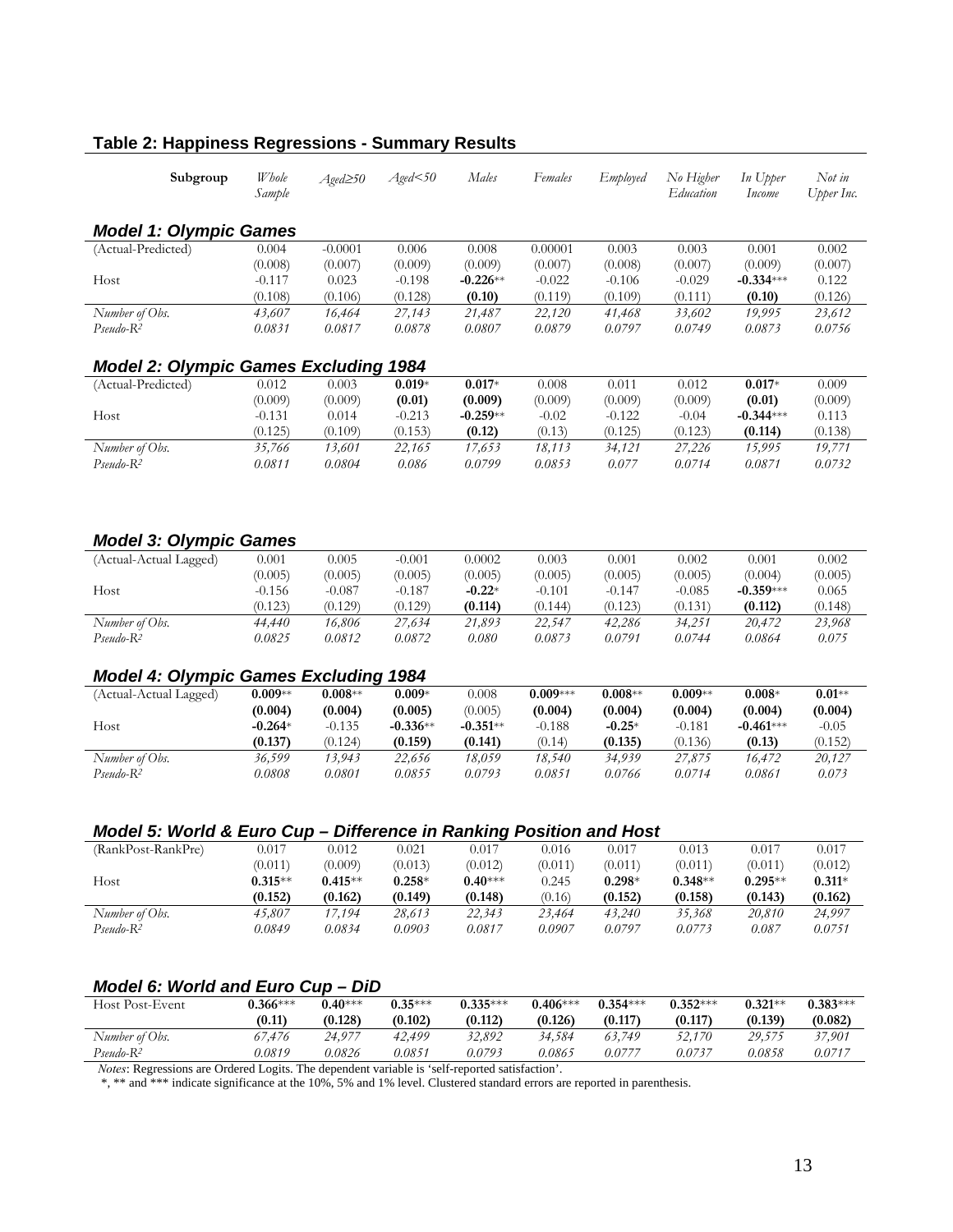# **5. Concluding Remarks**

In this paper we use Eurobarometer survey data to test two hypotheses concerning the "feelgood factor" which is often claimed to be associated with major sporting events:

- 1. Better than expected national athletic performance raises happiness
- 2. Hosting major sporting events raises reported happiness

We find some limited support for the first hypothesis, but the results are seldom statistically significant and the effects may be considered nugatory. We do, however, find significant support for the second effect when it comes to hosting major football championships. It should be noted that these results derive from a sample of European nations where football is the dominant sport; in regions of the world where football is not dominant one might obtain different results. Our findings suggest a significant and positive short term feelgood effect, but we find little systematic evidence for longer term benefits, either before or after the event. In addition, although we find the magnitude of hosting football events in comparison to a person being married, say, is large, the former effect seems very short-lived, while the latter effect is generally much longer lasting.

We believe that our results make sense of the peculiar economics of major sports events. Politicians responsible for bidding to host events consistently claim that these generate substantial long term economic benefits, and yet there is ample evidence in the sports economics literature showing that this is not the case. Research has shown that there are neither significant increases in tourism, nor in full-time employment levels, nor regional economic growth arising from hosting events. And yet the public does not appear to penalize politicians through the ballot box for their erroneous claims; indeed most politicians calculate that hosting events can only enhance their political standing. This makes sense if the benefits of hosting are not derived through economic gains, but through the feelgood factor, specifically associated with being the host.

With the existence of ample happiness data, it is interesting to see whether similar or other sporting events have a significant, and even potentially lasting, impact on individual happiness.

#### **Acknowledgements**

The authors are indebted to Robert MacCulloch and Andrew Oswald for valuable comments and suggestions in earlier drafts of this study. We further wish to thank Dennis Coates, Adam Golinski, Pantelis Koutroumpis, Stephanie Leach, seminar participants at the Norwegian School of Economics and Business Administration, participants of the Transatlantic Conference and European Doctoral Research Conference held at London Business School and Tanaka Business School, respectively, for providing valuable feedback in earlier drafts of this paper. Finally, we thank the UK Data Archive for provision of the Eurobarometer Data.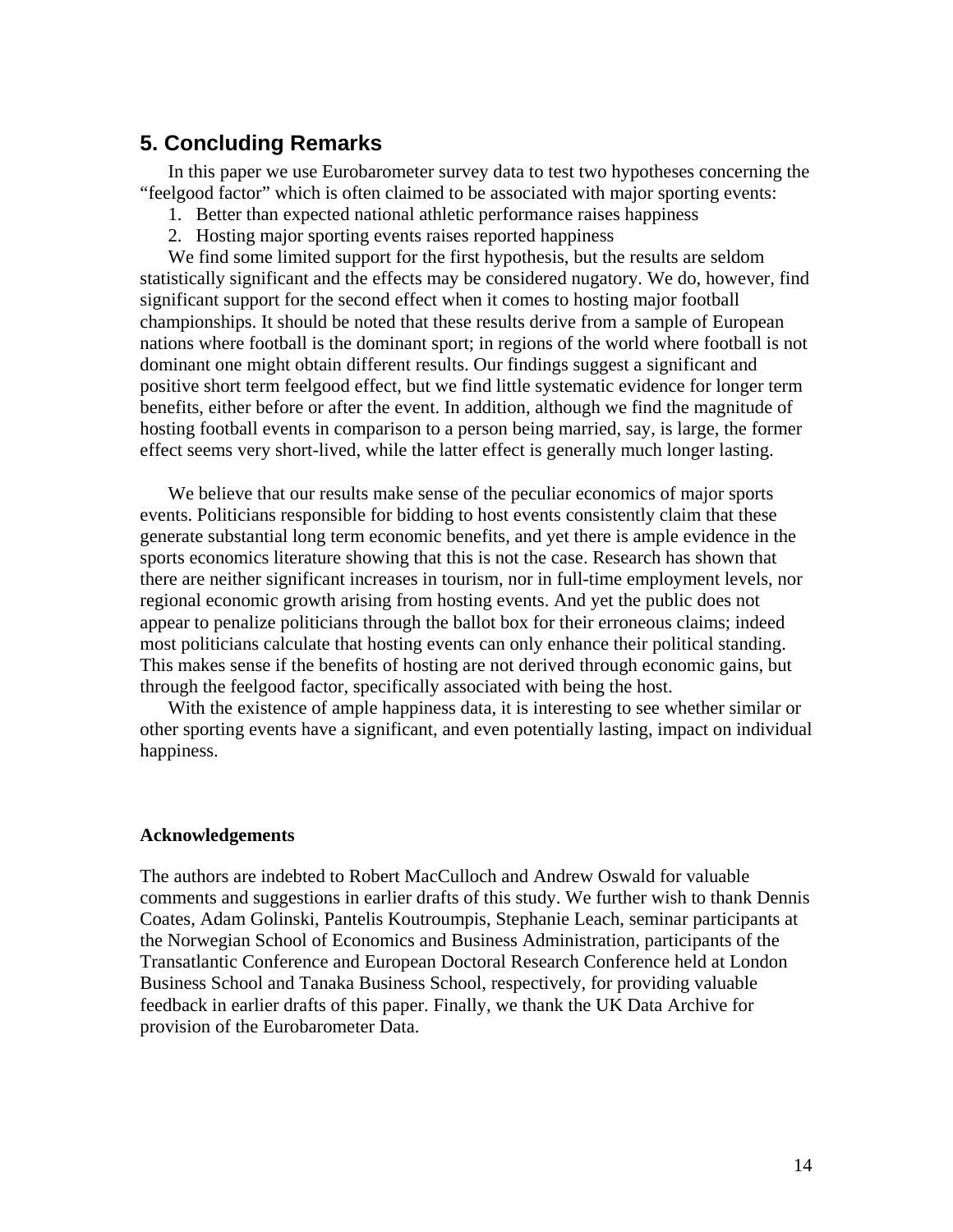# **Appendix A: Olympic and Football Success Estimation Methodology**

Medal tables have attracted a small econometric industry of their own. The leading article by Grimes et al. (1974) uses a simple model with population, per capita GNP and a political regime binary variable to test the superiority of communist countries in winning medals for the Munich 1972 Olympic Games. All variables were estimated to be significantly positive, meaning that the wealth of nations matter for Olympic success.

All of the more recent studies are along the same lines, incorporating population, GDP (or GNP) in levels or per capita terms, host and political regime variables (for a panel analysis of success at the Summer Olympics see Johnson and Ali (2000) and Bernard and Busse (2004)). Further studies use different methodologies or additional variables, such as geographical indicators. Tcha and Pershin (2003) use the theory of revealed comparative advantage; Johnson and Ali (2004) examine the determinants of the Winter Olympics; Hoffmann et al. (2002, 2004) study the Sydney 2000 Games, also studied by Moosa and Smith (2004) using an extreme bound analysis; Roberts (2006) uses Poisson and negative binomial regression models for the Athens 2004 Olympics. Additional papers include Kuper and Sterken (2001) and Rathke and Woitek (2007).

Even though all studies agree on the explanatory power of the above mentioned independent variables, these are by no means the only determinants of success. Quite importantly, we should note that success may not only be an exogenous factor determined by income and population models. Endogenous issues arise when the rating of sport performance is based on subjective judgments (e.g. in gymnastics).<sup>[18](#page-14-0)</sup>

To derive expectations of the number of Olympic medals won by the nations in our sample, we adopt the data and methodology of Bernard and Busse (2004), which we briefly outline here. Their model uses annual data on GDP and population levels to explain the number of medals won in the Summer Olympics, for 211 participating countries over the period 1960-1996, inclusive. The model can then be used to generate a prediction for each Olympic year, which is assumed to be the rational expectation for each nation's medal count. Our sample is being divided in six sub-samples in order to estimate each Olympic year's expected medal count (e.g. to predict medals won in 1976 we estimate the model using data between 1960-1972).

However, in predicting medals we have to account for some anomalies arising from political interference. Notably, several governments boycotted the 1976, 1980, 1984, and 1988 Olympics, but the ones of the Moscow 1980 and Los Angeles 1984 Olympics are arguably considered as the two major ones. In the former the US and West Germany refused to participate, which in turn led to the Soviet Union's and East Germany's boycott of the 1984 Games. None of these four countries has been ranked below  $10^{th}$ place since 1960, with the US and the Soviet Union usually battling for first place. The boycotts bias the estimation of expectations of medals gained, as participating nations substantially out-performed in 1980 and 1984. As an example consider the number of total medals won by the US and the Soviet Union in the summer Olympics over the period 1976-1988 (see Table A1). The distortion is clearly visible. Both the US and the Soviets outperform by a factor of around 70 medals when the other boycotts the Games.

<span id="page-14-0"></span> $18$  For an analysis on performance judgments see Damisch et al. (2006).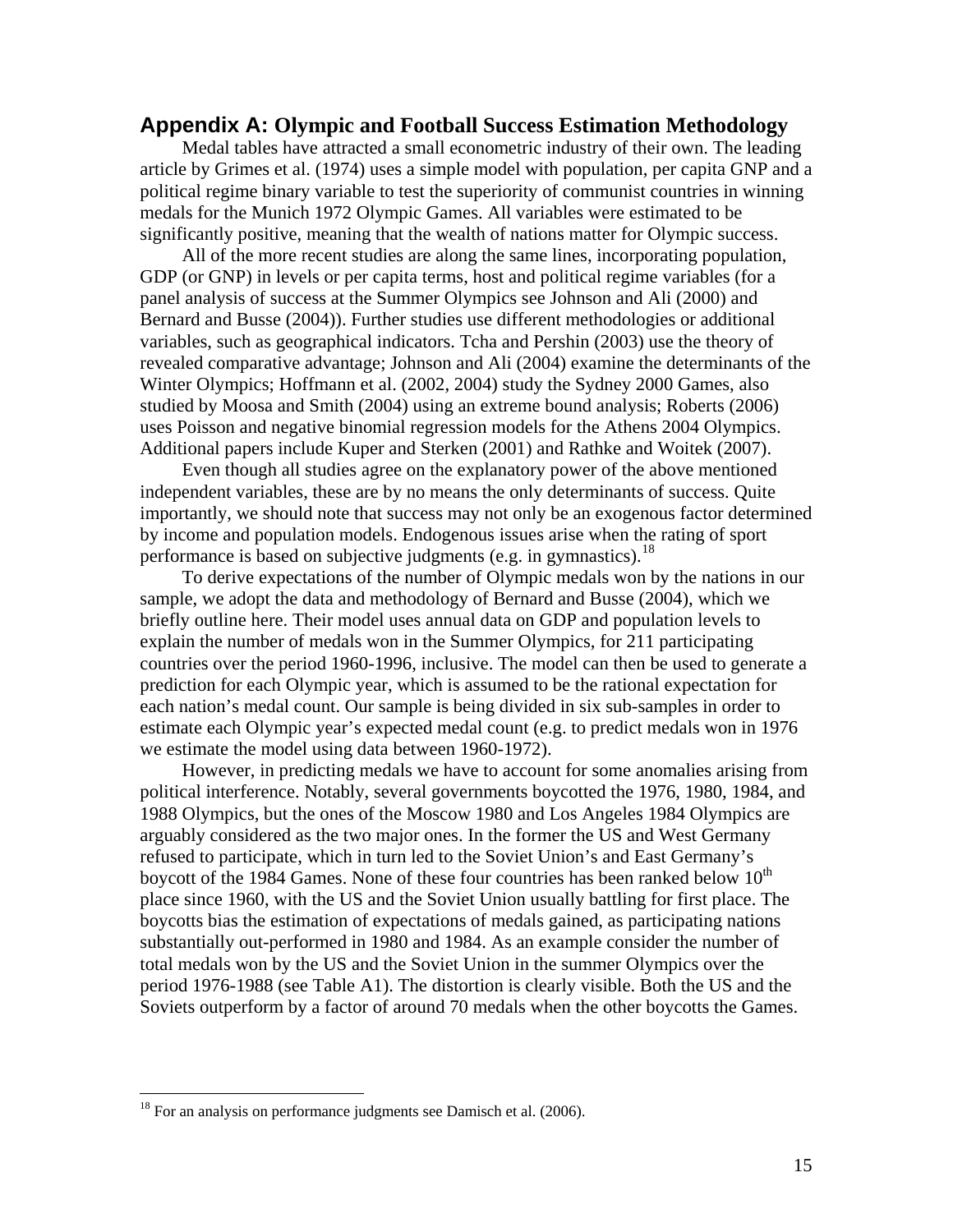|      | US        | <b>Soviet Union</b> |
|------|-----------|---------------------|
| 1976 | 94        | 125                 |
| 1980 | Boycotted | 195                 |
| 1984 | 174       | Boycotted           |
| 1988 | 94        | 132                 |

*Table A1: US and Soviet Union Medal Totals (1976-1988)* 

*Source*: International Olympic Committee website [\(www.olympic.org](http://www.olympic.org/))

We assume that individuals rationally anticipate the effects of boycotts on medal shares and adjust their expectations accordingly. For example, we assume that when forming expectations for 1984, medals won in 1980 are discounted. Similarly, in forming expectations for 1988, the results from 1980 and 1984 are discounted. Hence, truncation of the sample used for the predictions is shown in Table A2.

*Table A2: Sample Truncation*

| <u>. abio , izi Ganipio Trancation</u> |                      |
|----------------------------------------|----------------------|
| Period                                 | Estimate Medals for: |
| 1960-1972                              | 1976                 |
| 1960-1976                              | 1984                 |
| 1960-1976                              | 1988                 |
| 1960-1988 (Excluding 1980, 1984)       | 1992                 |
| 1960-1996 (Excluding 1980, 1984)       | 2000                 |

Due to the increasing number of sports added in the Olympic agenda the dependent variable used in the analysis is medal shares *(MedShr)*, as this represents a standardized measure of success. The explanatory variables are the log of population *(lnPOP)* and the log of GDP per capita *(lnGDPcap)*. The model estimated using a Tobit (Tobin, 1958) pooled over the Olympic years for 211 countries. Three dummy variables capturing a 'Soviet control' of the country, existence of a 'planned regime', and a 'host' effect, in addition to the lagged Medal Share *(MedShr<sub>t-1</sub>)* are also included.<sup>[19](#page-15-0)</sup> For the case of the 1984 and 1988 Olympics the lagged Medals Share is the value obtained on the Games of 1976, since the boycott years are excluded from the estimation procedure. For countries participating in 1960, the lagged medal share achieved during the 1956 Games is added, adding more observations to our estimation. The pooled Tobit model to be estimated is, thus, of the following form:

$$
MedSh_{i_{k,t}} = \begin{cases} b_{i} \ln POP_{i_{k,t}} + b_{i} \ln GDPcap_{i_{k,t}} + b_{i} MedSh_{i_{k,t-1}} + Host_{i_{k,t}} + Planet_{i_{k,t}} + Soviet_{i_{k,t}} + \sum_{i=1960}^{subsample} D_{i} + \varepsilon_{i_{k,t}}, & \text{if} MedSh_{i_{k,t}} \ge 0 \\ 0, & \text{if} MedSh_{i_{k,t}} < 0 \end{cases}
$$

Where,  $D_t$  are year dummies (in four year intervals), and  $\varepsilon_{i,t}$  are the idiosyncratic disturbances. Note that as we wish to estimate the predicted medals for each sub sample separately, the factor  $D_t$  will vary according to our data truncation.

<span id="page-15-0"></span><sup>&</sup>lt;sup>19</sup> The lagged medal share represents the `durability' on the production of Olympic athletes (see Bernard and Busse, 2004).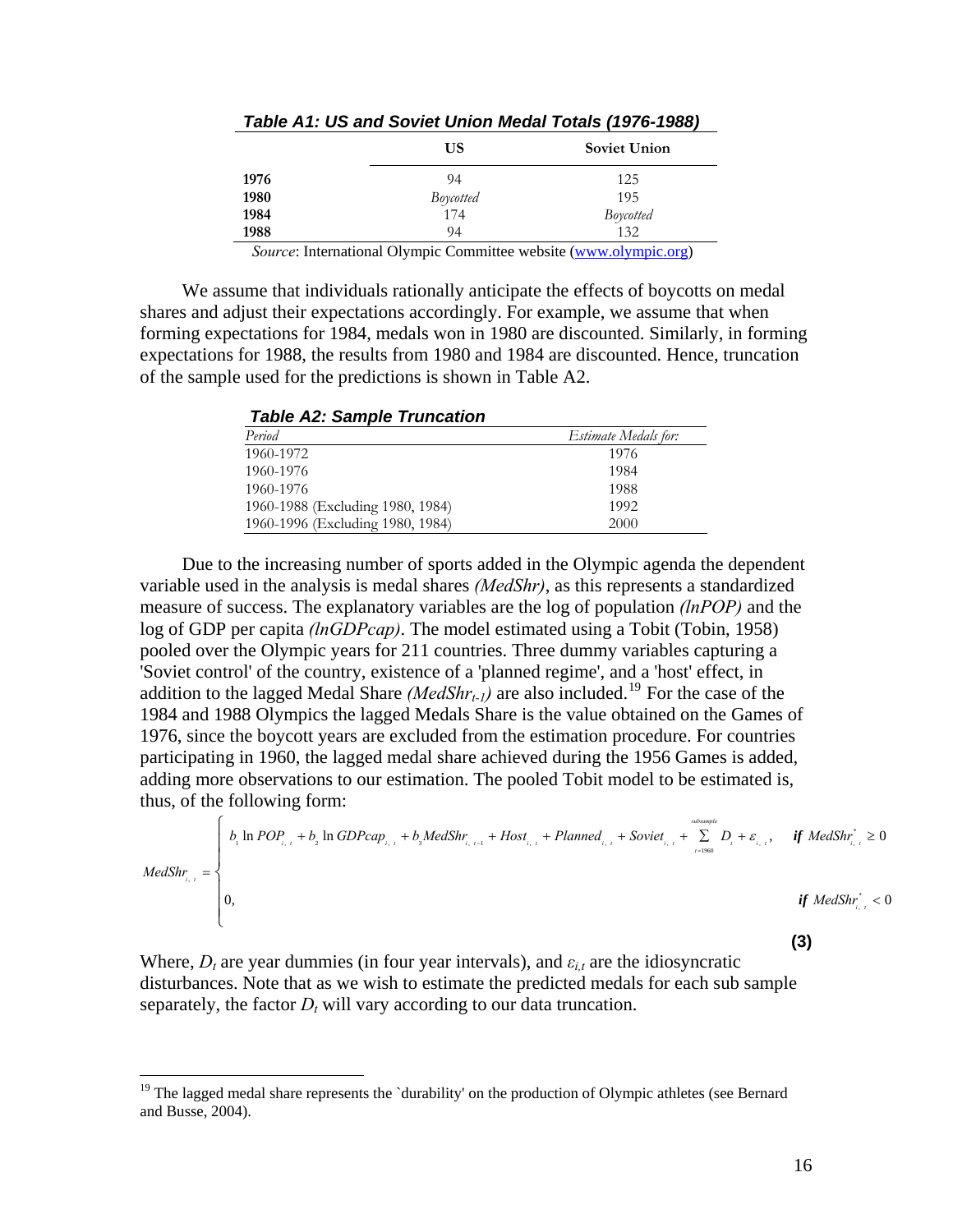We report the estimated results in Table A3. Given these, predicted medals are calculated using per capita GDP and population figures of the year preceding a given Olympiad. $^{20}$  $^{20}$  $^{20}$ 

| Independent           | Coefficients |             |             |             |  |  |  |  |  |  |
|-----------------------|--------------|-------------|-------------|-------------|--|--|--|--|--|--|
| Variables             |              |             |             |             |  |  |  |  |  |  |
|                       | 1960-1972    | 1960-1976   | 1960-1988   | 1960-1996   |  |  |  |  |  |  |
| Log Population        | $0.003***$   | $0.0026***$ | $0.0025***$ | $0.0027***$ |  |  |  |  |  |  |
|                       | (0.0006)     | (0.0005)    | (0.0004)    | (0.0003)    |  |  |  |  |  |  |
| $Log GDP$ p.c.        | $0.0019***$  | $0.0018***$ | $0.002***$  | $0.0024***$ |  |  |  |  |  |  |
|                       | (0.0006)     | (0.0006)    | (0.0005)    | (0.0004)    |  |  |  |  |  |  |
| Medal Share $t \ge 0$ | $0.8791***$  | $0.9139***$ | $0.8937***$ | $0.8644***$ |  |  |  |  |  |  |
|                       | (0.052)      | (0.0493)    | (0.0403)    | (0.0375)    |  |  |  |  |  |  |
| Host                  | $0.0213***$  | $0.0196***$ | $0.0227***$ | $0.0187***$ |  |  |  |  |  |  |
|                       | (0.0029)     | (0.0027)    | (0.0037)    | (0.0041)    |  |  |  |  |  |  |
| Planned               | 0.0042       | $0.0052**$  | $0.0063***$ | $0.0073***$ |  |  |  |  |  |  |
|                       | (0.0029)     | (0.0022)    | (0.0018)    | (0.0026)    |  |  |  |  |  |  |
| Soviet                | $0.0134***$  | $0.0142***$ | $0.0131***$ | $0.014***$  |  |  |  |  |  |  |
|                       | (0.0037)     | (0.0033)    | (0.003)     | (0.0028)    |  |  |  |  |  |  |
| Year Dummies          | YES          | YES         | YES         | YES         |  |  |  |  |  |  |
| Log Likelihood        | 470.074      | 580.426     | 723.21      | 1087.458    |  |  |  |  |  |  |
| Obs                   | 344          | 430         | 553         | 881         |  |  |  |  |  |  |

*Table A3: Panel Tobit, Estimated Coefficients used for Predictions*

\*\*\* indicates significance at the 1% level. Robust standard errors are reported in parenthesis.

In regards to a measure of success for national football teams, the use of the official FIFA-Coca Cola rankings is inadequate as these were first introduced in 1993. The best alternative ranking covering the time span of this study is the Elo Ratings. This rating is calculated and adjusted after each single match a national team plays at any level of competition using the formula:  $R_{Post} = R_{Pre} + k(W-W_{exp})$ , where  $R_{Post}$  and  $R_{Pre}$  are the post and pre event ratings respectively; *k* is a weight factor according to the type of match (whether a World Cup match, a friendly, etc) which is further adjusted to account for the goal difference in the game; *W* represents the result of the game (1 for a victory, 0.5 for a draw, and 0 if the team loses); and  $W_{exp}$  represents a win expectancy given by

 $\exp$   $\frac{1}{4}$   $\frac{1}{2}$   $\frac{dr}{400}$ 1  $W_{\text{exp}} = \frac{1}{10^{-dr/400} + 1}$ . In the last expression, *dr* represents the difference in ratings between the

two teams, where an extra 100 points are added to the home team.<sup>[21](#page-16-1)</sup>

Thus, the Elo Ratings include expectations based on the historical performance of the national team on the pitch. Instead of using this as a measure of expectations of tournament ranking (for which we have no natural metric), we compare expected Elo rankings with the Elo ranking after the tournament has occurred. This allows us to test for the significance of any deviations from the pre-event ranks, where we hypothesize that positive deviations engender a feelgood factor, and vice and versa.<sup>[22](#page-16-2)</sup>

<span id="page-16-0"></span> $20$  Growth rates of GDP per capita and population figures for the remaining years were gathered by the OECD Factbooks and UN Statistical Yearbooks. The Soviet and Planned dummy variables are not used in the medal predictions, since this is a study of OECD nations.<br><sup>21</sup> For further details see  $\frac{www.eloratings.net}{w}$ .

<span id="page-16-1"></span>

<span id="page-16-2"></span><sup>&</sup>lt;sup>22</sup> Note that although a larger medal share is desirable for the Olympics, a lower Elo ranking (i.e. closer to one) is better. To avoid confusion in interpreting coefficients we reverse the sign of the latter variable.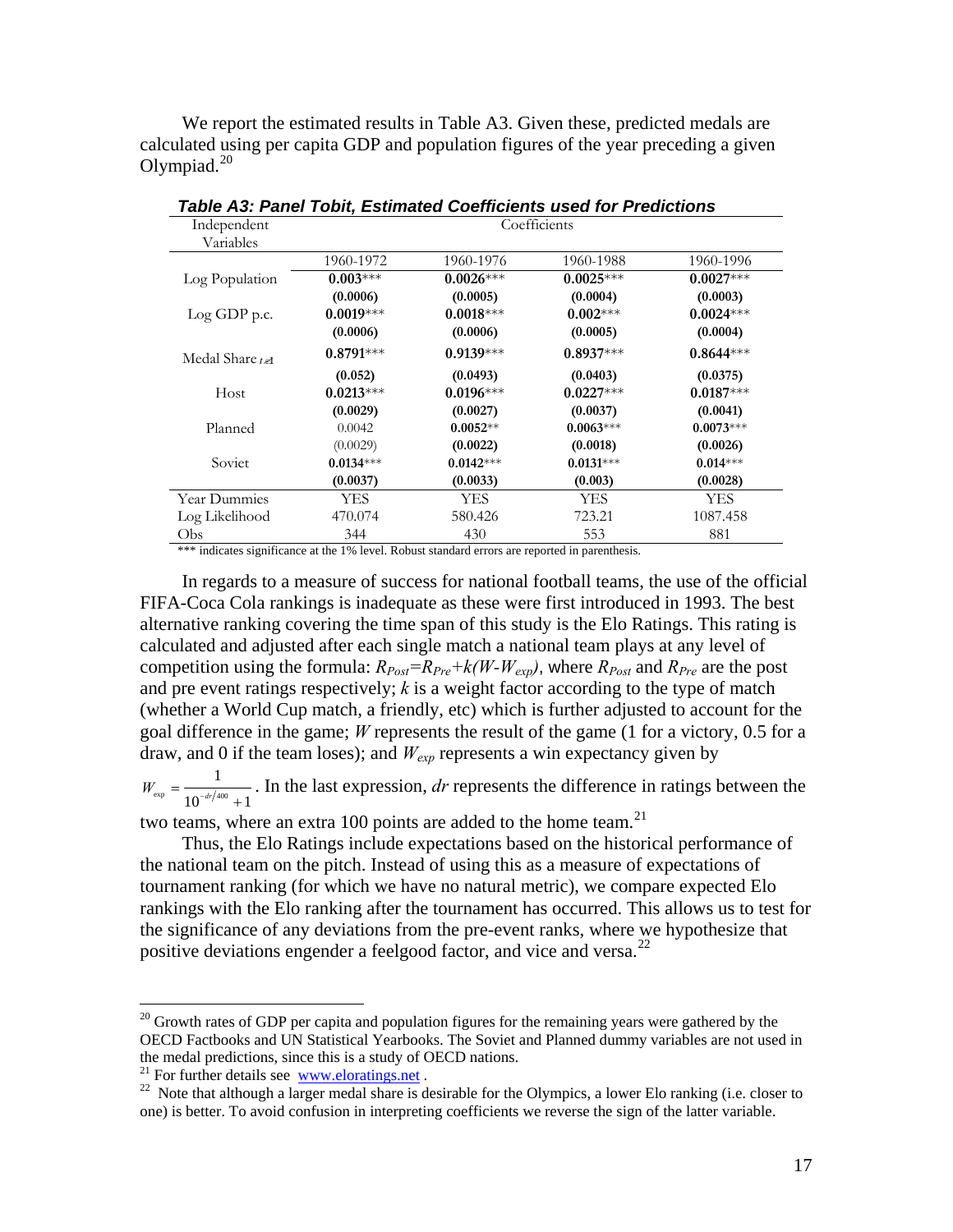| Appendix B: Full Specification of the regressions |  |  |  |
|---------------------------------------------------|--|--|--|
|---------------------------------------------------|--|--|--|

| Subgroup                 | None        | $A$ ged $\geq 50$ | $A$ ged<50  | Males       | Females     | Employed    | No Higher        | In Upper    | Not in      |
|--------------------------|-------------|-------------------|-------------|-------------|-------------|-------------|------------------|-------------|-------------|
|                          |             |                   |             |             |             |             | <i>Education</i> | Income      | Upper Inc.  |
| <b>Sport Variables</b>   |             |                   |             |             |             |             |                  |             |             |
| (Actual-Predicted)       | 0.005       | 0.001             | 0.008       | 0.01        | 0.001       | 0.004       | 0.005            | 0.007       | 0.003       |
|                          | (0.008)     | (0.007)           | (0.009)     | (0.009)     | (0.007)     | (0.008)     | (0.008)          | (0.009)     | (0.008)     |
| Host                     | $-0.119$    | 0.02              | $-0.199$    | $-0.227**$  | $-0.024$    | $-0.109$    | $-0.031$         | $-0.334***$ | 0.118       |
|                          | (0.109)     | (0.105)           | (0.13)      | (0.101)     | (0.121)     | (0.11)      | (0.113)          | (0.10)      | (0.127)     |
| <b>Macro Variables</b>   |             |                   |             |             |             |             |                  |             |             |
| GDP p.c.                 | 0.00001     | 0.00001           | 0.00002     | 0.00002     | 0.00001     | 0.00001     | 0.00001          | 0.00001     | 0.00001     |
|                          | (0.00001)   | (0.00002)         | (0.00002)   | (0.00002)   | (0.00001)   | (0.00001)   | (0.00001)        | (0.00002)   | (0.00002)   |
| Unemployment             | $-3.383*$   | $-4.494**$        | $-2.847$    | $-2.56$     | $-4.098**$  | $-3.196*$   | $-4.23**$        | $-2.427$    | $-3.943**$  |
|                          | (1.891)     | (1.958)           | (2.094)     | (1.98)      | (1.853)     | (1.889)     | (1.965)          | (2.235)     | (1.876)     |
| Inflation                | $-2.488$    | $-1.922$          | $-2.989$    | $-2.086$    | $-2.869$    | $-2.517$    | $-2.181$         | $-2.266$    | $-2.515$    |
|                          | (2.086)     | (1.878)           | (2.342)     | (2.263)     | (1.961)     | (2.065)     | (2.087)          | (1.984)     | (2.515)     |
| <b>Personal Controls</b> |             |                   |             |             |             |             |                  |             |             |
| Unemployed               | $-0.916***$ | $-0.742***$       | $-1.004***$ | $-1.155***$ | $-0.696***$ |             | $-0.964***$      | $-0.686***$ | $-1.009***$ |
|                          | (0.083)     | (0.118)           | (0.087)     | (0.099)     | (0.095)     |             | (0.085)          | (0.117)     | (0.08)      |
| Self employed            | $0.081**$   | 0.07              | $0.086*$    | 0.06        | $0.106*$    | $0.081*$    | 0.058            | $0.106**$   | 0.032       |
|                          | (0.041)     | (0.067)           | (0.048)     | (0.046)     | (0.06)      | (0.041)     | (0.049)          | (0.042)     | (0.07)      |
| Male                     | $-0.087***$ | 0.011             | $-0.136***$ |             |             | $-0.06**$   | $-0.075**$       | $-0.096**$  | $-0.069*$   |
|                          | (0.031)     | (0.043)           | (0.035)     |             |             | (0.029)     | (0.031)          | (0.047)     | (0.037)     |
| Married                  | $0.245***$  | 0.114             | $0.328***$  | $0.181***$  | $0.289***$  | $0.235***$  | $0.217***$       | $0.252***$  | $0.245***$  |
|                          | (0.037)     | (0.087)           | (0.041)     | (0.05)      | (0.049)     | (0.038)     | (0.046)          | (0.044)     | (0.05)      |
| Defacto Married          | 0.018       | $-0.229*$         | 0.087       | $-0.043$    | 0.072       | 0.027       | $-0.011$         | 0.019       | 0.007       |
|                          | (0.057)     | (0.122)           | (0.062)     | (0.076)     | (0.068)     | (0.058)     | (0.072)          | (0.078)     | (0.082)     |
| Divorced                 | $-0.296***$ | $-0.361***$       | $-0.245***$ | $-0.217**$  | $-0.344***$ | $-0.284***$ | $-0.372***$      | $-0.121$    | $-0.331***$ |
|                          | (0.077)     | (0.119)           | (0.087)     | (0.099)     | (0.101)     | (0.081)     | (0.087)          | (0.122)     | (0.077)     |
| Separated                | $-0.413***$ | $-0.658***$       | $-0.285**$  | $-0.068$    | $-0.58***$  | $-0.397***$ | $-0.537***$      | $-0.134$    | $-0.493***$ |
|                          | (0.11)      | (0.211)           | (0.138)     | (0.207)     | (0.111)     | (0.114)     | (0.133)          | (0.204)     | (0.126)     |
| Widowed                  | $-0.235***$ | $-0.272***$       | $-0.263*$   | $-0.376***$ | $-0.113*$   | $-0.242***$ | $-0.264***$      | $-0.168$    | $-0.235***$ |
|                          | (0.054)     | (0.088)           | (0.143)     | (0.094)     | (0.065)     | (0.055)     | (0.06)           | (0.108)     | (0.059)     |
| Second Income Quar.      | $0.165***$  | $0.117**$         | $0.191***$  | $0.171***$  | $0.139***$  | $0.154***$  | $0.169***$       |             | $0.171***$  |
|                          | (0.038)     | (0.048)           | (0.047)     | (0.043)     | (0.05)      | (0.038)     | (0.04)           |             | (0.04)      |
| Third Income Quar.       | $0.321***$  | $0.249***$        | $0.354***$  | $0.305***$  | $0.317***$  | $0.303***$  | $0.316***$       | $-0.278***$ |             |
|                          | (0.045)     | (0.064)           | (0.046)     | (0.055)     | (0.052)     | (0.046)     | (0.049)          | (0.033)     |             |
| Fourth Income Quar.      | $0.573***$  | $0.573***$        | $0.589***$  | $0.55***$   | $0.586***$  | $0.555***$  | $0.566***$       |             |             |
|                          | (0.045)     | (0.068)           | (0.047)     | (0.049)     | (0.054)     | (0.045)     | (0.052)          |             |             |
| Age                      | $-0.052***$ | 0.044             | $-0.088***$ | $-0.055***$ | $-0.048***$ | $-0.049***$ | $-0.051***$      | $-0.055***$ | $-0.049***$ |
|                          | (0.005)     | (0.03)            | (0.011)     | (0.007)     | (0.006)     | (0.005)     | (0.005)          | (0.009)     | (0.006)     |
| Age <sup>2</sup>         | $0.001***$  | $-0.0002$         | $0.001***$  | $0.001***$  | $0.001***$  | $0.001***$  | $0.001***$       | $0.001***$  | $0.001***$  |
|                          | (0.0001)    | (0.0002)          | (0.0002)    | (0.0001)    | (0.0001)    | (0.0001)    | (0.0001)         | (0.0001)    | (0.0001)    |
| Lower Education          | 0.013       | 0.068             | 0.033       | 0.009       | 0.017       | 0.014       | 0.02             | 0.043       | $-0.003$    |
|                          | (0.049)     | (0.069)           | (0.057)     | (0.051)     | (0.059)     | (0.05)      | (0.046)          | (0.058)     | (0.057)     |
| Secondary Education      | 0.037       | $0.174**$         | 0.019       | 0.061       | 0.007       | 0.051       | 0.044            | 0.073       | 0.052       |
|                          | (0.051)     | (0.086)           | (0.056)     | (0.064)     | (0.06)      | (0.051)     | (0.048)          | (0.062)     | (0.063)     |
| Higher Education         | $0.209***$  | $0.279***$        | $0.214***$  | $0.233***$  | $0.192***$  | $0.209***$  |                  | $0.229***$  | $0.222***$  |
|                          | (0.052)     | (0.088)           | (0.06)      | (0.058)     | (0.06)      | (0.053)     |                  | (0.054)     | (0.072)     |
| Retired                  | 0.066       | 0.077             | $-0.369*$   | 0.049       | 0.027       | 0.077       | 0.069            | $0.15*$     | $-0.006$    |
|                          | (0.05)      | (0.065)           | (0.214)     | (0.076)     | (0.055)     | (0.05)      | (0.051)          | (0.078)     | (0.059)     |
| Home                     | 0.058       | 0.056             | 0.067       | 0.12        | 0.044       | $0.075*$    | 0.058            | $0.175***$  | $-0.033$    |
|                          | (0.042)     | (0.058)           | (0.047)     | (0.186)     | (0.041)     | (0.042)     | (0.047)          | (0.053)     | (0.055)     |
| School                   | $0.194***$  | $-0.347*$         | $0.153**$   | $0.196**$   | $0.195***$  | $0.20***$   | $0.156**$        | 0.087       | $0.264***$  |
|                          | (0.061)     | (0.191)           | (0.062)     | (0.083)     | (0.072)     | (0.064)     | (0.065)          | (0.082)     | (0.078)     |
| <b>Observations</b>      | 43,607      | 16,464            | 27,143      | 21,487      | 22,120      | 41,468      | 33,602           | 19,995      | 23,612      |
| Pseudo-R2                | 0.0831      | 0.0817            | 0.0879      | 0.0807      | 0.0879      | 0.0797      | 0.0749           | 0.0873      | 0.0756      |
| <b>Year Effects</b>      | Yes         | Yes               | Yes         | Yes         | Yes         | Yes         | Yes              | Yes         | Yes         |
| <b>Country Effects</b>   | Yes         | $\mathit{Yes}$    | Yes         | Yes         | Yes         | Yes         | Yes              | Yes         | Yes         |

#### *Model 1: Olympic Games*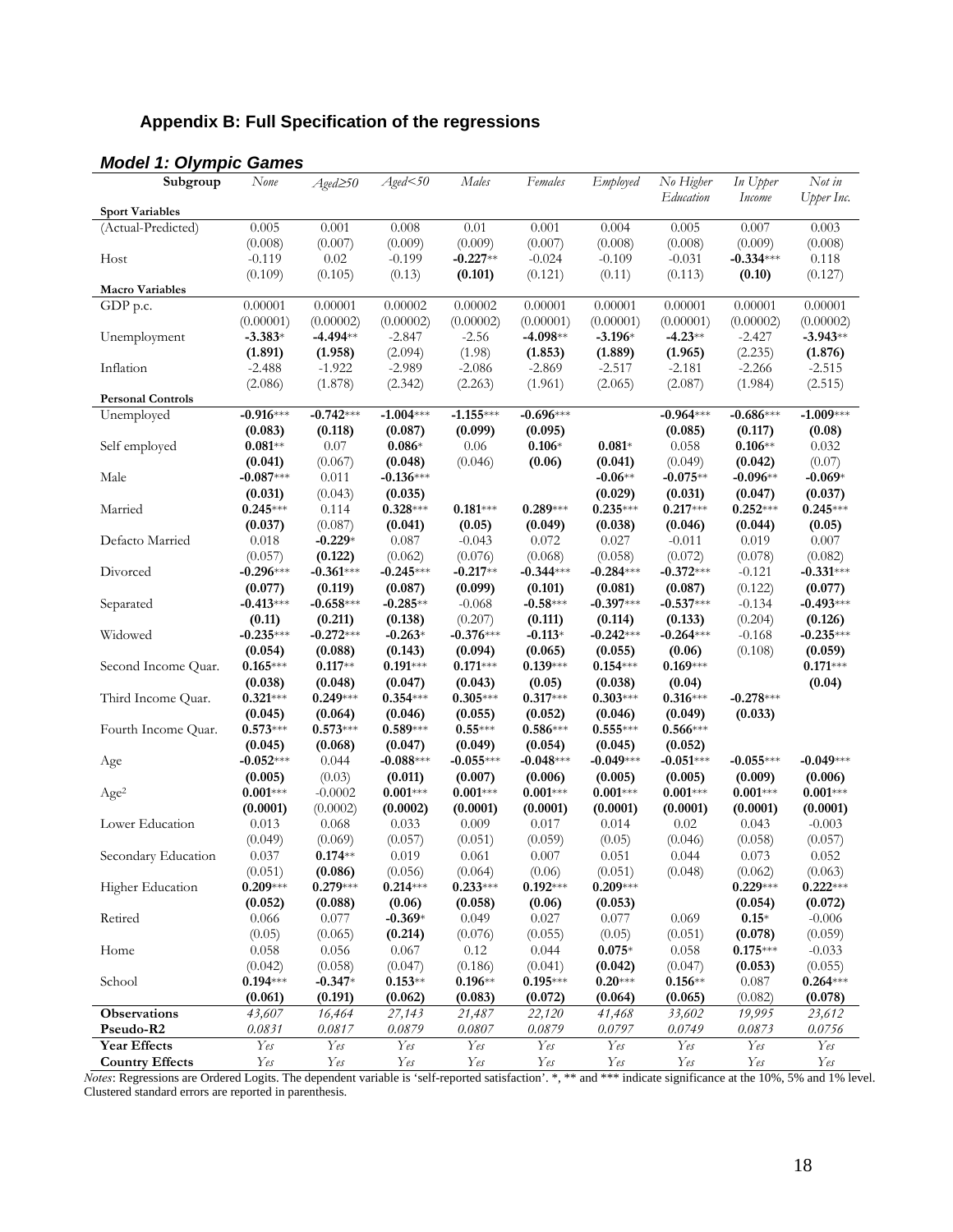| ,,,vuv, L.               | None        | $A$ ged $\geq 50$ | $1$ vvt<br>$A$ ged<50 | Males       | Females     | <b>Employed</b>   | No Higher   | In Upper    | Not in      |
|--------------------------|-------------|-------------------|-----------------------|-------------|-------------|-------------------|-------------|-------------|-------------|
| Restrictions             |             |                   |                       |             |             |                   | Education   | Income      | Upper Inc.  |
| <b>Sport Variables</b>   |             |                   |                       |             |             |                   |             |             |             |
| (Actual-Predicted)       | 0.013       | 0.003             | $0.02**$              | $0.018*$    | 0.008       | 0.012             | 0.013       | $0.018*$    | 0.011       |
|                          | (0.009)     | (0.01)            | (0.01)                | (0.01)      | (0.009)     | (0.009)           | (0.009)     | (0.011)     | (0.009)     |
| Host                     | $-0.128$    | 0.014             | $-0.209$              | $-0.256**$  | $-0.019$    | $-0.121$          | $-0.038$    | $-0.341***$ | 0.114       |
|                          | (0.125)     | (0.109)           | (0.153)               | (0.119)     | (0.13)      | (0.125)           | (0.123)     | (0.114)     | (0.139)     |
| <b>Macro Variables</b>   |             |                   |                       |             |             |                   |             |             |             |
| GDP p.c.                 | 0.00001     | $-0.00001$        | 0.00001               | 0.00001     | $-0.00001$  | 0.00001           | 0.00001     | 0.00001     | 0.00001     |
|                          | (0.00002)   | (0.00002)         | (0.00002)             | (0.00002)   | (0.00001)   | (0.00002)         | (0.00001)   | (0.00002)   | (0.00002)   |
| Unemployment             | $-3.661*$   | $-4.319**$        | $-3.459$              | $-2.383$    | $-4.789**$  | $-3.418*$         | $-4.654**$  | $-2.211$    | $-4.60**$   |
|                          | (2.09)      | (2.145)           | (2.326)               | (2.165)     | (2.04)      | (2.077)           | (2.094)     | (2.387)     | (2.097)     |
| Inflation                | $-1.613$    | $-1.427$          | $-1.466$              | $-1.45$     | $-1.823$    | $-1.653$          | $-1.257$    | $-1.309$    | $-1.955$    |
|                          | (2.193)     | (1.909)           | (2.466)               | (2.399)     | (2.029)     | (2.197)           | (2.229)     | (1.959)     | (2.736)     |
| <b>Personal Controls</b> |             |                   |                       |             |             |                   |             |             |             |
| Unemployed               | $-0.955***$ | $-0.76***$        | $-1.046***$           | $-1.246***$ | $-0.696***$ |                   | $-1.038***$ | $-0.695***$ | $-1.044***$ |
|                          | (0.087)     | (0.145)           | (0.087)               | (0.103)     | (0.107)     |                   | (0.083)     | (0.138)     | (0.082)     |
| Self employed            | 0.077       | 0.075             | 0.079                 | 0.064       | 0.086       | 0.076             | 0.047       | $0.105**$   | 0.024       |
|                          | (0.048)     | (0.077)           | (0.054)               | (0.055)     | (0.063)     | (0.048)           | (0.058)     | (0.05)      | (0.078)     |
| Male                     | $-0.091***$ | 0.01              | $-0.145***$           |             |             | $-0.062**$        | $-0.076**$  | $-0.111**$  | $-0.069*$   |
|                          | (0.032)     | (0.046)           | (0.034)               |             |             | (0.03)            | (0.032)     | (0.046)     | (0.039)     |
| Married                  | $0.258***$  | $0.156*$          | $0.337***$            | $0.177***$  | $0.32***$   | $0.25***$         | $0.221***$  | $0.226***$  | $0.284***$  |
|                          | (0.041)     | (0.093)           | (0.044)               | (0.052)     | (0.054)     | (0.042)           | (0.05)      | (0.046)     | (0.054)     |
| Defacto Married          | $-0.013$    | $-0.184$          | 0.049                 | $-0.086$    | 0.06        | 0.003             | $-0.068$    | $-0.047$    | $-0.01$     |
|                          | (0.063)     | (0.134)           | (0.07)                | (0.083)     | (0.075)     | (0.063)           | (0.073)     | (0.083)     | (0.092)     |
| Divorced                 | $-0.312***$ | $-0.336**$        | $-0.273***$           | $-0.282***$ | $-0.318***$ | $-0.303***$       | $-0.393***$ | $-0.117$    | $-0.337***$ |
|                          | (0.084)     | (0.132)           | (0.095)               | (0.107)     | (0.107)     | (0.088)           | (0.093)     | (0.144)     | (0.083)     |
| Separated                | $-0.35***$  | $-0.424**$        | $-0.29*$              | 0.022       | $-0.526***$ | $-0.312**$        | $-0.473***$ | $-0.05$     | $-0.429***$ |
|                          | (0.121)     | (0.193)           | (0.151)               | (0.235)     | (0.115)     | (0.121)           | (0.147)     | (0.205)     | (0.132)     |
| Widowed                  | $-0.23***$  | $-0.214**$        | $-0.37**$             | $-0.433***$ | $-0.075$    | $-0.236***$       | $-0.262***$ | $-0.147$    | $-0.216***$ |
|                          | (0.06)      | (0.095)           | (0.145)               | (0.10)      | (0.074)     | (0.062)           | (0.068)     | (0.127)     | (0.066)     |
| Second Income Quar.      | $0.15***$   | $0.128**$         | $0.144***$            | $0.168***$  | $0.112**$   | $0.142***$        | $0.153***$  |             | $0.153***$  |
|                          | (0.04)      | (0.051)           | (0.047)               | (0.048)     | (0.051)     | (0.038)           | (0.042)     |             | (0.042)     |
| Third Income Quar.       | $0.293***$  | $0.229***$        | $0.309***$            | $0.272***$  | $0.296***$  | $0.273***$        | $0.288***$  | $-0.264***$ |             |
|                          | (0.048)     | (0.068)           | (0.045)               | (0.061)     | (0.052)     | (0.048)           | (0.051)     | (0.036)     |             |
| Fourth Income Quar.      | $0.529***$  | $0.537***$        | $0.531***$            | $0.514***$  | $0.535***$  | $0.512***$        | $0.513***$  |             |             |
|                          | (0.045)     | (0.075)           | (0.045)               | (0.05)      | (0.055)     | (0.045)           | (0.054)     |             |             |
| Age                      | $-0.055***$ | 0.051             | $-0.09***$            | $-0.06***$  | $-0.049***$ | $-0.052***$       | $-0.053***$ | $-0.06***$  | $-0.05***$  |
|                          | (0.005)     | (0.032)           | (0.013)               | (0.008)     | (0.006)     | (0.005)           | (0.006)     | (0.01)      | (0.006)     |
| Age <sup>2</sup>         | $0.001***$  | $-0.0002$         | $0.001***$            | $0.001***$  | $0.001***$  | $0.001***$        | $0.001***$  | $0.001***$  | $0.001***$  |
|                          | (0.0001)    | (0.0002)          | (0.0002)              | (0.0001)    | (0.0001)    | (0.0001)          | (0.0001)    | (0.0001)    | (0.0001)    |
| Lower Education          | $-0.002$    | 0.056             | 0.014                 | 0.008       | $-0.008$    | $-0.001$          | 0.006       | 0.044       | $-0.02$     |
|                          | (0.057)     | (0.077)           | (0.065)               | (0.059)     | (0.069)     | (0.058)           | (0.053)     | (0.07)      | (0.064)     |
| Secondary Education      | 0.014       | $0.16*$           | $-0.015$              | 0.043       | $-0.015$    | 0.025             | 0.022       | 0.054       | 0.028       |
|                          | (0.057)     | (0.095)           | (0.062)               | (0.069)     | (0.069)     | (0.057)           | (0.054)     | (0.066)     | (0.071)     |
| Higher Education         | $0.205***$  | $0.276***$        | $0.202***$            | $0.232***$  | $0.188***$  | $0.198***$        |             | $0.235***$  | $0.223***$  |
|                          | (0.056)     | (0.101)           | (0.059)               | (0.06)      | (0.068)     | (0.057)           |             | (0.056)     | (0.08)      |
| Retired                  | 0.062       | 0.081             | $-0.399*$             | 0.031       | 0.028       | 0.069             | 0.058       | $0.157*$    | $-0.011$    |
|                          | (0.055)     | (0.073)           |                       | (0.085)     | (0.062)     | (0.056)           | (0.057)     | (0.085)     | (0.066)     |
|                          | 0.044       | 0.057             | (0.225)<br>0.045      | 0.091       | 0.032       | $0.06\,$          | 0.04        | $0.166***$  | $-0.048$    |
| Home                     | (0.043)     | (0.062)           | (0.048)               | (0.187)     | (0.043)     | (0.043)           | (0.045)     | (0.054)     | (0.06)      |
| School                   | $0.148***$  |                   |                       |             |             | $0.16***$         | 0.103       |             | $0.24***$   |
|                          |             | $-0.386$          | $0.098*$              | 0.123       | $0.181**$   |                   |             | 0.003       |             |
|                          | (0.054)     | (0.235)           | (0.053)               | (0.082)     | (0.072)     | (0.059)<br>34,121 | (0.062)     | (0.079)     | (0.079)     |
| Number of Obs.           | 35,766      | 13,601            | 22,165                | 17,653      | 18,113      |                   | 27,226      | 15,995      | 19,771      |
| Pseudo-R2                | 0.0812      | 0.0804            | 0.0861                | 0.080       | 0.0853      | 0.077             | 0.0715      | 0.0872      | 0.0733      |
| <b>Year Effects</b>      | Yes         | Yes               | Yes                   | Yes         | Yes         | Yes               | Yes         | Yes         | Yes         |
| <b>Country Effects</b>   | Yes         | Yes               | Yes                   | Yes         | Yes         | Yes               | Yes         | Yes         | Yes         |

# *Model 2: Olympic Games (Excluding 1984)*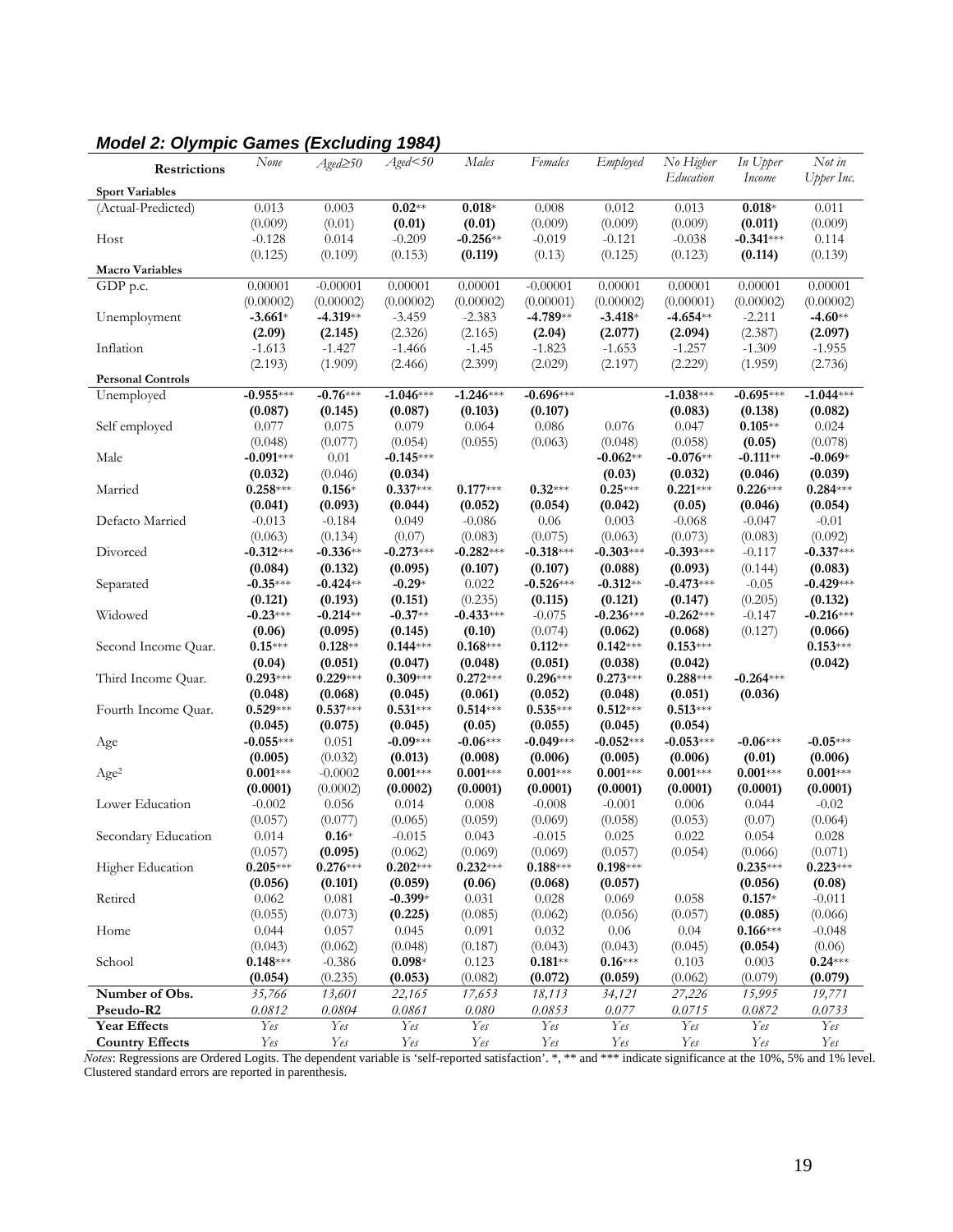Models 3 and 4 report results using actual medals won in the previous Games as predictions.

| Income<br>Upper Inc.<br><b>Sport Variables</b><br>0.001<br>0.005<br>$-0.001$<br>0.0002<br>0.003<br>0.001<br>0.002<br>0.001<br>0.002<br>(Actual-Actual Lagged)<br>(0.005)<br>(0.005)<br>(0.005)<br>(0.005)<br>(0.005)<br>(0.005)<br>(0.005)<br>(0.004)<br>(0.005)<br>$-0.156$<br>$-0.087$<br>$-0.187$<br>$-0.22*$<br>$-0.101$<br>$-0.147$<br>$-0.085$<br>$-0.359***$<br>0.065<br>Host<br>(0.123)<br>(0.129)<br>(0.114)<br>(0.123)<br>(0.131)<br>(0.129)<br>(0.144)<br>(0.112)<br>(0.148)<br><b>Macro Variables</b><br>0.00001<br>0.00001<br>0.00002<br>0.00001<br>0.00001<br>0.00001<br>0.00001<br>GDP p.c.<br>0.00002<br>0.00001<br>(0.00001)<br>(0.00001)<br>(0.00002)<br>(0.00002)<br>(0.00001)<br>(0.00001)<br>(0.00002)<br>(0.00001)<br>(0.00001)<br>$-4.376**$<br>$-3.308$<br>$-4.117**$<br>$-3.508*$<br>$-4.534**$<br>$-3.073$<br>$-4.14**$<br>$-3.763*$<br>$-3.502$<br>Unemployment<br>(2.194)<br>(2.20)<br>(2.099)<br>(2.489)<br>(2.017)<br>(2.091)<br>(1.95)<br>(2.025)<br>(1.881)<br>Inflation<br>$-2.801$<br>$-1.46$<br>$-3.791*$<br>$-3.166$<br>$-2.456$<br>$-2.711$<br>$-2.364$<br>$-2.949$<br>$-2.892$<br>(1.726)<br>(1.909)<br>(1.747)<br>(2.129)<br>(2.174)<br>(1.897)<br>(1.899)<br>(1.887)<br>(2.18)<br><b>Personal Controls</b><br>Unemployed<br>$-0.925***$<br>$-0.757***$<br>$-1.014***$<br>$-1.167***$<br>$-0.708***$<br>$-0.975***$<br>$-0.698***$<br>$-1.015***$<br>(0.08)<br>(0.083)<br>(0.118)<br>(0.087)<br>(0.10)<br>(0.094)<br>(0.085)<br>(0.117)<br>$0.081**$<br>$0.088*$<br>$0.098*$<br>$0.105**$<br>0.033<br>Self employed<br>0.063<br>0.062<br>$0.081**$<br>0.055<br>(0.046)<br>(0.06)<br>(0.049)<br>(0.069)<br>(0.041)<br>(0.067)<br>(0.048)<br>(0.041)<br>(0.041)<br>$-0.09***$<br>$-0.139***$<br>$-0.078**$<br>$-0.098**$<br>$-0.075**$<br>Male<br>0.003<br>$-0.064**$<br>(0.043)<br>(0.031)<br>(0.035)<br>(0.029)<br>(0.031)<br>(0.046)<br>(0.037)<br>Married<br>$0.317***$<br>$0.278***$<br>$0.206***$<br>$0.243***$<br>$0.235***$<br>0.106<br>$0.171***$<br>$0.225***$<br>$0.233***$<br>(0.049)<br>(0.038)<br>(0.086)<br>(0.041)<br>(0.05)<br>(0.039)<br>(0.046)<br>(0.044)<br>(0.052)<br>$-0.258**$<br>$-0.021$<br>Defacto Married<br>0.012<br>0.083<br>$-0.049$<br>0.064<br>0.02<br>0.015<br>$-0.001$<br>(0.076)<br>(0.071)<br>(0.057)<br>(0.122)<br>(0.061)<br>(0.068)<br>(0.058)<br>(0.078)<br>(0.082)<br>$-0.305***$<br>$-0.363***$<br>$-0.259***$<br>$-0.217**$<br>$-0.359***$<br>$-0.295***$<br>$-0.38***$<br>$-0.118$<br>$-0.343***$<br>Divorced<br>(0.117)<br>(0.097)<br>(0.098)<br>(0.085)<br>(0.117)<br>(0.075)<br>(0.085)<br>(0.08)<br>(0.076)<br>$-0.648***$<br>$-0.581***$<br>$-0.541***$<br>$-0.492***$<br>Separated<br>$-0.421***$<br>$-0.303**$<br>$-0.099$<br>$-0.406***$<br>$-0.171$<br>(0.209)<br>(0.134)<br>(0.204)<br>(0.11)<br>(0.13)<br>(0.203)<br>(0.108)<br>(0.113)<br>(0.124)<br>Widowed<br>$-0.25***$<br>$-0.29***$<br>$-0.27*$<br>$-0.404***$<br>$-0.126*$<br>$-0.257***$<br>$-0.282***$<br>$-0.204*$<br>$-0.247***$<br>(0.055)<br>(0.086)<br>(0.142)<br>(0.096)<br>(0.065)<br>(0.056)<br>(0.061)<br>(0.112)<br>(0.059)<br>$0.166***$<br>$0.122**$<br>$0.19***$<br>$0.171***$<br>$0.142***$<br>$0.17***$<br>$0.173***$<br>$0.156***$<br>Second Income Quar.<br>(0.038)<br>(0.048)<br>(0.043)<br>(0.049)<br>(0.039)<br>(0.039)<br>(0.047)<br>(0.038)<br>$0.324***$<br>$0.257***$<br>$0.306***$<br>$0.322***$<br>$0.307***$<br>$0.32***$<br>$0.356***$<br>Third Income Quar.<br>(0.051)<br>(0.045)<br>(0.063)<br>(0.046)<br>(0.054)<br>(0.045)<br>(0.048)<br>$0.587***$<br>$0.58***$<br>$0.579***$<br>$0.597***$<br>$0.562***$<br>$0.563***$<br>$0.575***$<br>$0.282***$<br>Fourth Income Quar.<br>(0.033)<br>(0.045)<br>(0.067)<br>(0.047)<br>(0.05)<br>(0.054)<br>(0.045)<br>(0.052)<br>$-0.053***$<br>$-0.046***$<br>$-0.049***$<br>$-0.053***$<br>$-0.051***$<br>$0.049*$<br>$-0.088***$<br>$-0.048***$<br>$-0.048***$<br>Age<br>(0.029)<br>(0.007)<br>(0.005)<br>(0.005)<br>(0.011)<br>(0.006)<br>(0.005)<br>(0.009)<br>(0.006)<br>$0.001***$<br>$0.001***$<br>$0.001***$<br>$0.001***$<br>$0.001***$<br>$0.001***$<br>$0.001***$<br>$0.001***$<br>$-0.0002$<br>Age <sup>2</sup><br>(0.0002)<br>(0.0001)<br>(0.0001)<br>(0.0001)<br>(0.0001)<br>(0.0001)<br>(0.0002)<br>(0.0001)<br>(0.0001)<br>0.011<br>0.064<br>0.03<br>0.003<br>0.02<br>0.013<br>0.019<br>0.035<br>$-0.002$<br>Lower Education<br>(0.048)<br>(0.056)<br>(0.051)<br>(0.057)<br>(0.057)<br>(0.067)<br>(0.049)<br>(0.045)<br>(0.055)<br>Secondary Education<br>0.032<br>$0.166**$<br>0.013<br>0.052<br>0.004<br>0.045<br>0.038<br>0.063<br>0.05<br>(0.051)<br>(0.084)<br>(0.056)<br>(0.064)<br>(0.061)<br>(0.051)<br>(0.048)<br>(0.062)<br>(0.063)<br>$0.206***$<br>$0.282***$<br>$0.208***$<br>$0.224***$<br>$0.195***$<br>$0.219***$<br>Higher Education<br>$0.205***$<br>$0.223***$<br>(0.051)<br>(0.087)<br>(0.072)<br>(0.058)<br>(0.057)<br>(0.059)<br>(0.052)<br>(0.053)<br>Retired<br>0.071<br>0.052<br>0.071<br>0.076<br>$-0.361*$<br>0.032<br>0.081<br>$0.147*$<br>0.004<br>(0.05)<br>(0.063)<br>(0.216)<br>(0.075)<br>(0.055)<br>(0.05)<br>(0.051)<br>(0.077)<br>(0.059)<br>0.063<br>$0.079*$<br>$0.18***$<br>Home<br>0.06<br>0.069<br>0.089<br>0.05<br>0.063<br>$-0.029$<br>(0.057)<br>(0.041)<br>(0.046)<br>(0.042)<br>(0.046)<br>(0.188)<br>(0.041)<br>(0.051)<br>(0.054)<br>$0.197***$<br>$0.195**$<br>$0.159**$<br>School<br>$-0.324$<br>$0.148**$<br>$0.203***$<br>$0.203***$<br>0.097<br>$0.263***$<br>(0.061)<br>(0.198)<br>(0.084)<br>(0.072)<br>(0.064)<br>(0.066)<br>0.082<br>(0.078)<br>(0.062)<br>Number of Obs.<br>44,440<br>16,806<br>27,634<br>21,893<br>22,547<br>42,286<br>34,251<br>20,472<br>23,968<br>Pseudo-R2<br>0.0825<br>0.0812<br>0.0872<br>0.080<br>0.0873<br>0.0791<br>0.0744<br>0.0864<br>0.075<br>Yes<br>Yes<br>Yes<br><b>Year Effects</b><br>Yes<br>Yes<br>Yes<br>Yes<br>Yes<br>Yes | Restrictions | None | Aged≥50 | Aged<50 | Males | Females | Employed | No Higher | In Upper | Not in |
|---------------------------------------------------------------------------------------------------------------------------------------------------------------------------------------------------------------------------------------------------------------------------------------------------------------------------------------------------------------------------------------------------------------------------------------------------------------------------------------------------------------------------------------------------------------------------------------------------------------------------------------------------------------------------------------------------------------------------------------------------------------------------------------------------------------------------------------------------------------------------------------------------------------------------------------------------------------------------------------------------------------------------------------------------------------------------------------------------------------------------------------------------------------------------------------------------------------------------------------------------------------------------------------------------------------------------------------------------------------------------------------------------------------------------------------------------------------------------------------------------------------------------------------------------------------------------------------------------------------------------------------------------------------------------------------------------------------------------------------------------------------------------------------------------------------------------------------------------------------------------------------------------------------------------------------------------------------------------------------------------------------------------------------------------------------------------------------------------------------------------------------------------------------------------------------------------------------------------------------------------------------------------------------------------------------------------------------------------------------------------------------------------------------------------------------------------------------------------------------------------------------------------------------------------------------------------------------------------------------------------------------------------------------------------------------------------------------------------------------------------------------------------------------------------------------------------------------------------------------------------------------------------------------------------------------------------------------------------------------------------------------------------------------------------------------------------------------------------------------------------------------------------------------------------------------------------------------------------------------------------------------------------------------------------------------------------------------------------------------------------------------------------------------------------------------------------------------------------------------------------------------------------------------------------------------------------------------------------------------------------------------------------------------------------------------------------------------------------------------------------------------------------------------------------------------------------------------------------------------------------------------------------------------------------------------------------------------------------------------------------------------------------------------------------------------------------------------------------------------------------------------------------------------------------------------------------------------------------------------------------------------------------------------------------------------------------------------------------------------------------------------------------------------------------------------------------------------------------------------------------------------------------------------------------------------------------------------------------------------------------------------------------------------------------------------------------------------------------------------------------------------------------------------------------------------------------------------------------------------------------------------------------------------------------------------------------------------------------------------------------------------------------------------------------------------------------------------------------------------------------------------------------------------------------------------------------------------------------------------------------------------------------------------------------------------------------------------------------------------------------------------------------------------------------------------------------------------------------------------------------------------------------------------------------------------------------------------------------------------------------------------------------------------------------------------------------------------------------------------------------------------------------------------------------------------------------------------------------------------------|--------------|------|---------|---------|-------|---------|----------|-----------|----------|--------|
|                                                                                                                                                                                                                                                                                                                                                                                                                                                                                                                                                                                                                                                                                                                                                                                                                                                                                                                                                                                                                                                                                                                                                                                                                                                                                                                                                                                                                                                                                                                                                                                                                                                                                                                                                                                                                                                                                                                                                                                                                                                                                                                                                                                                                                                                                                                                                                                                                                                                                                                                                                                                                                                                                                                                                                                                                                                                                                                                                                                                                                                                                                                                                                                                                                                                                                                                                                                                                                                                                                                                                                                                                                                                                                                                                                                                                                                                                                                                                                                                                                                                                                                                                                                                                                                                                                                                                                                                                                                                                                                                                                                                                                                                                                                                                                                                                                                                                                                                                                                                                                                                                                                                                                                                                                                                                                                                                                                                                                                                                                                                                                                                                                                                                                                                                                                                                                                                     |              |      |         |         |       |         |          | Education |          |        |
|                                                                                                                                                                                                                                                                                                                                                                                                                                                                                                                                                                                                                                                                                                                                                                                                                                                                                                                                                                                                                                                                                                                                                                                                                                                                                                                                                                                                                                                                                                                                                                                                                                                                                                                                                                                                                                                                                                                                                                                                                                                                                                                                                                                                                                                                                                                                                                                                                                                                                                                                                                                                                                                                                                                                                                                                                                                                                                                                                                                                                                                                                                                                                                                                                                                                                                                                                                                                                                                                                                                                                                                                                                                                                                                                                                                                                                                                                                                                                                                                                                                                                                                                                                                                                                                                                                                                                                                                                                                                                                                                                                                                                                                                                                                                                                                                                                                                                                                                                                                                                                                                                                                                                                                                                                                                                                                                                                                                                                                                                                                                                                                                                                                                                                                                                                                                                                                                     |              |      |         |         |       |         |          |           |          |        |
|                                                                                                                                                                                                                                                                                                                                                                                                                                                                                                                                                                                                                                                                                                                                                                                                                                                                                                                                                                                                                                                                                                                                                                                                                                                                                                                                                                                                                                                                                                                                                                                                                                                                                                                                                                                                                                                                                                                                                                                                                                                                                                                                                                                                                                                                                                                                                                                                                                                                                                                                                                                                                                                                                                                                                                                                                                                                                                                                                                                                                                                                                                                                                                                                                                                                                                                                                                                                                                                                                                                                                                                                                                                                                                                                                                                                                                                                                                                                                                                                                                                                                                                                                                                                                                                                                                                                                                                                                                                                                                                                                                                                                                                                                                                                                                                                                                                                                                                                                                                                                                                                                                                                                                                                                                                                                                                                                                                                                                                                                                                                                                                                                                                                                                                                                                                                                                                                     |              |      |         |         |       |         |          |           |          |        |
|                                                                                                                                                                                                                                                                                                                                                                                                                                                                                                                                                                                                                                                                                                                                                                                                                                                                                                                                                                                                                                                                                                                                                                                                                                                                                                                                                                                                                                                                                                                                                                                                                                                                                                                                                                                                                                                                                                                                                                                                                                                                                                                                                                                                                                                                                                                                                                                                                                                                                                                                                                                                                                                                                                                                                                                                                                                                                                                                                                                                                                                                                                                                                                                                                                                                                                                                                                                                                                                                                                                                                                                                                                                                                                                                                                                                                                                                                                                                                                                                                                                                                                                                                                                                                                                                                                                                                                                                                                                                                                                                                                                                                                                                                                                                                                                                                                                                                                                                                                                                                                                                                                                                                                                                                                                                                                                                                                                                                                                                                                                                                                                                                                                                                                                                                                                                                                                                     |              |      |         |         |       |         |          |           |          |        |
|                                                                                                                                                                                                                                                                                                                                                                                                                                                                                                                                                                                                                                                                                                                                                                                                                                                                                                                                                                                                                                                                                                                                                                                                                                                                                                                                                                                                                                                                                                                                                                                                                                                                                                                                                                                                                                                                                                                                                                                                                                                                                                                                                                                                                                                                                                                                                                                                                                                                                                                                                                                                                                                                                                                                                                                                                                                                                                                                                                                                                                                                                                                                                                                                                                                                                                                                                                                                                                                                                                                                                                                                                                                                                                                                                                                                                                                                                                                                                                                                                                                                                                                                                                                                                                                                                                                                                                                                                                                                                                                                                                                                                                                                                                                                                                                                                                                                                                                                                                                                                                                                                                                                                                                                                                                                                                                                                                                                                                                                                                                                                                                                                                                                                                                                                                                                                                                                     |              |      |         |         |       |         |          |           |          |        |
|                                                                                                                                                                                                                                                                                                                                                                                                                                                                                                                                                                                                                                                                                                                                                                                                                                                                                                                                                                                                                                                                                                                                                                                                                                                                                                                                                                                                                                                                                                                                                                                                                                                                                                                                                                                                                                                                                                                                                                                                                                                                                                                                                                                                                                                                                                                                                                                                                                                                                                                                                                                                                                                                                                                                                                                                                                                                                                                                                                                                                                                                                                                                                                                                                                                                                                                                                                                                                                                                                                                                                                                                                                                                                                                                                                                                                                                                                                                                                                                                                                                                                                                                                                                                                                                                                                                                                                                                                                                                                                                                                                                                                                                                                                                                                                                                                                                                                                                                                                                                                                                                                                                                                                                                                                                                                                                                                                                                                                                                                                                                                                                                                                                                                                                                                                                                                                                                     |              |      |         |         |       |         |          |           |          |        |
|                                                                                                                                                                                                                                                                                                                                                                                                                                                                                                                                                                                                                                                                                                                                                                                                                                                                                                                                                                                                                                                                                                                                                                                                                                                                                                                                                                                                                                                                                                                                                                                                                                                                                                                                                                                                                                                                                                                                                                                                                                                                                                                                                                                                                                                                                                                                                                                                                                                                                                                                                                                                                                                                                                                                                                                                                                                                                                                                                                                                                                                                                                                                                                                                                                                                                                                                                                                                                                                                                                                                                                                                                                                                                                                                                                                                                                                                                                                                                                                                                                                                                                                                                                                                                                                                                                                                                                                                                                                                                                                                                                                                                                                                                                                                                                                                                                                                                                                                                                                                                                                                                                                                                                                                                                                                                                                                                                                                                                                                                                                                                                                                                                                                                                                                                                                                                                                                     |              |      |         |         |       |         |          |           |          |        |
|                                                                                                                                                                                                                                                                                                                                                                                                                                                                                                                                                                                                                                                                                                                                                                                                                                                                                                                                                                                                                                                                                                                                                                                                                                                                                                                                                                                                                                                                                                                                                                                                                                                                                                                                                                                                                                                                                                                                                                                                                                                                                                                                                                                                                                                                                                                                                                                                                                                                                                                                                                                                                                                                                                                                                                                                                                                                                                                                                                                                                                                                                                                                                                                                                                                                                                                                                                                                                                                                                                                                                                                                                                                                                                                                                                                                                                                                                                                                                                                                                                                                                                                                                                                                                                                                                                                                                                                                                                                                                                                                                                                                                                                                                                                                                                                                                                                                                                                                                                                                                                                                                                                                                                                                                                                                                                                                                                                                                                                                                                                                                                                                                                                                                                                                                                                                                                                                     |              |      |         |         |       |         |          |           |          |        |
|                                                                                                                                                                                                                                                                                                                                                                                                                                                                                                                                                                                                                                                                                                                                                                                                                                                                                                                                                                                                                                                                                                                                                                                                                                                                                                                                                                                                                                                                                                                                                                                                                                                                                                                                                                                                                                                                                                                                                                                                                                                                                                                                                                                                                                                                                                                                                                                                                                                                                                                                                                                                                                                                                                                                                                                                                                                                                                                                                                                                                                                                                                                                                                                                                                                                                                                                                                                                                                                                                                                                                                                                                                                                                                                                                                                                                                                                                                                                                                                                                                                                                                                                                                                                                                                                                                                                                                                                                                                                                                                                                                                                                                                                                                                                                                                                                                                                                                                                                                                                                                                                                                                                                                                                                                                                                                                                                                                                                                                                                                                                                                                                                                                                                                                                                                                                                                                                     |              |      |         |         |       |         |          |           |          |        |
|                                                                                                                                                                                                                                                                                                                                                                                                                                                                                                                                                                                                                                                                                                                                                                                                                                                                                                                                                                                                                                                                                                                                                                                                                                                                                                                                                                                                                                                                                                                                                                                                                                                                                                                                                                                                                                                                                                                                                                                                                                                                                                                                                                                                                                                                                                                                                                                                                                                                                                                                                                                                                                                                                                                                                                                                                                                                                                                                                                                                                                                                                                                                                                                                                                                                                                                                                                                                                                                                                                                                                                                                                                                                                                                                                                                                                                                                                                                                                                                                                                                                                                                                                                                                                                                                                                                                                                                                                                                                                                                                                                                                                                                                                                                                                                                                                                                                                                                                                                                                                                                                                                                                                                                                                                                                                                                                                                                                                                                                                                                                                                                                                                                                                                                                                                                                                                                                     |              |      |         |         |       |         |          |           |          |        |
|                                                                                                                                                                                                                                                                                                                                                                                                                                                                                                                                                                                                                                                                                                                                                                                                                                                                                                                                                                                                                                                                                                                                                                                                                                                                                                                                                                                                                                                                                                                                                                                                                                                                                                                                                                                                                                                                                                                                                                                                                                                                                                                                                                                                                                                                                                                                                                                                                                                                                                                                                                                                                                                                                                                                                                                                                                                                                                                                                                                                                                                                                                                                                                                                                                                                                                                                                                                                                                                                                                                                                                                                                                                                                                                                                                                                                                                                                                                                                                                                                                                                                                                                                                                                                                                                                                                                                                                                                                                                                                                                                                                                                                                                                                                                                                                                                                                                                                                                                                                                                                                                                                                                                                                                                                                                                                                                                                                                                                                                                                                                                                                                                                                                                                                                                                                                                                                                     |              |      |         |         |       |         |          |           |          |        |
|                                                                                                                                                                                                                                                                                                                                                                                                                                                                                                                                                                                                                                                                                                                                                                                                                                                                                                                                                                                                                                                                                                                                                                                                                                                                                                                                                                                                                                                                                                                                                                                                                                                                                                                                                                                                                                                                                                                                                                                                                                                                                                                                                                                                                                                                                                                                                                                                                                                                                                                                                                                                                                                                                                                                                                                                                                                                                                                                                                                                                                                                                                                                                                                                                                                                                                                                                                                                                                                                                                                                                                                                                                                                                                                                                                                                                                                                                                                                                                                                                                                                                                                                                                                                                                                                                                                                                                                                                                                                                                                                                                                                                                                                                                                                                                                                                                                                                                                                                                                                                                                                                                                                                                                                                                                                                                                                                                                                                                                                                                                                                                                                                                                                                                                                                                                                                                                                     |              |      |         |         |       |         |          |           |          |        |
|                                                                                                                                                                                                                                                                                                                                                                                                                                                                                                                                                                                                                                                                                                                                                                                                                                                                                                                                                                                                                                                                                                                                                                                                                                                                                                                                                                                                                                                                                                                                                                                                                                                                                                                                                                                                                                                                                                                                                                                                                                                                                                                                                                                                                                                                                                                                                                                                                                                                                                                                                                                                                                                                                                                                                                                                                                                                                                                                                                                                                                                                                                                                                                                                                                                                                                                                                                                                                                                                                                                                                                                                                                                                                                                                                                                                                                                                                                                                                                                                                                                                                                                                                                                                                                                                                                                                                                                                                                                                                                                                                                                                                                                                                                                                                                                                                                                                                                                                                                                                                                                                                                                                                                                                                                                                                                                                                                                                                                                                                                                                                                                                                                                                                                                                                                                                                                                                     |              |      |         |         |       |         |          |           |          |        |
|                                                                                                                                                                                                                                                                                                                                                                                                                                                                                                                                                                                                                                                                                                                                                                                                                                                                                                                                                                                                                                                                                                                                                                                                                                                                                                                                                                                                                                                                                                                                                                                                                                                                                                                                                                                                                                                                                                                                                                                                                                                                                                                                                                                                                                                                                                                                                                                                                                                                                                                                                                                                                                                                                                                                                                                                                                                                                                                                                                                                                                                                                                                                                                                                                                                                                                                                                                                                                                                                                                                                                                                                                                                                                                                                                                                                                                                                                                                                                                                                                                                                                                                                                                                                                                                                                                                                                                                                                                                                                                                                                                                                                                                                                                                                                                                                                                                                                                                                                                                                                                                                                                                                                                                                                                                                                                                                                                                                                                                                                                                                                                                                                                                                                                                                                                                                                                                                     |              |      |         |         |       |         |          |           |          |        |
|                                                                                                                                                                                                                                                                                                                                                                                                                                                                                                                                                                                                                                                                                                                                                                                                                                                                                                                                                                                                                                                                                                                                                                                                                                                                                                                                                                                                                                                                                                                                                                                                                                                                                                                                                                                                                                                                                                                                                                                                                                                                                                                                                                                                                                                                                                                                                                                                                                                                                                                                                                                                                                                                                                                                                                                                                                                                                                                                                                                                                                                                                                                                                                                                                                                                                                                                                                                                                                                                                                                                                                                                                                                                                                                                                                                                                                                                                                                                                                                                                                                                                                                                                                                                                                                                                                                                                                                                                                                                                                                                                                                                                                                                                                                                                                                                                                                                                                                                                                                                                                                                                                                                                                                                                                                                                                                                                                                                                                                                                                                                                                                                                                                                                                                                                                                                                                                                     |              |      |         |         |       |         |          |           |          |        |
|                                                                                                                                                                                                                                                                                                                                                                                                                                                                                                                                                                                                                                                                                                                                                                                                                                                                                                                                                                                                                                                                                                                                                                                                                                                                                                                                                                                                                                                                                                                                                                                                                                                                                                                                                                                                                                                                                                                                                                                                                                                                                                                                                                                                                                                                                                                                                                                                                                                                                                                                                                                                                                                                                                                                                                                                                                                                                                                                                                                                                                                                                                                                                                                                                                                                                                                                                                                                                                                                                                                                                                                                                                                                                                                                                                                                                                                                                                                                                                                                                                                                                                                                                                                                                                                                                                                                                                                                                                                                                                                                                                                                                                                                                                                                                                                                                                                                                                                                                                                                                                                                                                                                                                                                                                                                                                                                                                                                                                                                                                                                                                                                                                                                                                                                                                                                                                                                     |              |      |         |         |       |         |          |           |          |        |
|                                                                                                                                                                                                                                                                                                                                                                                                                                                                                                                                                                                                                                                                                                                                                                                                                                                                                                                                                                                                                                                                                                                                                                                                                                                                                                                                                                                                                                                                                                                                                                                                                                                                                                                                                                                                                                                                                                                                                                                                                                                                                                                                                                                                                                                                                                                                                                                                                                                                                                                                                                                                                                                                                                                                                                                                                                                                                                                                                                                                                                                                                                                                                                                                                                                                                                                                                                                                                                                                                                                                                                                                                                                                                                                                                                                                                                                                                                                                                                                                                                                                                                                                                                                                                                                                                                                                                                                                                                                                                                                                                                                                                                                                                                                                                                                                                                                                                                                                                                                                                                                                                                                                                                                                                                                                                                                                                                                                                                                                                                                                                                                                                                                                                                                                                                                                                                                                     |              |      |         |         |       |         |          |           |          |        |
|                                                                                                                                                                                                                                                                                                                                                                                                                                                                                                                                                                                                                                                                                                                                                                                                                                                                                                                                                                                                                                                                                                                                                                                                                                                                                                                                                                                                                                                                                                                                                                                                                                                                                                                                                                                                                                                                                                                                                                                                                                                                                                                                                                                                                                                                                                                                                                                                                                                                                                                                                                                                                                                                                                                                                                                                                                                                                                                                                                                                                                                                                                                                                                                                                                                                                                                                                                                                                                                                                                                                                                                                                                                                                                                                                                                                                                                                                                                                                                                                                                                                                                                                                                                                                                                                                                                                                                                                                                                                                                                                                                                                                                                                                                                                                                                                                                                                                                                                                                                                                                                                                                                                                                                                                                                                                                                                                                                                                                                                                                                                                                                                                                                                                                                                                                                                                                                                     |              |      |         |         |       |         |          |           |          |        |
|                                                                                                                                                                                                                                                                                                                                                                                                                                                                                                                                                                                                                                                                                                                                                                                                                                                                                                                                                                                                                                                                                                                                                                                                                                                                                                                                                                                                                                                                                                                                                                                                                                                                                                                                                                                                                                                                                                                                                                                                                                                                                                                                                                                                                                                                                                                                                                                                                                                                                                                                                                                                                                                                                                                                                                                                                                                                                                                                                                                                                                                                                                                                                                                                                                                                                                                                                                                                                                                                                                                                                                                                                                                                                                                                                                                                                                                                                                                                                                                                                                                                                                                                                                                                                                                                                                                                                                                                                                                                                                                                                                                                                                                                                                                                                                                                                                                                                                                                                                                                                                                                                                                                                                                                                                                                                                                                                                                                                                                                                                                                                                                                                                                                                                                                                                                                                                                                     |              |      |         |         |       |         |          |           |          |        |
|                                                                                                                                                                                                                                                                                                                                                                                                                                                                                                                                                                                                                                                                                                                                                                                                                                                                                                                                                                                                                                                                                                                                                                                                                                                                                                                                                                                                                                                                                                                                                                                                                                                                                                                                                                                                                                                                                                                                                                                                                                                                                                                                                                                                                                                                                                                                                                                                                                                                                                                                                                                                                                                                                                                                                                                                                                                                                                                                                                                                                                                                                                                                                                                                                                                                                                                                                                                                                                                                                                                                                                                                                                                                                                                                                                                                                                                                                                                                                                                                                                                                                                                                                                                                                                                                                                                                                                                                                                                                                                                                                                                                                                                                                                                                                                                                                                                                                                                                                                                                                                                                                                                                                                                                                                                                                                                                                                                                                                                                                                                                                                                                                                                                                                                                                                                                                                                                     |              |      |         |         |       |         |          |           |          |        |
|                                                                                                                                                                                                                                                                                                                                                                                                                                                                                                                                                                                                                                                                                                                                                                                                                                                                                                                                                                                                                                                                                                                                                                                                                                                                                                                                                                                                                                                                                                                                                                                                                                                                                                                                                                                                                                                                                                                                                                                                                                                                                                                                                                                                                                                                                                                                                                                                                                                                                                                                                                                                                                                                                                                                                                                                                                                                                                                                                                                                                                                                                                                                                                                                                                                                                                                                                                                                                                                                                                                                                                                                                                                                                                                                                                                                                                                                                                                                                                                                                                                                                                                                                                                                                                                                                                                                                                                                                                                                                                                                                                                                                                                                                                                                                                                                                                                                                                                                                                                                                                                                                                                                                                                                                                                                                                                                                                                                                                                                                                                                                                                                                                                                                                                                                                                                                                                                     |              |      |         |         |       |         |          |           |          |        |
|                                                                                                                                                                                                                                                                                                                                                                                                                                                                                                                                                                                                                                                                                                                                                                                                                                                                                                                                                                                                                                                                                                                                                                                                                                                                                                                                                                                                                                                                                                                                                                                                                                                                                                                                                                                                                                                                                                                                                                                                                                                                                                                                                                                                                                                                                                                                                                                                                                                                                                                                                                                                                                                                                                                                                                                                                                                                                                                                                                                                                                                                                                                                                                                                                                                                                                                                                                                                                                                                                                                                                                                                                                                                                                                                                                                                                                                                                                                                                                                                                                                                                                                                                                                                                                                                                                                                                                                                                                                                                                                                                                                                                                                                                                                                                                                                                                                                                                                                                                                                                                                                                                                                                                                                                                                                                                                                                                                                                                                                                                                                                                                                                                                                                                                                                                                                                                                                     |              |      |         |         |       |         |          |           |          |        |
|                                                                                                                                                                                                                                                                                                                                                                                                                                                                                                                                                                                                                                                                                                                                                                                                                                                                                                                                                                                                                                                                                                                                                                                                                                                                                                                                                                                                                                                                                                                                                                                                                                                                                                                                                                                                                                                                                                                                                                                                                                                                                                                                                                                                                                                                                                                                                                                                                                                                                                                                                                                                                                                                                                                                                                                                                                                                                                                                                                                                                                                                                                                                                                                                                                                                                                                                                                                                                                                                                                                                                                                                                                                                                                                                                                                                                                                                                                                                                                                                                                                                                                                                                                                                                                                                                                                                                                                                                                                                                                                                                                                                                                                                                                                                                                                                                                                                                                                                                                                                                                                                                                                                                                                                                                                                                                                                                                                                                                                                                                                                                                                                                                                                                                                                                                                                                                                                     |              |      |         |         |       |         |          |           |          |        |
|                                                                                                                                                                                                                                                                                                                                                                                                                                                                                                                                                                                                                                                                                                                                                                                                                                                                                                                                                                                                                                                                                                                                                                                                                                                                                                                                                                                                                                                                                                                                                                                                                                                                                                                                                                                                                                                                                                                                                                                                                                                                                                                                                                                                                                                                                                                                                                                                                                                                                                                                                                                                                                                                                                                                                                                                                                                                                                                                                                                                                                                                                                                                                                                                                                                                                                                                                                                                                                                                                                                                                                                                                                                                                                                                                                                                                                                                                                                                                                                                                                                                                                                                                                                                                                                                                                                                                                                                                                                                                                                                                                                                                                                                                                                                                                                                                                                                                                                                                                                                                                                                                                                                                                                                                                                                                                                                                                                                                                                                                                                                                                                                                                                                                                                                                                                                                                                                     |              |      |         |         |       |         |          |           |          |        |
|                                                                                                                                                                                                                                                                                                                                                                                                                                                                                                                                                                                                                                                                                                                                                                                                                                                                                                                                                                                                                                                                                                                                                                                                                                                                                                                                                                                                                                                                                                                                                                                                                                                                                                                                                                                                                                                                                                                                                                                                                                                                                                                                                                                                                                                                                                                                                                                                                                                                                                                                                                                                                                                                                                                                                                                                                                                                                                                                                                                                                                                                                                                                                                                                                                                                                                                                                                                                                                                                                                                                                                                                                                                                                                                                                                                                                                                                                                                                                                                                                                                                                                                                                                                                                                                                                                                                                                                                                                                                                                                                                                                                                                                                                                                                                                                                                                                                                                                                                                                                                                                                                                                                                                                                                                                                                                                                                                                                                                                                                                                                                                                                                                                                                                                                                                                                                                                                     |              |      |         |         |       |         |          |           |          |        |
|                                                                                                                                                                                                                                                                                                                                                                                                                                                                                                                                                                                                                                                                                                                                                                                                                                                                                                                                                                                                                                                                                                                                                                                                                                                                                                                                                                                                                                                                                                                                                                                                                                                                                                                                                                                                                                                                                                                                                                                                                                                                                                                                                                                                                                                                                                                                                                                                                                                                                                                                                                                                                                                                                                                                                                                                                                                                                                                                                                                                                                                                                                                                                                                                                                                                                                                                                                                                                                                                                                                                                                                                                                                                                                                                                                                                                                                                                                                                                                                                                                                                                                                                                                                                                                                                                                                                                                                                                                                                                                                                                                                                                                                                                                                                                                                                                                                                                                                                                                                                                                                                                                                                                                                                                                                                                                                                                                                                                                                                                                                                                                                                                                                                                                                                                                                                                                                                     |              |      |         |         |       |         |          |           |          |        |
|                                                                                                                                                                                                                                                                                                                                                                                                                                                                                                                                                                                                                                                                                                                                                                                                                                                                                                                                                                                                                                                                                                                                                                                                                                                                                                                                                                                                                                                                                                                                                                                                                                                                                                                                                                                                                                                                                                                                                                                                                                                                                                                                                                                                                                                                                                                                                                                                                                                                                                                                                                                                                                                                                                                                                                                                                                                                                                                                                                                                                                                                                                                                                                                                                                                                                                                                                                                                                                                                                                                                                                                                                                                                                                                                                                                                                                                                                                                                                                                                                                                                                                                                                                                                                                                                                                                                                                                                                                                                                                                                                                                                                                                                                                                                                                                                                                                                                                                                                                                                                                                                                                                                                                                                                                                                                                                                                                                                                                                                                                                                                                                                                                                                                                                                                                                                                                                                     |              |      |         |         |       |         |          |           |          |        |
|                                                                                                                                                                                                                                                                                                                                                                                                                                                                                                                                                                                                                                                                                                                                                                                                                                                                                                                                                                                                                                                                                                                                                                                                                                                                                                                                                                                                                                                                                                                                                                                                                                                                                                                                                                                                                                                                                                                                                                                                                                                                                                                                                                                                                                                                                                                                                                                                                                                                                                                                                                                                                                                                                                                                                                                                                                                                                                                                                                                                                                                                                                                                                                                                                                                                                                                                                                                                                                                                                                                                                                                                                                                                                                                                                                                                                                                                                                                                                                                                                                                                                                                                                                                                                                                                                                                                                                                                                                                                                                                                                                                                                                                                                                                                                                                                                                                                                                                                                                                                                                                                                                                                                                                                                                                                                                                                                                                                                                                                                                                                                                                                                                                                                                                                                                                                                                                                     |              |      |         |         |       |         |          |           |          |        |
|                                                                                                                                                                                                                                                                                                                                                                                                                                                                                                                                                                                                                                                                                                                                                                                                                                                                                                                                                                                                                                                                                                                                                                                                                                                                                                                                                                                                                                                                                                                                                                                                                                                                                                                                                                                                                                                                                                                                                                                                                                                                                                                                                                                                                                                                                                                                                                                                                                                                                                                                                                                                                                                                                                                                                                                                                                                                                                                                                                                                                                                                                                                                                                                                                                                                                                                                                                                                                                                                                                                                                                                                                                                                                                                                                                                                                                                                                                                                                                                                                                                                                                                                                                                                                                                                                                                                                                                                                                                                                                                                                                                                                                                                                                                                                                                                                                                                                                                                                                                                                                                                                                                                                                                                                                                                                                                                                                                                                                                                                                                                                                                                                                                                                                                                                                                                                                                                     |              |      |         |         |       |         |          |           |          |        |
|                                                                                                                                                                                                                                                                                                                                                                                                                                                                                                                                                                                                                                                                                                                                                                                                                                                                                                                                                                                                                                                                                                                                                                                                                                                                                                                                                                                                                                                                                                                                                                                                                                                                                                                                                                                                                                                                                                                                                                                                                                                                                                                                                                                                                                                                                                                                                                                                                                                                                                                                                                                                                                                                                                                                                                                                                                                                                                                                                                                                                                                                                                                                                                                                                                                                                                                                                                                                                                                                                                                                                                                                                                                                                                                                                                                                                                                                                                                                                                                                                                                                                                                                                                                                                                                                                                                                                                                                                                                                                                                                                                                                                                                                                                                                                                                                                                                                                                                                                                                                                                                                                                                                                                                                                                                                                                                                                                                                                                                                                                                                                                                                                                                                                                                                                                                                                                                                     |              |      |         |         |       |         |          |           |          |        |
|                                                                                                                                                                                                                                                                                                                                                                                                                                                                                                                                                                                                                                                                                                                                                                                                                                                                                                                                                                                                                                                                                                                                                                                                                                                                                                                                                                                                                                                                                                                                                                                                                                                                                                                                                                                                                                                                                                                                                                                                                                                                                                                                                                                                                                                                                                                                                                                                                                                                                                                                                                                                                                                                                                                                                                                                                                                                                                                                                                                                                                                                                                                                                                                                                                                                                                                                                                                                                                                                                                                                                                                                                                                                                                                                                                                                                                                                                                                                                                                                                                                                                                                                                                                                                                                                                                                                                                                                                                                                                                                                                                                                                                                                                                                                                                                                                                                                                                                                                                                                                                                                                                                                                                                                                                                                                                                                                                                                                                                                                                                                                                                                                                                                                                                                                                                                                                                                     |              |      |         |         |       |         |          |           |          |        |
|                                                                                                                                                                                                                                                                                                                                                                                                                                                                                                                                                                                                                                                                                                                                                                                                                                                                                                                                                                                                                                                                                                                                                                                                                                                                                                                                                                                                                                                                                                                                                                                                                                                                                                                                                                                                                                                                                                                                                                                                                                                                                                                                                                                                                                                                                                                                                                                                                                                                                                                                                                                                                                                                                                                                                                                                                                                                                                                                                                                                                                                                                                                                                                                                                                                                                                                                                                                                                                                                                                                                                                                                                                                                                                                                                                                                                                                                                                                                                                                                                                                                                                                                                                                                                                                                                                                                                                                                                                                                                                                                                                                                                                                                                                                                                                                                                                                                                                                                                                                                                                                                                                                                                                                                                                                                                                                                                                                                                                                                                                                                                                                                                                                                                                                                                                                                                                                                     |              |      |         |         |       |         |          |           |          |        |
|                                                                                                                                                                                                                                                                                                                                                                                                                                                                                                                                                                                                                                                                                                                                                                                                                                                                                                                                                                                                                                                                                                                                                                                                                                                                                                                                                                                                                                                                                                                                                                                                                                                                                                                                                                                                                                                                                                                                                                                                                                                                                                                                                                                                                                                                                                                                                                                                                                                                                                                                                                                                                                                                                                                                                                                                                                                                                                                                                                                                                                                                                                                                                                                                                                                                                                                                                                                                                                                                                                                                                                                                                                                                                                                                                                                                                                                                                                                                                                                                                                                                                                                                                                                                                                                                                                                                                                                                                                                                                                                                                                                                                                                                                                                                                                                                                                                                                                                                                                                                                                                                                                                                                                                                                                                                                                                                                                                                                                                                                                                                                                                                                                                                                                                                                                                                                                                                     |              |      |         |         |       |         |          |           |          |        |
|                                                                                                                                                                                                                                                                                                                                                                                                                                                                                                                                                                                                                                                                                                                                                                                                                                                                                                                                                                                                                                                                                                                                                                                                                                                                                                                                                                                                                                                                                                                                                                                                                                                                                                                                                                                                                                                                                                                                                                                                                                                                                                                                                                                                                                                                                                                                                                                                                                                                                                                                                                                                                                                                                                                                                                                                                                                                                                                                                                                                                                                                                                                                                                                                                                                                                                                                                                                                                                                                                                                                                                                                                                                                                                                                                                                                                                                                                                                                                                                                                                                                                                                                                                                                                                                                                                                                                                                                                                                                                                                                                                                                                                                                                                                                                                                                                                                                                                                                                                                                                                                                                                                                                                                                                                                                                                                                                                                                                                                                                                                                                                                                                                                                                                                                                                                                                                                                     |              |      |         |         |       |         |          |           |          |        |
|                                                                                                                                                                                                                                                                                                                                                                                                                                                                                                                                                                                                                                                                                                                                                                                                                                                                                                                                                                                                                                                                                                                                                                                                                                                                                                                                                                                                                                                                                                                                                                                                                                                                                                                                                                                                                                                                                                                                                                                                                                                                                                                                                                                                                                                                                                                                                                                                                                                                                                                                                                                                                                                                                                                                                                                                                                                                                                                                                                                                                                                                                                                                                                                                                                                                                                                                                                                                                                                                                                                                                                                                                                                                                                                                                                                                                                                                                                                                                                                                                                                                                                                                                                                                                                                                                                                                                                                                                                                                                                                                                                                                                                                                                                                                                                                                                                                                                                                                                                                                                                                                                                                                                                                                                                                                                                                                                                                                                                                                                                                                                                                                                                                                                                                                                                                                                                                                     |              |      |         |         |       |         |          |           |          |        |
|                                                                                                                                                                                                                                                                                                                                                                                                                                                                                                                                                                                                                                                                                                                                                                                                                                                                                                                                                                                                                                                                                                                                                                                                                                                                                                                                                                                                                                                                                                                                                                                                                                                                                                                                                                                                                                                                                                                                                                                                                                                                                                                                                                                                                                                                                                                                                                                                                                                                                                                                                                                                                                                                                                                                                                                                                                                                                                                                                                                                                                                                                                                                                                                                                                                                                                                                                                                                                                                                                                                                                                                                                                                                                                                                                                                                                                                                                                                                                                                                                                                                                                                                                                                                                                                                                                                                                                                                                                                                                                                                                                                                                                                                                                                                                                                                                                                                                                                                                                                                                                                                                                                                                                                                                                                                                                                                                                                                                                                                                                                                                                                                                                                                                                                                                                                                                                                                     |              |      |         |         |       |         |          |           |          |        |
|                                                                                                                                                                                                                                                                                                                                                                                                                                                                                                                                                                                                                                                                                                                                                                                                                                                                                                                                                                                                                                                                                                                                                                                                                                                                                                                                                                                                                                                                                                                                                                                                                                                                                                                                                                                                                                                                                                                                                                                                                                                                                                                                                                                                                                                                                                                                                                                                                                                                                                                                                                                                                                                                                                                                                                                                                                                                                                                                                                                                                                                                                                                                                                                                                                                                                                                                                                                                                                                                                                                                                                                                                                                                                                                                                                                                                                                                                                                                                                                                                                                                                                                                                                                                                                                                                                                                                                                                                                                                                                                                                                                                                                                                                                                                                                                                                                                                                                                                                                                                                                                                                                                                                                                                                                                                                                                                                                                                                                                                                                                                                                                                                                                                                                                                                                                                                                                                     |              |      |         |         |       |         |          |           |          |        |
|                                                                                                                                                                                                                                                                                                                                                                                                                                                                                                                                                                                                                                                                                                                                                                                                                                                                                                                                                                                                                                                                                                                                                                                                                                                                                                                                                                                                                                                                                                                                                                                                                                                                                                                                                                                                                                                                                                                                                                                                                                                                                                                                                                                                                                                                                                                                                                                                                                                                                                                                                                                                                                                                                                                                                                                                                                                                                                                                                                                                                                                                                                                                                                                                                                                                                                                                                                                                                                                                                                                                                                                                                                                                                                                                                                                                                                                                                                                                                                                                                                                                                                                                                                                                                                                                                                                                                                                                                                                                                                                                                                                                                                                                                                                                                                                                                                                                                                                                                                                                                                                                                                                                                                                                                                                                                                                                                                                                                                                                                                                                                                                                                                                                                                                                                                                                                                                                     |              |      |         |         |       |         |          |           |          |        |
|                                                                                                                                                                                                                                                                                                                                                                                                                                                                                                                                                                                                                                                                                                                                                                                                                                                                                                                                                                                                                                                                                                                                                                                                                                                                                                                                                                                                                                                                                                                                                                                                                                                                                                                                                                                                                                                                                                                                                                                                                                                                                                                                                                                                                                                                                                                                                                                                                                                                                                                                                                                                                                                                                                                                                                                                                                                                                                                                                                                                                                                                                                                                                                                                                                                                                                                                                                                                                                                                                                                                                                                                                                                                                                                                                                                                                                                                                                                                                                                                                                                                                                                                                                                                                                                                                                                                                                                                                                                                                                                                                                                                                                                                                                                                                                                                                                                                                                                                                                                                                                                                                                                                                                                                                                                                                                                                                                                                                                                                                                                                                                                                                                                                                                                                                                                                                                                                     |              |      |         |         |       |         |          |           |          |        |
|                                                                                                                                                                                                                                                                                                                                                                                                                                                                                                                                                                                                                                                                                                                                                                                                                                                                                                                                                                                                                                                                                                                                                                                                                                                                                                                                                                                                                                                                                                                                                                                                                                                                                                                                                                                                                                                                                                                                                                                                                                                                                                                                                                                                                                                                                                                                                                                                                                                                                                                                                                                                                                                                                                                                                                                                                                                                                                                                                                                                                                                                                                                                                                                                                                                                                                                                                                                                                                                                                                                                                                                                                                                                                                                                                                                                                                                                                                                                                                                                                                                                                                                                                                                                                                                                                                                                                                                                                                                                                                                                                                                                                                                                                                                                                                                                                                                                                                                                                                                                                                                                                                                                                                                                                                                                                                                                                                                                                                                                                                                                                                                                                                                                                                                                                                                                                                                                     |              |      |         |         |       |         |          |           |          |        |
|                                                                                                                                                                                                                                                                                                                                                                                                                                                                                                                                                                                                                                                                                                                                                                                                                                                                                                                                                                                                                                                                                                                                                                                                                                                                                                                                                                                                                                                                                                                                                                                                                                                                                                                                                                                                                                                                                                                                                                                                                                                                                                                                                                                                                                                                                                                                                                                                                                                                                                                                                                                                                                                                                                                                                                                                                                                                                                                                                                                                                                                                                                                                                                                                                                                                                                                                                                                                                                                                                                                                                                                                                                                                                                                                                                                                                                                                                                                                                                                                                                                                                                                                                                                                                                                                                                                                                                                                                                                                                                                                                                                                                                                                                                                                                                                                                                                                                                                                                                                                                                                                                                                                                                                                                                                                                                                                                                                                                                                                                                                                                                                                                                                                                                                                                                                                                                                                     |              |      |         |         |       |         |          |           |          |        |
|                                                                                                                                                                                                                                                                                                                                                                                                                                                                                                                                                                                                                                                                                                                                                                                                                                                                                                                                                                                                                                                                                                                                                                                                                                                                                                                                                                                                                                                                                                                                                                                                                                                                                                                                                                                                                                                                                                                                                                                                                                                                                                                                                                                                                                                                                                                                                                                                                                                                                                                                                                                                                                                                                                                                                                                                                                                                                                                                                                                                                                                                                                                                                                                                                                                                                                                                                                                                                                                                                                                                                                                                                                                                                                                                                                                                                                                                                                                                                                                                                                                                                                                                                                                                                                                                                                                                                                                                                                                                                                                                                                                                                                                                                                                                                                                                                                                                                                                                                                                                                                                                                                                                                                                                                                                                                                                                                                                                                                                                                                                                                                                                                                                                                                                                                                                                                                                                     |              |      |         |         |       |         |          |           |          |        |
|                                                                                                                                                                                                                                                                                                                                                                                                                                                                                                                                                                                                                                                                                                                                                                                                                                                                                                                                                                                                                                                                                                                                                                                                                                                                                                                                                                                                                                                                                                                                                                                                                                                                                                                                                                                                                                                                                                                                                                                                                                                                                                                                                                                                                                                                                                                                                                                                                                                                                                                                                                                                                                                                                                                                                                                                                                                                                                                                                                                                                                                                                                                                                                                                                                                                                                                                                                                                                                                                                                                                                                                                                                                                                                                                                                                                                                                                                                                                                                                                                                                                                                                                                                                                                                                                                                                                                                                                                                                                                                                                                                                                                                                                                                                                                                                                                                                                                                                                                                                                                                                                                                                                                                                                                                                                                                                                                                                                                                                                                                                                                                                                                                                                                                                                                                                                                                                                     |              |      |         |         |       |         |          |           |          |        |
|                                                                                                                                                                                                                                                                                                                                                                                                                                                                                                                                                                                                                                                                                                                                                                                                                                                                                                                                                                                                                                                                                                                                                                                                                                                                                                                                                                                                                                                                                                                                                                                                                                                                                                                                                                                                                                                                                                                                                                                                                                                                                                                                                                                                                                                                                                                                                                                                                                                                                                                                                                                                                                                                                                                                                                                                                                                                                                                                                                                                                                                                                                                                                                                                                                                                                                                                                                                                                                                                                                                                                                                                                                                                                                                                                                                                                                                                                                                                                                                                                                                                                                                                                                                                                                                                                                                                                                                                                                                                                                                                                                                                                                                                                                                                                                                                                                                                                                                                                                                                                                                                                                                                                                                                                                                                                                                                                                                                                                                                                                                                                                                                                                                                                                                                                                                                                                                                     |              |      |         |         |       |         |          |           |          |        |
|                                                                                                                                                                                                                                                                                                                                                                                                                                                                                                                                                                                                                                                                                                                                                                                                                                                                                                                                                                                                                                                                                                                                                                                                                                                                                                                                                                                                                                                                                                                                                                                                                                                                                                                                                                                                                                                                                                                                                                                                                                                                                                                                                                                                                                                                                                                                                                                                                                                                                                                                                                                                                                                                                                                                                                                                                                                                                                                                                                                                                                                                                                                                                                                                                                                                                                                                                                                                                                                                                                                                                                                                                                                                                                                                                                                                                                                                                                                                                                                                                                                                                                                                                                                                                                                                                                                                                                                                                                                                                                                                                                                                                                                                                                                                                                                                                                                                                                                                                                                                                                                                                                                                                                                                                                                                                                                                                                                                                                                                                                                                                                                                                                                                                                                                                                                                                                                                     |              |      |         |         |       |         |          |           |          |        |
|                                                                                                                                                                                                                                                                                                                                                                                                                                                                                                                                                                                                                                                                                                                                                                                                                                                                                                                                                                                                                                                                                                                                                                                                                                                                                                                                                                                                                                                                                                                                                                                                                                                                                                                                                                                                                                                                                                                                                                                                                                                                                                                                                                                                                                                                                                                                                                                                                                                                                                                                                                                                                                                                                                                                                                                                                                                                                                                                                                                                                                                                                                                                                                                                                                                                                                                                                                                                                                                                                                                                                                                                                                                                                                                                                                                                                                                                                                                                                                                                                                                                                                                                                                                                                                                                                                                                                                                                                                                                                                                                                                                                                                                                                                                                                                                                                                                                                                                                                                                                                                                                                                                                                                                                                                                                                                                                                                                                                                                                                                                                                                                                                                                                                                                                                                                                                                                                     |              |      |         |         |       |         |          |           |          |        |
|                                                                                                                                                                                                                                                                                                                                                                                                                                                                                                                                                                                                                                                                                                                                                                                                                                                                                                                                                                                                                                                                                                                                                                                                                                                                                                                                                                                                                                                                                                                                                                                                                                                                                                                                                                                                                                                                                                                                                                                                                                                                                                                                                                                                                                                                                                                                                                                                                                                                                                                                                                                                                                                                                                                                                                                                                                                                                                                                                                                                                                                                                                                                                                                                                                                                                                                                                                                                                                                                                                                                                                                                                                                                                                                                                                                                                                                                                                                                                                                                                                                                                                                                                                                                                                                                                                                                                                                                                                                                                                                                                                                                                                                                                                                                                                                                                                                                                                                                                                                                                                                                                                                                                                                                                                                                                                                                                                                                                                                                                                                                                                                                                                                                                                                                                                                                                                                                     |              |      |         |         |       |         |          |           |          |        |
|                                                                                                                                                                                                                                                                                                                                                                                                                                                                                                                                                                                                                                                                                                                                                                                                                                                                                                                                                                                                                                                                                                                                                                                                                                                                                                                                                                                                                                                                                                                                                                                                                                                                                                                                                                                                                                                                                                                                                                                                                                                                                                                                                                                                                                                                                                                                                                                                                                                                                                                                                                                                                                                                                                                                                                                                                                                                                                                                                                                                                                                                                                                                                                                                                                                                                                                                                                                                                                                                                                                                                                                                                                                                                                                                                                                                                                                                                                                                                                                                                                                                                                                                                                                                                                                                                                                                                                                                                                                                                                                                                                                                                                                                                                                                                                                                                                                                                                                                                                                                                                                                                                                                                                                                                                                                                                                                                                                                                                                                                                                                                                                                                                                                                                                                                                                                                                                                     |              |      |         |         |       |         |          |           |          |        |
|                                                                                                                                                                                                                                                                                                                                                                                                                                                                                                                                                                                                                                                                                                                                                                                                                                                                                                                                                                                                                                                                                                                                                                                                                                                                                                                                                                                                                                                                                                                                                                                                                                                                                                                                                                                                                                                                                                                                                                                                                                                                                                                                                                                                                                                                                                                                                                                                                                                                                                                                                                                                                                                                                                                                                                                                                                                                                                                                                                                                                                                                                                                                                                                                                                                                                                                                                                                                                                                                                                                                                                                                                                                                                                                                                                                                                                                                                                                                                                                                                                                                                                                                                                                                                                                                                                                                                                                                                                                                                                                                                                                                                                                                                                                                                                                                                                                                                                                                                                                                                                                                                                                                                                                                                                                                                                                                                                                                                                                                                                                                                                                                                                                                                                                                                                                                                                                                     |              |      |         |         |       |         |          |           |          |        |
|                                                                                                                                                                                                                                                                                                                                                                                                                                                                                                                                                                                                                                                                                                                                                                                                                                                                                                                                                                                                                                                                                                                                                                                                                                                                                                                                                                                                                                                                                                                                                                                                                                                                                                                                                                                                                                                                                                                                                                                                                                                                                                                                                                                                                                                                                                                                                                                                                                                                                                                                                                                                                                                                                                                                                                                                                                                                                                                                                                                                                                                                                                                                                                                                                                                                                                                                                                                                                                                                                                                                                                                                                                                                                                                                                                                                                                                                                                                                                                                                                                                                                                                                                                                                                                                                                                                                                                                                                                                                                                                                                                                                                                                                                                                                                                                                                                                                                                                                                                                                                                                                                                                                                                                                                                                                                                                                                                                                                                                                                                                                                                                                                                                                                                                                                                                                                                                                     |              |      |         |         |       |         |          |           |          |        |
|                                                                                                                                                                                                                                                                                                                                                                                                                                                                                                                                                                                                                                                                                                                                                                                                                                                                                                                                                                                                                                                                                                                                                                                                                                                                                                                                                                                                                                                                                                                                                                                                                                                                                                                                                                                                                                                                                                                                                                                                                                                                                                                                                                                                                                                                                                                                                                                                                                                                                                                                                                                                                                                                                                                                                                                                                                                                                                                                                                                                                                                                                                                                                                                                                                                                                                                                                                                                                                                                                                                                                                                                                                                                                                                                                                                                                                                                                                                                                                                                                                                                                                                                                                                                                                                                                                                                                                                                                                                                                                                                                                                                                                                                                                                                                                                                                                                                                                                                                                                                                                                                                                                                                                                                                                                                                                                                                                                                                                                                                                                                                                                                                                                                                                                                                                                                                                                                     |              |      |         |         |       |         |          |           |          |        |
|                                                                                                                                                                                                                                                                                                                                                                                                                                                                                                                                                                                                                                                                                                                                                                                                                                                                                                                                                                                                                                                                                                                                                                                                                                                                                                                                                                                                                                                                                                                                                                                                                                                                                                                                                                                                                                                                                                                                                                                                                                                                                                                                                                                                                                                                                                                                                                                                                                                                                                                                                                                                                                                                                                                                                                                                                                                                                                                                                                                                                                                                                                                                                                                                                                                                                                                                                                                                                                                                                                                                                                                                                                                                                                                                                                                                                                                                                                                                                                                                                                                                                                                                                                                                                                                                                                                                                                                                                                                                                                                                                                                                                                                                                                                                                                                                                                                                                                                                                                                                                                                                                                                                                                                                                                                                                                                                                                                                                                                                                                                                                                                                                                                                                                                                                                                                                                                                     |              |      |         |         |       |         |          |           |          |        |
|                                                                                                                                                                                                                                                                                                                                                                                                                                                                                                                                                                                                                                                                                                                                                                                                                                                                                                                                                                                                                                                                                                                                                                                                                                                                                                                                                                                                                                                                                                                                                                                                                                                                                                                                                                                                                                                                                                                                                                                                                                                                                                                                                                                                                                                                                                                                                                                                                                                                                                                                                                                                                                                                                                                                                                                                                                                                                                                                                                                                                                                                                                                                                                                                                                                                                                                                                                                                                                                                                                                                                                                                                                                                                                                                                                                                                                                                                                                                                                                                                                                                                                                                                                                                                                                                                                                                                                                                                                                                                                                                                                                                                                                                                                                                                                                                                                                                                                                                                                                                                                                                                                                                                                                                                                                                                                                                                                                                                                                                                                                                                                                                                                                                                                                                                                                                                                                                     |              |      |         |         |       |         |          |           |          |        |
|                                                                                                                                                                                                                                                                                                                                                                                                                                                                                                                                                                                                                                                                                                                                                                                                                                                                                                                                                                                                                                                                                                                                                                                                                                                                                                                                                                                                                                                                                                                                                                                                                                                                                                                                                                                                                                                                                                                                                                                                                                                                                                                                                                                                                                                                                                                                                                                                                                                                                                                                                                                                                                                                                                                                                                                                                                                                                                                                                                                                                                                                                                                                                                                                                                                                                                                                                                                                                                                                                                                                                                                                                                                                                                                                                                                                                                                                                                                                                                                                                                                                                                                                                                                                                                                                                                                                                                                                                                                                                                                                                                                                                                                                                                                                                                                                                                                                                                                                                                                                                                                                                                                                                                                                                                                                                                                                                                                                                                                                                                                                                                                                                                                                                                                                                                                                                                                                     |              |      |         |         |       |         |          |           |          |        |
|                                                                                                                                                                                                                                                                                                                                                                                                                                                                                                                                                                                                                                                                                                                                                                                                                                                                                                                                                                                                                                                                                                                                                                                                                                                                                                                                                                                                                                                                                                                                                                                                                                                                                                                                                                                                                                                                                                                                                                                                                                                                                                                                                                                                                                                                                                                                                                                                                                                                                                                                                                                                                                                                                                                                                                                                                                                                                                                                                                                                                                                                                                                                                                                                                                                                                                                                                                                                                                                                                                                                                                                                                                                                                                                                                                                                                                                                                                                                                                                                                                                                                                                                                                                                                                                                                                                                                                                                                                                                                                                                                                                                                                                                                                                                                                                                                                                                                                                                                                                                                                                                                                                                                                                                                                                                                                                                                                                                                                                                                                                                                                                                                                                                                                                                                                                                                                                                     |              |      |         |         |       |         |          |           |          |        |
| <b>Country Effects</b><br>Yes<br>Yes<br>Yes<br>Yes<br>Yes<br>Yes<br>Yes<br>Yes<br>Yes                                                                                                                                                                                                                                                                                                                                                                                                                                                                                                                                                                                                                                                                                                                                                                                                                                                                                                                                                                                                                                                                                                                                                                                                                                                                                                                                                                                                                                                                                                                                                                                                                                                                                                                                                                                                                                                                                                                                                                                                                                                                                                                                                                                                                                                                                                                                                                                                                                                                                                                                                                                                                                                                                                                                                                                                                                                                                                                                                                                                                                                                                                                                                                                                                                                                                                                                                                                                                                                                                                                                                                                                                                                                                                                                                                                                                                                                                                                                                                                                                                                                                                                                                                                                                                                                                                                                                                                                                                                                                                                                                                                                                                                                                                                                                                                                                                                                                                                                                                                                                                                                                                                                                                                                                                                                                                                                                                                                                                                                                                                                                                                                                                                                                                                                                                               |              |      |         |         |       |         |          |           |          |        |

## *Model 3: Olympic Games*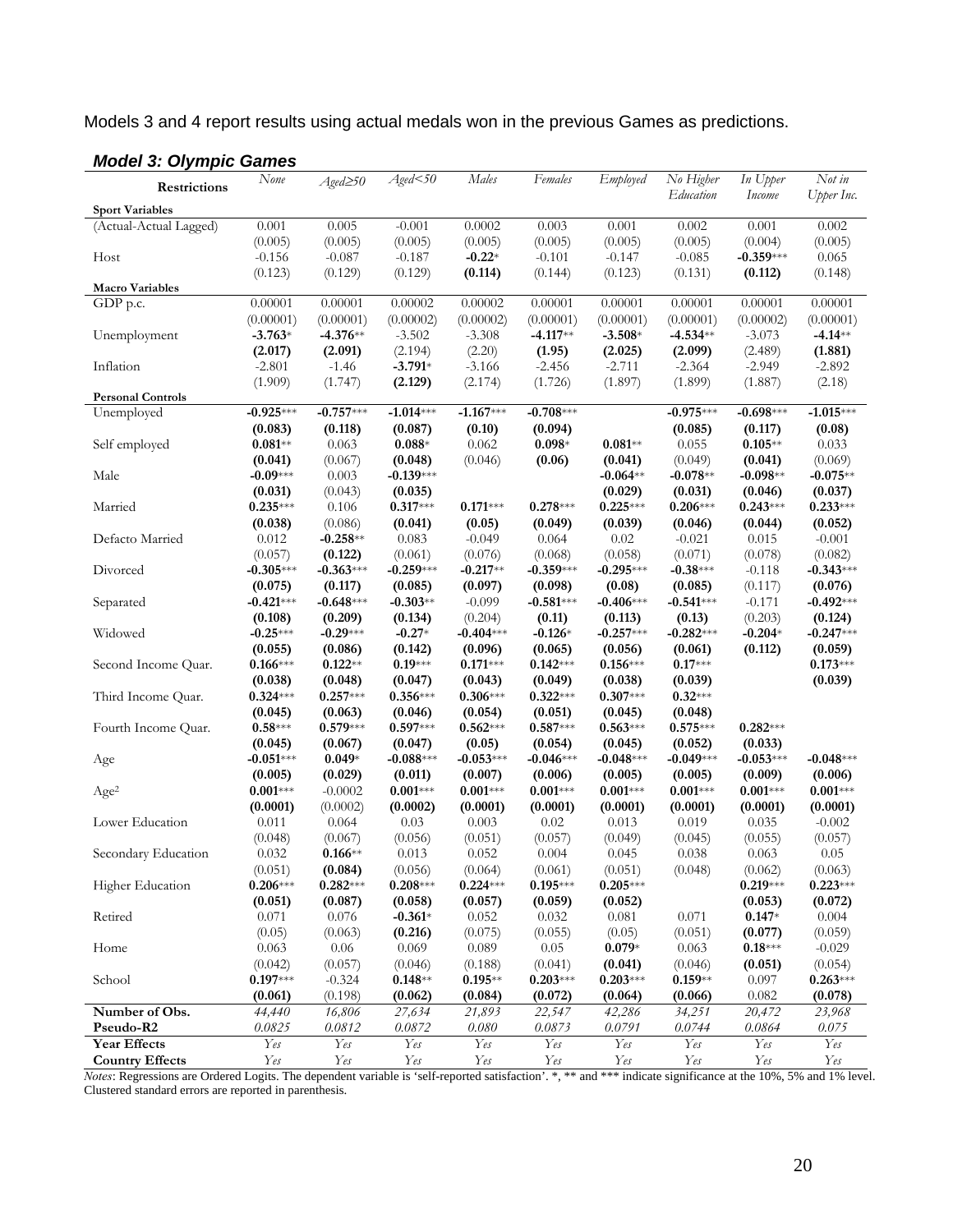| <br>. .                  | None        |                   | $A$ ged<50  | Males       | Females     |                 | No Higher              |             | Not in                |
|--------------------------|-------------|-------------------|-------------|-------------|-------------|-----------------|------------------------|-------------|-----------------------|
| Restrictions             |             | $A$ ged $\geq 50$ |             |             |             | <b>Employed</b> |                        | In Upper    |                       |
|                          |             |                   |             |             |             |                 | Education              | Income      | Upper Inc.            |
| <b>Sport Variables</b>   |             |                   |             |             |             |                 |                        |             |                       |
| (Actual-Actual Lagged)   | $0.009**$   | $0.008**$         | $0.009*$    | 0.008       | $0.009***$  | $0.008**$       | $0.009**$              | $0.008*$    | $0.01**$              |
|                          | (0.004)     | (0.004)           | (0.005)     | (0.005)     | (0.004)     | (0.004)         | (0.004)                | (0.004)     | (0.004)               |
| Host                     | $-0.264*$   | $-0.135$          | $-0.336**$  | $-0.351**$  | $-0.188$    | $-0.25*$        | $-0.181$               | $-0.461***$ | $-0.05$               |
|                          | (0.137)     | (0.124)           | (0.159)     | (0.141)     | (0.14)      | (0.135)         | (0.136)                | (0.13)      | (0.152)               |
| <b>Macro Variables</b>   |             |                   |             |             |             |                 |                        |             |                       |
| GDP p.c.                 | 0.00001     | $-0.00001$        | 0.00001     | 0.00002     | 0.00001     | 0.00001         | 0.00001                | 0.00001     | 0.00001               |
|                          | (0.00002)   | (0.00002)         | (0.00002)   | (0.00002)   | (0.00001)   | (0.00002)       | (0.00001)              | (0.00002)   | (0.00002)             |
| Unemployment             | $-3.80*$    | $-4.27**$         | $-3.726$    | $-2.621$    | $-4.827**$  | $-3.555*$       | $-4.791**$             | $-2.492$    | $-5.657**$            |
|                          | (2.06)      | (2.111)           | (2.317)     | (2.19)      | (2.00)      | (2.049)         | (2.048)                | (2.429)     | (2.041)               |
| Inflation                | $-2.377$    | $-1.286$          | $-3.27$     | $-2.746$    | $-2.05$     | $-2.346$        | $-1.948$               | $-2.597$    | $-2.401$              |
|                          | (2.009)     | (1.785)           | (2.259)     | (2.275)     | (1.822)     | (1.982)         | (1.998)                | (1.837)     | (2.464)               |
| <b>Personal Controls</b> |             |                   |             |             |             |                 |                        |             |                       |
| Unemployed               | $-0.959***$ | $-0.771***$       | $-1.05***$  | $-1.255***$ | $-0.701***$ |                 | $-1.042***$            | $-0.703***$ | $-1.044***$           |
|                          |             |                   |             |             |             |                 |                        |             |                       |
|                          | (0.086)     | (0.145)           | (0.086)     | (0.103)     | (0.106)     |                 | (0.083)                | (0.137)     | (0.081)               |
| Self employed            | 0.076       | 0.063             | 0.081       | 0.067       | 0.075       | 0.075           | 0.044                  | $0.101**$   | 0.024                 |
|                          | (0.047)     | (0.076)           | (0.052)     | (0.054)     | (0.063)     | (0.047)         | (0.057)                | (0.049)     | (0.077)               |
| Male                     | $-0.097***$ | $-0.001$          | $-0.149***$ |             |             | $-0.069**$      | $-0.081**$             | $-0.116**$  | $-0.076*$             |
|                          | (0.032)     | (0.046)           | (0.033)     |             |             | (0.03)          | (0.032)                | (0.045)     | (0.039)               |
| Married                  | $0.247***$  | 0.152             | $0.324***$  | $0.163***$  | $0.31***$   | $0.239***$      | $0.208***$             | $0.213***$  | $0.273***$            |
|                          | (0.042)     | (0.093)           | (0.044)     | (0.052)     | (0.054)     | (0.043)         | (0.051)                | (0.045)     | (0.055)               |
| Defacto Married          | $-0.015$    | $-0.218$          | 0.053       | $-0.089$    | 0.057       | $-0.0002$       | $-0.073$               | $-0.044$    | $-0.014$              |
|                          | (0.062)     | (0.135)           | (0.069)     | (0.082)     | (0.074)     | (0.063)         | (0.072)                | (0.082)     | (0.091)               |
| Divorced                 | $-0.318***$ | $-0.332**$        | $-0.285***$ | $-0.272**$  | $-0.333***$ | $-0.311***$     | $-0.399***$            | $-0.117$    | $-0.346***$           |
|                          | (0.082)     | (0.129)           | (0.093)     | (0.106)     | (0.103)     | (0.086)         | (0.09)                 | (0.136)     | (0.081)               |
| Separated                | $-0.36***$  | $-0.413**$        | $-0.313**$  | $-0.015$    | $-0.523***$ | $-0.321***$     | $-0.479***$            | $-0.103$    | $-0.423***$           |
|                          | (0.119)     | (0.191)           | (0.149)     | (0.231)     | (0.115)     | (0.119)         | (0.144)                | (0.206)     | (0.13)                |
| Widowed                  | $-0.249***$ | $-0.231**$        | $-0.379***$ | $-0.468***$ | $-0.09$     | $-0.256***$     | $-0.283***$            | $-0.204$    | $-0.228***$           |
|                          | (0.062)     | (0.096)           | (0.141)     | (0.104)     | (0.074)     | (0.064)         | (0.07)                 | (0.132)     |                       |
|                          | $0.153***$  |                   | $0.145***$  | $0.169***$  |             | $0.146***$      | $0.156***$             |             | (0.066)<br>$0.156***$ |
| Second Income Quar.      |             | $0.136***$        |             |             | $0.118**$   |                 |                        |             |                       |
|                          | (0.039)     | (0.051)           | (0.047)     | (0.047)     | (0.05)      | (0.038)         | (0.041)                |             | (0.041)               |
| Third Income Quar.       | $0.296***$  | $0.24***$         | $0.308***$  | $0.272***$  | $0.303***$  | $0.278***$      | $0.293***$             | $-0.27***$  |                       |
|                          | (0.047)     | (0.068)           | (0.044)     | (0.061)     | (0.052)     | (0.047)         | (0.051)                | (0.036)     |                       |
| Fourth Income Quar.      | $0.538***$  | $0.547***$        | $0.537***$  | $0.528***$  | $0.537***$  | $0.523***$      | $0.526***$             |             |                       |
|                          | (0.046)     | (0.074)           | (0.045)     | (0.052)     | (0.055)     | (0.046)         | (0.055)                |             |                       |
| Age                      | $-0.053***$ | $0.056*$          | $-0.09***$  | $-0.058***$ | $-0.047***$ | $-0.05***$      | $-0.051***$            | $-0.057***$ | $-0.049***$           |
|                          | (0.005)     | (0.032)           | (0.013)     | (0.008)     | (0.006)     | (0.005)         | (0.006)                | (0.01)      | (0.006)               |
| Age <sup>2</sup>         | $0.001***$  | $-0.0003$         | $0.001***$  | $0.001***$  | $0.001***$  | $0.001***$      | $0.001***$             | $0.001***$  | $0.001***$            |
|                          | (0.0001)    | (0.0002)          | (0.0002)    | (0.0001)    | (0.0001)    | (0.0001)        | (0.0001)               | (0.0001)    | (0.0001)              |
| Lower Education          | $-0.011$    | 0.045             | $-0.002$    | $-0.005$    | $-0.011$    | $-0.008$        | $-0.004$               | 0.026       | $-0.024$              |
|                          | (0.055)     | (0.075)           | (0.063)     | (0.058)     | (0.066)     | (0.057)         | (0.052)                | (0.068)     | (0.063)               |
| Secondary Education      | 0.014       | $0.154*$          | $-0.017$    | 0.038       | $-0.012$    | 0.025           | 0.02                   | 0.05        | 0.031                 |
|                          | (0.056)     | (0.093)           | (0.061)     | (0.069)     | (0.068)     | (0.056)         | (0.053)                | (0.066)     | (0.07)                |
| Higher Education         | $0.203***$  | $0.282***$        | $0.191***$  | $0.222***$  | $0.193***$  | $0.196***$      |                        | $0.223***$  | $0.227***$            |
|                          |             |                   |             |             |             |                 |                        |             |                       |
|                          | (0.055)     | (0.098)           | (0.059)     | (0.06)      | (0.067)     | (0.056)         |                        | (0.056)     | (0.079)               |
| Retired                  | 0.069       | 0.083             | $-0.375$    | 0.037       | 0.038       | 0.077           | 0.063                  | $0.16*$     | $-0.001$              |
|                          | (0.055)     | (0.072)           | (0.228)     | (0.085)     | (0.062)     | (0.055)         | (0.056)                | (0.084)     | (0.067)               |
| Home                     | 0.05        | 0.062             | 0.046       | $0.07\,$    | 0.038       | 0.065           | 0.047                  | $0.17***$   | $-0.044$              |
|                          | (0.043)     | (0.061)           | (0.047)     | (0.187)     | (0.042)     | (0.042)         | (0.044)                | (0.052)     | (0.059)               |
| School                   | $0.154***$  | $-0.405*$         | $0.093*$    | 0.127       | $0.189***$  | $0.165***$      | $0.108\ensuremath{^*}$ | 0.012       | $0.243***$            |
|                          | (0.054)     | (0.227)           | (0.053)     | (0.082)     | (0.072)     | (0.059)         | (0.062)                | (0.078)     | (0.079)               |
| Number of Obs.           | 36,599      | 13,943            | 22,656      | 18,059      | 18,540      | 34,939          | 27,875                 | 16,472      | 20,127                |
| Pseudo-R2                | 0.0808      | 0.0801            | 0.0855      | 0.0793      | 0.0851      | 0.0766          | 0.0714                 | 0.0861      | 0.073                 |
| <b>Year Effects</b>      | Yes         | Yes               | Yes         | Yes         | Yes         | Yes             | Yes                    | Yes         | Yes                   |
| <b>Country Effects</b>   | Yes         | Yes               | Yes         | Yes         | Yes         | Yes             | Yes                    | Yes         | Yes                   |
|                          |             |                   |             |             |             |                 |                        |             |                       |

# *Model 4: Olympic Games (Excluding 1984)*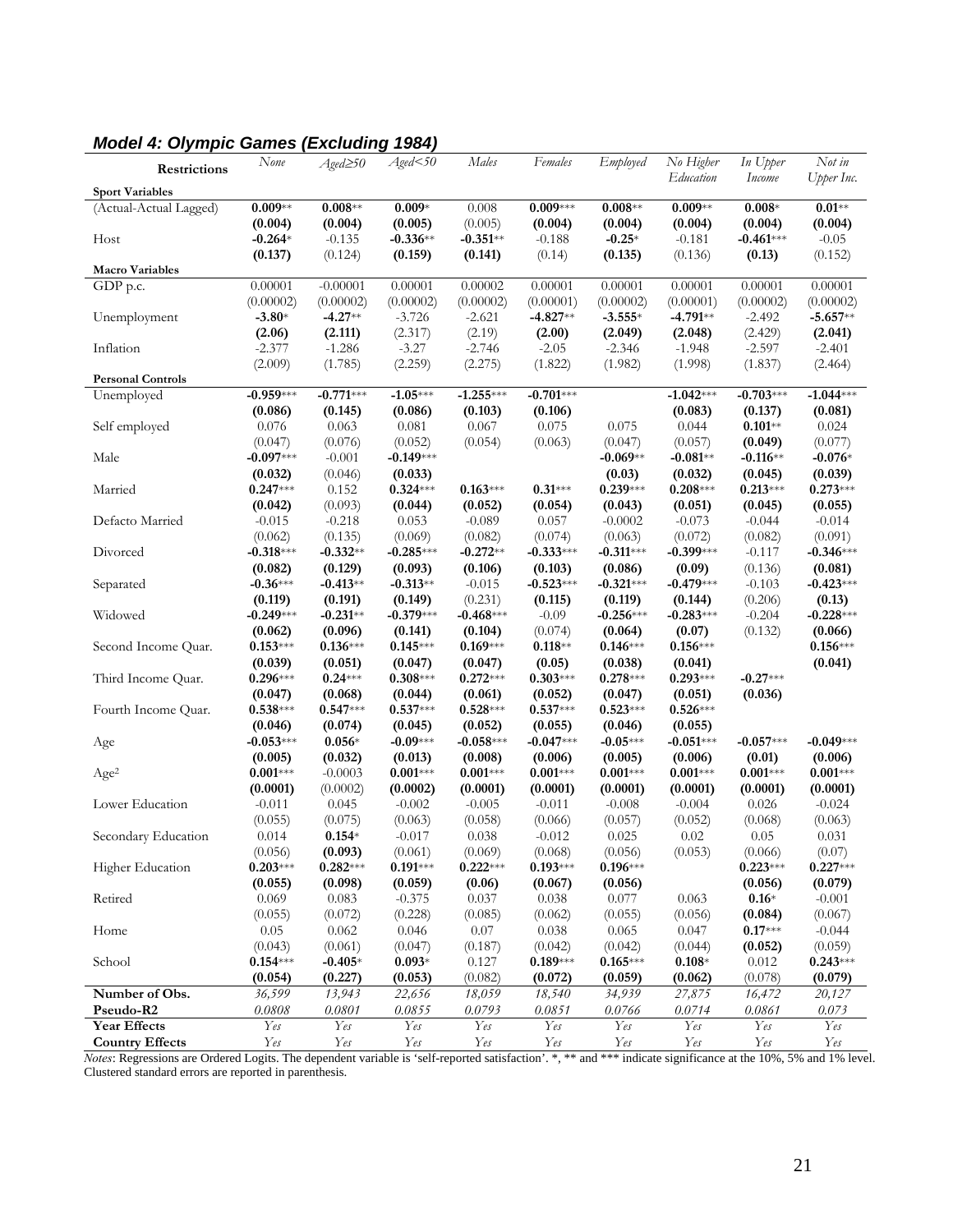Model 5 refers to the collective effect of the World and European football cups.

| <b>Restrictions</b>      | None                   | $A$ ged $\geq 50$      | $A$ ged<50             | Males                 | Females                | <b>Employed</b>       | No Higher              | In Upper              | Not in                 |
|--------------------------|------------------------|------------------------|------------------------|-----------------------|------------------------|-----------------------|------------------------|-----------------------|------------------------|
|                          |                        |                        |                        |                       |                        |                       | Education              | Income                | Upper Inc.             |
| <b>Sport Variables</b>   |                        |                        |                        |                       |                        |                       |                        |                       |                        |
| (RankPost-RankPre)       | 0.017                  | 0.012                  | 0.021                  | 0.017                 | 0.016                  | 0.017                 | 0.013                  | 0.017                 | 0.017                  |
|                          | (0.011)                | (0.009)                | (0.013)                | (0.012)               | (0.011)                | (0.011)               | (0.011)                | (0.011)               | (0.012)                |
| Host                     | $0.315**$              | $0.415**$              | $0.258*$               | $0.40***$             | 0.245                  | $0.298*$              | $0.348**$              | $0.295**$             | $0.311*$               |
| <b>Macro Variables</b>   | (0.152)                | (0.162)                | (0.149)                | (0.148)               | (0.16)                 | (0.152)               | (0.158)                | (0.143)               | (0.162)                |
| GDP p.c.                 | $0.0002***$            | $0.0002***$            | $0.0002***$            | $0.0002***$           | $0.0002***$            | $0.0002***$           | $0.0002***$            | $0.0002***$           | $0.0003***$            |
|                          | (0.0001)               | (0.0001)               | (0.0001)               | (0.0001)              | (0.0001)               | (0.0001)              | (0.0001)               | (0.0001)              | (0.0001)               |
| Unemployment             | $-1.324$               | $-0.046$               | $-2.216$               | $-1.265$              | $-1.181$               | $-0.905$              | $-1.324$               | 0.735                 | $-2.365$               |
|                          | (2.171)                | (2.353)                | (2.127)                | (2.121)               | (2.316)                | (2.21)                | (2.241)                | (2.20)                | (2.213)                |
| Inflation                | $-9.029***$            | $-6.15***$             | $-11.007***$           | $-10.501***$          | $-7.644***$            | $-8.546***$           | $-9.176***$            | $-8.961***$           | $-9.227***$            |
|                          | (2.056)                | (2.116)                | (2.124)                | (1.951)               | (2.236)                | (2.037)               | (2.134)                | (2.04)                | (2.379)                |
| <b>Personal Controls</b> |                        |                        |                        |                       |                        |                       |                        |                       |                        |
| Unemployed               | $-0.942***$            | $-0.763***$            | $-1.019***$            | $-1.194***$           | $-0.72***$             |                       | $-1.003***$            | $-0.733***$           | $-1.032***$            |
|                          | (0.073)                | (0.115)                | (0.08)                 | (0.086)               | (0.091)                |                       | (0.078)                | (0.10)                | (0.071)                |
| Self employed            | 0.039                  | 0.054                  | 0.04                   | 0.012                 | 0.065                  | 0.04                  | 0.015                  | 0.066                 | 0.009                  |
|                          | (0.039)                | (0.075)                | (0.049)                | (0.046)               | (0.06)                 | (0.04)                | (0.05)                 | (0.045)               | (0.072)                |
| Male                     | $-0.106***$            | $-0.028$               | $-0.146***$            |                       |                        | $-0.075***$           | $-0.07**$              | $-0.139***$           | $-0.069**$             |
|                          | (0.028)                | (0.043)                | (0.035)                |                       |                        | (0.026)               | (0.027)                | (0.047)               | (0.035)                |
| Married                  | $0.287***$             | $0.147*$               | $0.371***$             | $0.223***$            | $0.338***$             | $0.277***$            | $0.265***$             | $0.346***$            | $0.252***$             |
|                          | (0.04)                 | (0.086)                | (0.046)                | (0.052)               | (0.052)                | (0.04)                | (0.043)                | (0.051)               | (0.05)                 |
| Defacto Married          | $-0.032$               | $-0.251**$             | 0.021                  | $-0.049$              | $-0.016$               | $-0.023$              | $-0.095$               | $-0.005$              | $-0.037$               |
| Divorced                 | (0.059)<br>$-0.417***$ | (0.118)<br>$-0.503***$ | (0.065)<br>$-0.347***$ | (0.075)<br>$-0.223**$ | (0.073)<br>$-0.529***$ | (0.064)<br>$-0.41***$ | (0.074)<br>$-0.478***$ | (0.077)<br>$-0.266**$ | (0.079)<br>$-0.442***$ |
|                          |                        |                        | (0.088)                | (0.106)               | (0.099)                | (0.083)               | (0.09)                 | (0.124)               |                        |
| Separated                | (0.08)<br>$-0.427***$  | (0.121)<br>$-0.633***$ | $-0.324**$             | $-0.10$               | $-0.589***$            | $-0.47***$            | $-0.424***$            | $-0.646***$           | (0.083)<br>$-0.337***$ |
|                          | (0.094)                | (0.192)                | (0.131)                | (0.192)               | (0.095)                | (0.111)               | (0.118)                | (0.21)                | (0.112)                |
| Widowed                  | $-0.254***$            | $-0.328***$            | $-0.159$               | $-0.266***$           | $-0.18**$              | $-0.265***$           | $-0.282***$            | $-0.382***$           | $-0.227***$            |
|                          | (0.056)                | (0.089)                | (0.159)                | (0.101)               | (0.069)                | (0.056)               | (0.064)                | (0.123)               | (0.061)                |
| Second Income Quar.      | $0.162***$             | $0.138***$             | $0.186***$             | $0.152***$            | $0.157***$             | $0.151***$            | $0.166***$             |                       | $0.173***$             |
|                          | (0.041)                | (0.051)                | (0.048)                | (0.052)               | (0.051)                | (0.043)               | (0.042)                |                       | (0.041)                |
| Third Income Quar.       | $0.377***$             | $0.328***$             | $0.414***$             | $0.365***$            | $0.372***$             | $0.355***$            | $0.38***$              | $-0.291***$           |                        |
|                          | (0.041)                | (0.059)                | (0.046)                | (0.054)               | (0.053)                | (0.04)                | (0.046)                | (0.031)               |                        |
| Fourth Income Quar.      | $0.639***$             | $0.619***$             | $0.679***$             | $0.605***$            | $0.657***$             | $0.612***$            | $0.657***$             |                       |                        |
|                          | (0.042)                | (0.071)                | (0.045)                | (0.053)               | (0.054)                | (0.041)               | (0.045)                |                       |                        |
| Age                      | $-0.055***$            | $0.077**$              | $-0.074***$            | $-0.058***$           | $-0.049***$            | $-0.052***$           | $-0.053***$            | $-0.067***$           | $-0.047***$            |
|                          | (0.005)                | (0.03)                 | (0.011)                | (0.007)               | (0.006)                | (0.005)               | (0.006)                | (0.009)               | (0.005)                |
| Age <sup>2</sup>         | $0.001***$             | $-0.001*$              | $0.001***$             | $0.001***$            | $0.001***$             | $0.001***$            | $0.001***$             | $0.001***$            | $0.001***$             |
|                          | (0.0001)               | (0.0002)               | (0.0002)               | (0.0001)              | (0.0001)               | (0.0001)              | (0.0001)               | (0.0001)              | (0.0001)               |
| Lower Education          | $-0.022$               | 0.02                   | 0.008                  | 0.016                 | $-0.054$               | $-0.012$              | $-0.008$               | $-0.023$              | $-0.036$               |
|                          | (0.045)                | (0.053)                | (0.054)                | (0.053)               | (0.048)                | (0.045)               | (0.045)                | (0.051)               | (0.059)                |
| Secondary Education      | 0.027                  | 0.113                  | 0.023                  | 0.092                 | $-0.047$               | 0.038                 | 0.032                  | 0.081                 | 0.017                  |
|                          | (0.05)                 | (0.082)                | (0.058)                | (0.064)               | (0.052)                | (0.05)                | (0.048)                | (0.069)               | (0.067)                |
| Higher Education         | $0.163***$             | $0.183***$             | $0.184***$             | $0.18***$             | $0.159***$             | $0.155***$            |                        | $0.146***$            | $0.19***$              |
|                          | (0.05)                 | (0.068)                | (0.062)                | (0.058)               | (0.059)                | (0.052)               |                        | (0.055)               | (0.072)                |
| Retired                  | $0.109**$              | $0.134**$              | $-0.437*$              | $0.166**$             | 0.006                  | $0.12**$              | 0.086                  | $0.149**$             | 0.054                  |
|                          | (0.053)                | (0.067)                | (0.233)                | (0.077)               | (0.072)                | (0.054)               | (0.053)                | (0.074)               | (0.063)                |
| Home                     | 0.031                  | 0.082                  | 0.011                  | $-0.072$              | 0.0001                 | 0.05                  | 0.053                  | $0.125***$            | $-0.043$               |
|                          | (0.039)                | (0.058)                | (0.046)                | (0.187)               | (0.041)                | (0.04)                | (0.043)                | (0.053)               | (0.051)                |
| School                   | $0.176***$             | $-0.328$               | $0.142**$              | $0.127*$              | $0.228***$             | $0.181***$            | $0.173**$              | 0.057                 | $0.232***$             |
|                          | (0.063)                | (0.241)                | (0.071)                | (0.067)               | (0.074)                | (0.064)               | (0.067)                | (0.083)               | (0.082)                |
| Number of Obs.           | 45,807                 | 17,194                 | 28,613                 | 22,343                | 23,464                 | 43,240                | 35,368                 | 20,810                | 24,997                 |
| Pseudo-R2                | 0.0849                 | 0.0834                 | 0.0903                 | 0.0817                | 0.0907                 | 0.0797                | 0.0773                 | 0.087                 | 0.0751                 |
| <b>Year Effects</b>      | Yes                    | Yes                    | Yes                    | Yes                   | Yes                    | Yes                   | Yes                    | Yes                   | Yes                    |
| <b>Country Effects</b>   | Yes                    | Yes                    | Yes                    | Yes                   | Yes                    | Yes                   | Yes                    | Yes                   | Yes                    |

# *Model 5: World & Euro Cups*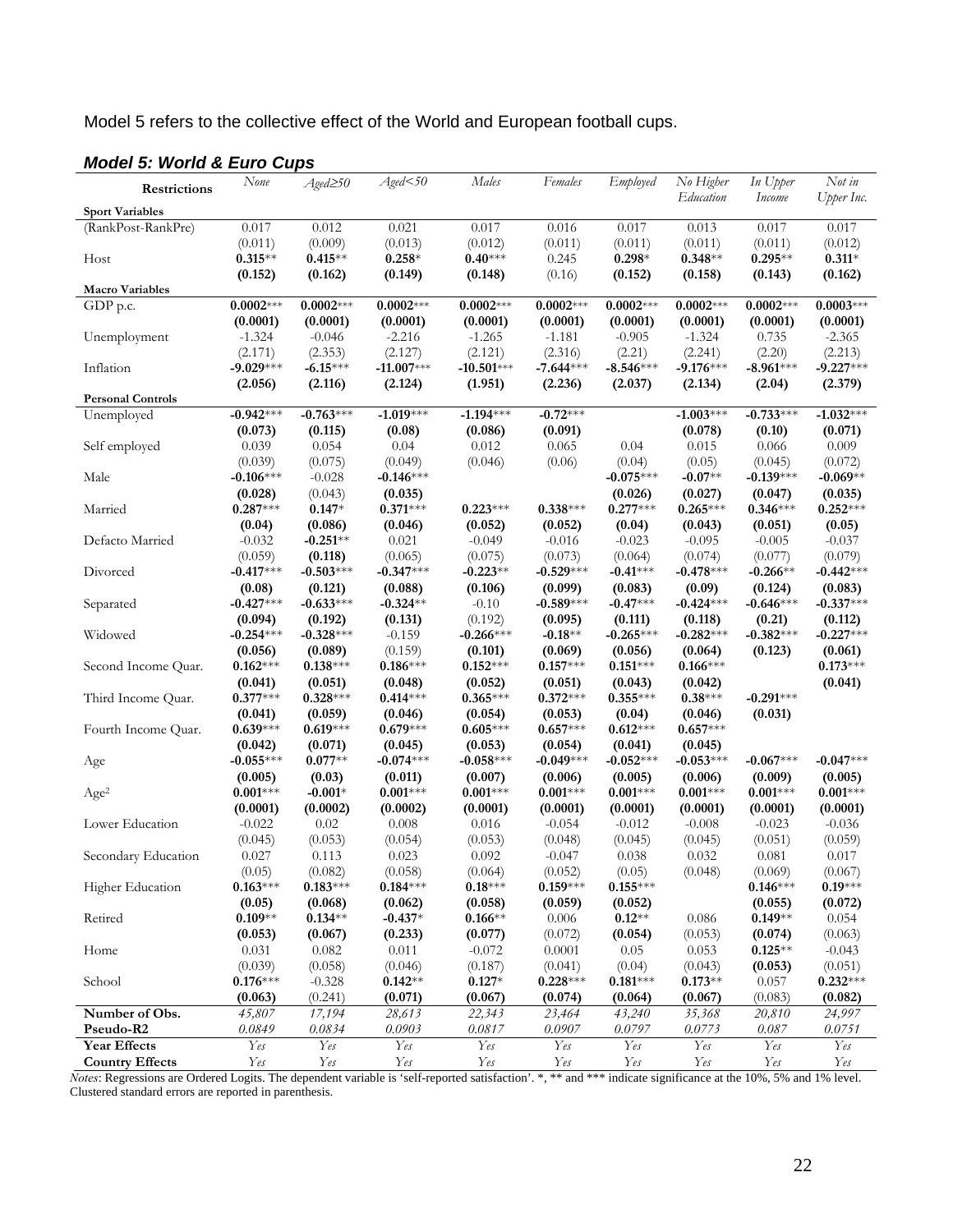| Model 6 reports the Difference-in-Difference estimation for the case of Football |  |
|----------------------------------------------------------------------------------|--|
|----------------------------------------------------------------------------------|--|

| Education<br>Income<br>Upper Inc.<br>$0.40***$<br>Host*After<br>$0.366***$<br>$0.35***$<br>$0.335***$<br>$0.406***$<br>$0.354***$<br>$0.352***$<br>$0.321**$<br>$0.383***$<br>(0.11)<br>(0.128)<br>(0.102)<br>(0.112)<br>(0.126)<br>(0.117)<br>(0.139)<br>(0.082)<br>(0.117)<br>$-0.023$<br>$-0.095$<br>$-0.112$<br>$-0.065$<br>$-0.135$<br>$-0.199$<br>$-0.116$<br>$-0.079$<br>$-0.109$<br>Host<br>(0.175)<br>(0.172)<br>(0.171)<br>(0.189)<br>(0.183)<br>(0.168)<br>(0.182)<br>(0.187)<br>(0.163)<br>After<br>$-0.139*$<br>$-0.111$<br>$-0.116$<br>$-0.264***$<br>$-0.11$<br>$-0.063$<br>$-0.112$<br>$-0.081$<br>$-0.003$<br>(0.078)<br>(0.083)<br>(0.082)<br>(0.078)<br>(0.083)<br>(0.08)<br>(0.072)<br>(0.098)<br>(0.065)<br><b>Personal Controls</b><br>$-0.969***$<br>$-0.862***$<br>$-1.04***$<br>$-1.165***$<br>$-0.784***$<br>$-0.984***$<br>$-0.726***$<br>$-1.059***$<br>Unemployed<br>(0.091)<br>(0.078)<br>(0.115)<br>(0.079)<br>(0.085)<br>(0.08)<br>(0.107)<br>(0.08)<br>0.049<br>Self employed<br>0.043<br>0.092<br>0.02<br>0.049<br>0.009<br>0.037<br>0.067<br>0.031<br>(0.046)<br>(0.055)<br>(0.046)<br>(0.063)<br>(0.045)<br>(0.047)<br>(0.068)<br>(0.054)<br>(0.065)<br>$-0.069**$<br>$-0.113***$<br>$-0.05*$<br>$-0.072*$<br>$-0.059*$<br>Male<br>0.016<br>$-0.044$<br>(0.033)<br>(0.033)<br>(0.027)<br>(0.028)<br>(0.038)<br>(0.033)<br>(0.028)<br>$0.359***$<br>$0.262***$<br>$0.121*$<br>$0.268***$<br>$0.23***$<br>$0.297***$<br>$0.24***$<br>Married<br>$0.184***$<br>$0.321***$<br>(0.039)<br>(0.068)<br>(0.041)<br>(0.047)<br>(0.046)<br>(0.041)<br>(0.047)<br>(0.046)<br>(0.053)<br>$-0.265***$<br>0.062<br>$0.141***$<br>0.045<br>0.075<br>0.072<br>Defacto Married<br>0.075<br>0.052<br>0.064<br>(0.087)<br>(0.05)<br>(0.064)<br>(0.058)<br>(0.047)<br>(0.056)<br>(0.069)<br>(0.062)<br>(0.046)<br>$-0.345***$<br>$-0.401***$<br>$-0.291***$<br>$-0.205***$<br>$-0.414***$<br>$-0.336***$<br>$-0.411***$<br>$-0.385***$<br>Divorced<br>$-0.148*$<br>(0.087)<br>(0.078)<br>(0.079)<br>(0.054)<br>(0.065)<br>(0.077)<br>(0.052)<br>(0.065)<br>(0.057)<br>$-0.40**$<br>$-0.472***$<br>$-0.614***$<br>$-0.384***$<br>$-0.443***$<br>$-0.485***$<br>$-0.472***$<br>$-0.57***$<br>$-0.479***$<br>Separated<br>(0.09)<br>(0.093)<br>(0.079)<br>(0.165)<br>(0.112)<br>(0.152)<br>(0.085)<br>(0.092)<br>(0.177)<br>$-0.195***$<br>$-0.234***$<br>$-0.293***$<br>$-0.197***$<br>$-0.208***$<br>$-0.11$<br>$-0.188***$<br>Widowed<br>$-0.278*$<br>$-0.068$<br>(0.081)<br>(0.037)<br>(0.037)<br>(0.064)<br>(0.142)<br>(0.048)<br>(0.045)<br>(0.102)<br>(0.05)<br>$0.148***$<br>$0.118***$<br>$0.131***$<br>$0.165***$<br>$0.142***$<br>$0.134**$<br>$0.157***$<br>$0.153***$<br>Second Income Quar.<br>(0.037)<br>(0.056)<br>(0.042)<br>(0.043)<br>(0.04)<br>(0.054)<br>(0.042)<br>(0.043)<br>$0.332***$<br>$0.342***$<br>$0.366***$<br>$0.371***$<br>$0.351***$<br>$0.377***$<br>$0.359***$<br>$0.309***$<br>Third Income Quar.<br>(0.024)<br>(0.044)<br>(0.049)<br>(0.054)<br>(0.048)<br>(0.049)<br>(0.044)<br>(0.045)<br>$0.60***$<br>$0.631***$<br>$0.678***$<br>$0.614***$<br>$0.602***$<br>$0.643***$<br>$0.622***$<br>Fourth Income Quar.<br>(0.044)<br>(0.046)<br>(0.043)<br>(0.059)<br>(0.05)<br>(0.05)<br>(0.047)<br>$-0.051***$<br>0.039<br>$-0.086***$<br>$-0.054***$<br>$-0.047***$<br>$-0.049***$<br>$-0.049***$<br>$-0.059***$<br>$-0.048***$<br>Age<br>(0.005)<br>(0.025)<br>(0.011)<br>(0.006)<br>(0.006)<br>(0.005)<br>(0.005)<br>(0.008)<br>(0.005)<br>$0.001***$<br>$0.001***$<br>$0.001***$<br>$0.001***$<br>$0.001***$<br>$0.001***$<br>$0.001***$<br>$0.001***$<br>$-0.001$<br>Age <sup>2</sup><br>(0.0001)<br>(0.0001)<br>(0.0001)<br>(0.0002)<br>(0.0002)<br>(0.0001)<br>(0.0001)<br>(0.0001)<br>(0.0001)<br>Lower Education<br>$-0.02$<br>0.029<br>0.051<br>$-0.024$<br>$-0.018$<br>$-0.016$<br>$-0.007$<br>0.006<br>$-0.034$<br>(0.051)<br>(0.059)<br>(0.057)<br>(0.063)<br>(0.06)<br>(0.047)<br>(0.063)<br>(0.052)<br>(0.049)<br>0.004<br>0.075<br>0.031<br>0.012<br>0.019<br>0.01<br>0.037<br>Secondary Education<br>$-0.008$<br>0.032<br>(0.081)<br>(0.045)<br>(0.053)<br>(0.052)<br>(0.044)<br>(0.052)<br>(0.043)<br>(0.039)<br>(0.053)<br>$0.169***$<br>$0.159***$<br>$0.192**$<br>$0.156***$<br>$0.169***$<br>$0.157***$<br>$0.176***$<br>Higher Education<br>$0.213***$<br>(0.051)<br>(0.059)<br>(0.058)<br>(0.062)<br>(0.083)<br>(0.061)<br>(0.052)<br>(0.06)<br>Retired<br>$-0.389**$<br>$0.13*$<br>0.037<br>0.061<br>$-0.008$<br>$-0.004$<br>0.042<br>0.037<br>$-0.026$<br>(0.057)<br>(0.039)<br>(0.073)<br>(0.052)<br>(0.041)<br>(0.048)<br>(0.155)<br>(0.049)<br>(0.043)<br>$0.026\,$<br>0.033<br>$0.001\,$<br>0.035<br>0.038<br>$0.187***$<br>$-0.068$<br>0.041<br>0.12<br>Home<br>(0.035)<br>(0.05)<br>(0.039)<br>(0.208)<br>(0.035)<br>(0.036)<br>(0.04)<br>(0.047)<br>(0.048)<br>$0.256***$<br>$0.254***$<br>$0.262***$<br>$0.274***$<br>$0.241***$<br>$0.131*$<br>$0.322***$<br>School<br>$-0.246$<br>$0.211***$<br>(0.292)<br>(0.055)<br>(0.059)<br>(0.063)<br>(0.068)<br>(0.056)<br>(0.056)<br>(0.068)<br>(0.067)<br>Number of Obs.<br>67,476<br>24,977<br>42,499<br>32,892<br>34,584<br>63,749<br>52,170<br>29,575<br>37,901<br>Pseudo-R2<br>0.0819<br>0.0826<br>0.0851<br>0.0793<br>0.0865<br>0.0777<br>0.0737<br>0.0858<br>0.0717<br><b>Year Effects</b><br>Yes<br>Yes<br>Yes<br>Yes<br>Yes<br>Yes<br>Yes<br>Yes<br>Yes |                        | None | Aged≥50 | $A$ ged $< 50$ | Males | Females | <b>Employed</b> | No Higher | In Upper | Not in |
|---------------------------------------------------------------------------------------------------------------------------------------------------------------------------------------------------------------------------------------------------------------------------------------------------------------------------------------------------------------------------------------------------------------------------------------------------------------------------------------------------------------------------------------------------------------------------------------------------------------------------------------------------------------------------------------------------------------------------------------------------------------------------------------------------------------------------------------------------------------------------------------------------------------------------------------------------------------------------------------------------------------------------------------------------------------------------------------------------------------------------------------------------------------------------------------------------------------------------------------------------------------------------------------------------------------------------------------------------------------------------------------------------------------------------------------------------------------------------------------------------------------------------------------------------------------------------------------------------------------------------------------------------------------------------------------------------------------------------------------------------------------------------------------------------------------------------------------------------------------------------------------------------------------------------------------------------------------------------------------------------------------------------------------------------------------------------------------------------------------------------------------------------------------------------------------------------------------------------------------------------------------------------------------------------------------------------------------------------------------------------------------------------------------------------------------------------------------------------------------------------------------------------------------------------------------------------------------------------------------------------------------------------------------------------------------------------------------------------------------------------------------------------------------------------------------------------------------------------------------------------------------------------------------------------------------------------------------------------------------------------------------------------------------------------------------------------------------------------------------------------------------------------------------------------------------------------------------------------------------------------------------------------------------------------------------------------------------------------------------------------------------------------------------------------------------------------------------------------------------------------------------------------------------------------------------------------------------------------------------------------------------------------------------------------------------------------------------------------------------------------------------------------------------------------------------------------------------------------------------------------------------------------------------------------------------------------------------------------------------------------------------------------------------------------------------------------------------------------------------------------------------------------------------------------------------------------------------------------------------------------------------------------------------------------------------------------------------------------------------------------------------------------------------------------------------------------------------------------------------------------------------------------------------------------------------------------------------------------------------------------------------------------------------------------------------------------------------------------------------------------------------------------------------------------------------------------------------------------------------------------------------------------------------------------------------------------------------------------------------------------------------------------------------------------------------------------------------------------------------------------------------------------------------------------------------------------------------------------------------------------------------------------------------------------------------------------------------------------------------------------------------------|------------------------|------|---------|----------------|-------|---------|-----------------|-----------|----------|--------|
|                                                                                                                                                                                                                                                                                                                                                                                                                                                                                                                                                                                                                                                                                                                                                                                                                                                                                                                                                                                                                                                                                                                                                                                                                                                                                                                                                                                                                                                                                                                                                                                                                                                                                                                                                                                                                                                                                                                                                                                                                                                                                                                                                                                                                                                                                                                                                                                                                                                                                                                                                                                                                                                                                                                                                                                                                                                                                                                                                                                                                                                                                                                                                                                                                                                                                                                                                                                                                                                                                                                                                                                                                                                                                                                                                                                                                                                                                                                                                                                                                                                                                                                                                                                                                                                                                                                                                                                                                                                                                                                                                                                                                                                                                                                                                                                                                                                                                                                                                                                                                                                                                                                                                                                                                                                                                                                                                                                             | Restrictions           |      |         |                |       |         |                 |           |          |        |
|                                                                                                                                                                                                                                                                                                                                                                                                                                                                                                                                                                                                                                                                                                                                                                                                                                                                                                                                                                                                                                                                                                                                                                                                                                                                                                                                                                                                                                                                                                                                                                                                                                                                                                                                                                                                                                                                                                                                                                                                                                                                                                                                                                                                                                                                                                                                                                                                                                                                                                                                                                                                                                                                                                                                                                                                                                                                                                                                                                                                                                                                                                                                                                                                                                                                                                                                                                                                                                                                                                                                                                                                                                                                                                                                                                                                                                                                                                                                                                                                                                                                                                                                                                                                                                                                                                                                                                                                                                                                                                                                                                                                                                                                                                                                                                                                                                                                                                                                                                                                                                                                                                                                                                                                                                                                                                                                                                                             |                        |      |         |                |       |         |                 |           |          |        |
|                                                                                                                                                                                                                                                                                                                                                                                                                                                                                                                                                                                                                                                                                                                                                                                                                                                                                                                                                                                                                                                                                                                                                                                                                                                                                                                                                                                                                                                                                                                                                                                                                                                                                                                                                                                                                                                                                                                                                                                                                                                                                                                                                                                                                                                                                                                                                                                                                                                                                                                                                                                                                                                                                                                                                                                                                                                                                                                                                                                                                                                                                                                                                                                                                                                                                                                                                                                                                                                                                                                                                                                                                                                                                                                                                                                                                                                                                                                                                                                                                                                                                                                                                                                                                                                                                                                                                                                                                                                                                                                                                                                                                                                                                                                                                                                                                                                                                                                                                                                                                                                                                                                                                                                                                                                                                                                                                                                             |                        |      |         |                |       |         |                 |           |          |        |
|                                                                                                                                                                                                                                                                                                                                                                                                                                                                                                                                                                                                                                                                                                                                                                                                                                                                                                                                                                                                                                                                                                                                                                                                                                                                                                                                                                                                                                                                                                                                                                                                                                                                                                                                                                                                                                                                                                                                                                                                                                                                                                                                                                                                                                                                                                                                                                                                                                                                                                                                                                                                                                                                                                                                                                                                                                                                                                                                                                                                                                                                                                                                                                                                                                                                                                                                                                                                                                                                                                                                                                                                                                                                                                                                                                                                                                                                                                                                                                                                                                                                                                                                                                                                                                                                                                                                                                                                                                                                                                                                                                                                                                                                                                                                                                                                                                                                                                                                                                                                                                                                                                                                                                                                                                                                                                                                                                                             |                        |      |         |                |       |         |                 |           |          |        |
|                                                                                                                                                                                                                                                                                                                                                                                                                                                                                                                                                                                                                                                                                                                                                                                                                                                                                                                                                                                                                                                                                                                                                                                                                                                                                                                                                                                                                                                                                                                                                                                                                                                                                                                                                                                                                                                                                                                                                                                                                                                                                                                                                                                                                                                                                                                                                                                                                                                                                                                                                                                                                                                                                                                                                                                                                                                                                                                                                                                                                                                                                                                                                                                                                                                                                                                                                                                                                                                                                                                                                                                                                                                                                                                                                                                                                                                                                                                                                                                                                                                                                                                                                                                                                                                                                                                                                                                                                                                                                                                                                                                                                                                                                                                                                                                                                                                                                                                                                                                                                                                                                                                                                                                                                                                                                                                                                                                             |                        |      |         |                |       |         |                 |           |          |        |
|                                                                                                                                                                                                                                                                                                                                                                                                                                                                                                                                                                                                                                                                                                                                                                                                                                                                                                                                                                                                                                                                                                                                                                                                                                                                                                                                                                                                                                                                                                                                                                                                                                                                                                                                                                                                                                                                                                                                                                                                                                                                                                                                                                                                                                                                                                                                                                                                                                                                                                                                                                                                                                                                                                                                                                                                                                                                                                                                                                                                                                                                                                                                                                                                                                                                                                                                                                                                                                                                                                                                                                                                                                                                                                                                                                                                                                                                                                                                                                                                                                                                                                                                                                                                                                                                                                                                                                                                                                                                                                                                                                                                                                                                                                                                                                                                                                                                                                                                                                                                                                                                                                                                                                                                                                                                                                                                                                                             |                        |      |         |                |       |         |                 |           |          |        |
|                                                                                                                                                                                                                                                                                                                                                                                                                                                                                                                                                                                                                                                                                                                                                                                                                                                                                                                                                                                                                                                                                                                                                                                                                                                                                                                                                                                                                                                                                                                                                                                                                                                                                                                                                                                                                                                                                                                                                                                                                                                                                                                                                                                                                                                                                                                                                                                                                                                                                                                                                                                                                                                                                                                                                                                                                                                                                                                                                                                                                                                                                                                                                                                                                                                                                                                                                                                                                                                                                                                                                                                                                                                                                                                                                                                                                                                                                                                                                                                                                                                                                                                                                                                                                                                                                                                                                                                                                                                                                                                                                                                                                                                                                                                                                                                                                                                                                                                                                                                                                                                                                                                                                                                                                                                                                                                                                                                             |                        |      |         |                |       |         |                 |           |          |        |
|                                                                                                                                                                                                                                                                                                                                                                                                                                                                                                                                                                                                                                                                                                                                                                                                                                                                                                                                                                                                                                                                                                                                                                                                                                                                                                                                                                                                                                                                                                                                                                                                                                                                                                                                                                                                                                                                                                                                                                                                                                                                                                                                                                                                                                                                                                                                                                                                                                                                                                                                                                                                                                                                                                                                                                                                                                                                                                                                                                                                                                                                                                                                                                                                                                                                                                                                                                                                                                                                                                                                                                                                                                                                                                                                                                                                                                                                                                                                                                                                                                                                                                                                                                                                                                                                                                                                                                                                                                                                                                                                                                                                                                                                                                                                                                                                                                                                                                                                                                                                                                                                                                                                                                                                                                                                                                                                                                                             |                        |      |         |                |       |         |                 |           |          |        |
|                                                                                                                                                                                                                                                                                                                                                                                                                                                                                                                                                                                                                                                                                                                                                                                                                                                                                                                                                                                                                                                                                                                                                                                                                                                                                                                                                                                                                                                                                                                                                                                                                                                                                                                                                                                                                                                                                                                                                                                                                                                                                                                                                                                                                                                                                                                                                                                                                                                                                                                                                                                                                                                                                                                                                                                                                                                                                                                                                                                                                                                                                                                                                                                                                                                                                                                                                                                                                                                                                                                                                                                                                                                                                                                                                                                                                                                                                                                                                                                                                                                                                                                                                                                                                                                                                                                                                                                                                                                                                                                                                                                                                                                                                                                                                                                                                                                                                                                                                                                                                                                                                                                                                                                                                                                                                                                                                                                             |                        |      |         |                |       |         |                 |           |          |        |
|                                                                                                                                                                                                                                                                                                                                                                                                                                                                                                                                                                                                                                                                                                                                                                                                                                                                                                                                                                                                                                                                                                                                                                                                                                                                                                                                                                                                                                                                                                                                                                                                                                                                                                                                                                                                                                                                                                                                                                                                                                                                                                                                                                                                                                                                                                                                                                                                                                                                                                                                                                                                                                                                                                                                                                                                                                                                                                                                                                                                                                                                                                                                                                                                                                                                                                                                                                                                                                                                                                                                                                                                                                                                                                                                                                                                                                                                                                                                                                                                                                                                                                                                                                                                                                                                                                                                                                                                                                                                                                                                                                                                                                                                                                                                                                                                                                                                                                                                                                                                                                                                                                                                                                                                                                                                                                                                                                                             |                        |      |         |                |       |         |                 |           |          |        |
|                                                                                                                                                                                                                                                                                                                                                                                                                                                                                                                                                                                                                                                                                                                                                                                                                                                                                                                                                                                                                                                                                                                                                                                                                                                                                                                                                                                                                                                                                                                                                                                                                                                                                                                                                                                                                                                                                                                                                                                                                                                                                                                                                                                                                                                                                                                                                                                                                                                                                                                                                                                                                                                                                                                                                                                                                                                                                                                                                                                                                                                                                                                                                                                                                                                                                                                                                                                                                                                                                                                                                                                                                                                                                                                                                                                                                                                                                                                                                                                                                                                                                                                                                                                                                                                                                                                                                                                                                                                                                                                                                                                                                                                                                                                                                                                                                                                                                                                                                                                                                                                                                                                                                                                                                                                                                                                                                                                             |                        |      |         |                |       |         |                 |           |          |        |
|                                                                                                                                                                                                                                                                                                                                                                                                                                                                                                                                                                                                                                                                                                                                                                                                                                                                                                                                                                                                                                                                                                                                                                                                                                                                                                                                                                                                                                                                                                                                                                                                                                                                                                                                                                                                                                                                                                                                                                                                                                                                                                                                                                                                                                                                                                                                                                                                                                                                                                                                                                                                                                                                                                                                                                                                                                                                                                                                                                                                                                                                                                                                                                                                                                                                                                                                                                                                                                                                                                                                                                                                                                                                                                                                                                                                                                                                                                                                                                                                                                                                                                                                                                                                                                                                                                                                                                                                                                                                                                                                                                                                                                                                                                                                                                                                                                                                                                                                                                                                                                                                                                                                                                                                                                                                                                                                                                                             |                        |      |         |                |       |         |                 |           |          |        |
|                                                                                                                                                                                                                                                                                                                                                                                                                                                                                                                                                                                                                                                                                                                                                                                                                                                                                                                                                                                                                                                                                                                                                                                                                                                                                                                                                                                                                                                                                                                                                                                                                                                                                                                                                                                                                                                                                                                                                                                                                                                                                                                                                                                                                                                                                                                                                                                                                                                                                                                                                                                                                                                                                                                                                                                                                                                                                                                                                                                                                                                                                                                                                                                                                                                                                                                                                                                                                                                                                                                                                                                                                                                                                                                                                                                                                                                                                                                                                                                                                                                                                                                                                                                                                                                                                                                                                                                                                                                                                                                                                                                                                                                                                                                                                                                                                                                                                                                                                                                                                                                                                                                                                                                                                                                                                                                                                                                             |                        |      |         |                |       |         |                 |           |          |        |
|                                                                                                                                                                                                                                                                                                                                                                                                                                                                                                                                                                                                                                                                                                                                                                                                                                                                                                                                                                                                                                                                                                                                                                                                                                                                                                                                                                                                                                                                                                                                                                                                                                                                                                                                                                                                                                                                                                                                                                                                                                                                                                                                                                                                                                                                                                                                                                                                                                                                                                                                                                                                                                                                                                                                                                                                                                                                                                                                                                                                                                                                                                                                                                                                                                                                                                                                                                                                                                                                                                                                                                                                                                                                                                                                                                                                                                                                                                                                                                                                                                                                                                                                                                                                                                                                                                                                                                                                                                                                                                                                                                                                                                                                                                                                                                                                                                                                                                                                                                                                                                                                                                                                                                                                                                                                                                                                                                                             |                        |      |         |                |       |         |                 |           |          |        |
|                                                                                                                                                                                                                                                                                                                                                                                                                                                                                                                                                                                                                                                                                                                                                                                                                                                                                                                                                                                                                                                                                                                                                                                                                                                                                                                                                                                                                                                                                                                                                                                                                                                                                                                                                                                                                                                                                                                                                                                                                                                                                                                                                                                                                                                                                                                                                                                                                                                                                                                                                                                                                                                                                                                                                                                                                                                                                                                                                                                                                                                                                                                                                                                                                                                                                                                                                                                                                                                                                                                                                                                                                                                                                                                                                                                                                                                                                                                                                                                                                                                                                                                                                                                                                                                                                                                                                                                                                                                                                                                                                                                                                                                                                                                                                                                                                                                                                                                                                                                                                                                                                                                                                                                                                                                                                                                                                                                             |                        |      |         |                |       |         |                 |           |          |        |
|                                                                                                                                                                                                                                                                                                                                                                                                                                                                                                                                                                                                                                                                                                                                                                                                                                                                                                                                                                                                                                                                                                                                                                                                                                                                                                                                                                                                                                                                                                                                                                                                                                                                                                                                                                                                                                                                                                                                                                                                                                                                                                                                                                                                                                                                                                                                                                                                                                                                                                                                                                                                                                                                                                                                                                                                                                                                                                                                                                                                                                                                                                                                                                                                                                                                                                                                                                                                                                                                                                                                                                                                                                                                                                                                                                                                                                                                                                                                                                                                                                                                                                                                                                                                                                                                                                                                                                                                                                                                                                                                                                                                                                                                                                                                                                                                                                                                                                                                                                                                                                                                                                                                                                                                                                                                                                                                                                                             |                        |      |         |                |       |         |                 |           |          |        |
|                                                                                                                                                                                                                                                                                                                                                                                                                                                                                                                                                                                                                                                                                                                                                                                                                                                                                                                                                                                                                                                                                                                                                                                                                                                                                                                                                                                                                                                                                                                                                                                                                                                                                                                                                                                                                                                                                                                                                                                                                                                                                                                                                                                                                                                                                                                                                                                                                                                                                                                                                                                                                                                                                                                                                                                                                                                                                                                                                                                                                                                                                                                                                                                                                                                                                                                                                                                                                                                                                                                                                                                                                                                                                                                                                                                                                                                                                                                                                                                                                                                                                                                                                                                                                                                                                                                                                                                                                                                                                                                                                                                                                                                                                                                                                                                                                                                                                                                                                                                                                                                                                                                                                                                                                                                                                                                                                                                             |                        |      |         |                |       |         |                 |           |          |        |
|                                                                                                                                                                                                                                                                                                                                                                                                                                                                                                                                                                                                                                                                                                                                                                                                                                                                                                                                                                                                                                                                                                                                                                                                                                                                                                                                                                                                                                                                                                                                                                                                                                                                                                                                                                                                                                                                                                                                                                                                                                                                                                                                                                                                                                                                                                                                                                                                                                                                                                                                                                                                                                                                                                                                                                                                                                                                                                                                                                                                                                                                                                                                                                                                                                                                                                                                                                                                                                                                                                                                                                                                                                                                                                                                                                                                                                                                                                                                                                                                                                                                                                                                                                                                                                                                                                                                                                                                                                                                                                                                                                                                                                                                                                                                                                                                                                                                                                                                                                                                                                                                                                                                                                                                                                                                                                                                                                                             |                        |      |         |                |       |         |                 |           |          |        |
|                                                                                                                                                                                                                                                                                                                                                                                                                                                                                                                                                                                                                                                                                                                                                                                                                                                                                                                                                                                                                                                                                                                                                                                                                                                                                                                                                                                                                                                                                                                                                                                                                                                                                                                                                                                                                                                                                                                                                                                                                                                                                                                                                                                                                                                                                                                                                                                                                                                                                                                                                                                                                                                                                                                                                                                                                                                                                                                                                                                                                                                                                                                                                                                                                                                                                                                                                                                                                                                                                                                                                                                                                                                                                                                                                                                                                                                                                                                                                                                                                                                                                                                                                                                                                                                                                                                                                                                                                                                                                                                                                                                                                                                                                                                                                                                                                                                                                                                                                                                                                                                                                                                                                                                                                                                                                                                                                                                             |                        |      |         |                |       |         |                 |           |          |        |
|                                                                                                                                                                                                                                                                                                                                                                                                                                                                                                                                                                                                                                                                                                                                                                                                                                                                                                                                                                                                                                                                                                                                                                                                                                                                                                                                                                                                                                                                                                                                                                                                                                                                                                                                                                                                                                                                                                                                                                                                                                                                                                                                                                                                                                                                                                                                                                                                                                                                                                                                                                                                                                                                                                                                                                                                                                                                                                                                                                                                                                                                                                                                                                                                                                                                                                                                                                                                                                                                                                                                                                                                                                                                                                                                                                                                                                                                                                                                                                                                                                                                                                                                                                                                                                                                                                                                                                                                                                                                                                                                                                                                                                                                                                                                                                                                                                                                                                                                                                                                                                                                                                                                                                                                                                                                                                                                                                                             |                        |      |         |                |       |         |                 |           |          |        |
|                                                                                                                                                                                                                                                                                                                                                                                                                                                                                                                                                                                                                                                                                                                                                                                                                                                                                                                                                                                                                                                                                                                                                                                                                                                                                                                                                                                                                                                                                                                                                                                                                                                                                                                                                                                                                                                                                                                                                                                                                                                                                                                                                                                                                                                                                                                                                                                                                                                                                                                                                                                                                                                                                                                                                                                                                                                                                                                                                                                                                                                                                                                                                                                                                                                                                                                                                                                                                                                                                                                                                                                                                                                                                                                                                                                                                                                                                                                                                                                                                                                                                                                                                                                                                                                                                                                                                                                                                                                                                                                                                                                                                                                                                                                                                                                                                                                                                                                                                                                                                                                                                                                                                                                                                                                                                                                                                                                             |                        |      |         |                |       |         |                 |           |          |        |
|                                                                                                                                                                                                                                                                                                                                                                                                                                                                                                                                                                                                                                                                                                                                                                                                                                                                                                                                                                                                                                                                                                                                                                                                                                                                                                                                                                                                                                                                                                                                                                                                                                                                                                                                                                                                                                                                                                                                                                                                                                                                                                                                                                                                                                                                                                                                                                                                                                                                                                                                                                                                                                                                                                                                                                                                                                                                                                                                                                                                                                                                                                                                                                                                                                                                                                                                                                                                                                                                                                                                                                                                                                                                                                                                                                                                                                                                                                                                                                                                                                                                                                                                                                                                                                                                                                                                                                                                                                                                                                                                                                                                                                                                                                                                                                                                                                                                                                                                                                                                                                                                                                                                                                                                                                                                                                                                                                                             |                        |      |         |                |       |         |                 |           |          |        |
|                                                                                                                                                                                                                                                                                                                                                                                                                                                                                                                                                                                                                                                                                                                                                                                                                                                                                                                                                                                                                                                                                                                                                                                                                                                                                                                                                                                                                                                                                                                                                                                                                                                                                                                                                                                                                                                                                                                                                                                                                                                                                                                                                                                                                                                                                                                                                                                                                                                                                                                                                                                                                                                                                                                                                                                                                                                                                                                                                                                                                                                                                                                                                                                                                                                                                                                                                                                                                                                                                                                                                                                                                                                                                                                                                                                                                                                                                                                                                                                                                                                                                                                                                                                                                                                                                                                                                                                                                                                                                                                                                                                                                                                                                                                                                                                                                                                                                                                                                                                                                                                                                                                                                                                                                                                                                                                                                                                             |                        |      |         |                |       |         |                 |           |          |        |
|                                                                                                                                                                                                                                                                                                                                                                                                                                                                                                                                                                                                                                                                                                                                                                                                                                                                                                                                                                                                                                                                                                                                                                                                                                                                                                                                                                                                                                                                                                                                                                                                                                                                                                                                                                                                                                                                                                                                                                                                                                                                                                                                                                                                                                                                                                                                                                                                                                                                                                                                                                                                                                                                                                                                                                                                                                                                                                                                                                                                                                                                                                                                                                                                                                                                                                                                                                                                                                                                                                                                                                                                                                                                                                                                                                                                                                                                                                                                                                                                                                                                                                                                                                                                                                                                                                                                                                                                                                                                                                                                                                                                                                                                                                                                                                                                                                                                                                                                                                                                                                                                                                                                                                                                                                                                                                                                                                                             |                        |      |         |                |       |         |                 |           |          |        |
|                                                                                                                                                                                                                                                                                                                                                                                                                                                                                                                                                                                                                                                                                                                                                                                                                                                                                                                                                                                                                                                                                                                                                                                                                                                                                                                                                                                                                                                                                                                                                                                                                                                                                                                                                                                                                                                                                                                                                                                                                                                                                                                                                                                                                                                                                                                                                                                                                                                                                                                                                                                                                                                                                                                                                                                                                                                                                                                                                                                                                                                                                                                                                                                                                                                                                                                                                                                                                                                                                                                                                                                                                                                                                                                                                                                                                                                                                                                                                                                                                                                                                                                                                                                                                                                                                                                                                                                                                                                                                                                                                                                                                                                                                                                                                                                                                                                                                                                                                                                                                                                                                                                                                                                                                                                                                                                                                                                             |                        |      |         |                |       |         |                 |           |          |        |
|                                                                                                                                                                                                                                                                                                                                                                                                                                                                                                                                                                                                                                                                                                                                                                                                                                                                                                                                                                                                                                                                                                                                                                                                                                                                                                                                                                                                                                                                                                                                                                                                                                                                                                                                                                                                                                                                                                                                                                                                                                                                                                                                                                                                                                                                                                                                                                                                                                                                                                                                                                                                                                                                                                                                                                                                                                                                                                                                                                                                                                                                                                                                                                                                                                                                                                                                                                                                                                                                                                                                                                                                                                                                                                                                                                                                                                                                                                                                                                                                                                                                                                                                                                                                                                                                                                                                                                                                                                                                                                                                                                                                                                                                                                                                                                                                                                                                                                                                                                                                                                                                                                                                                                                                                                                                                                                                                                                             |                        |      |         |                |       |         |                 |           |          |        |
|                                                                                                                                                                                                                                                                                                                                                                                                                                                                                                                                                                                                                                                                                                                                                                                                                                                                                                                                                                                                                                                                                                                                                                                                                                                                                                                                                                                                                                                                                                                                                                                                                                                                                                                                                                                                                                                                                                                                                                                                                                                                                                                                                                                                                                                                                                                                                                                                                                                                                                                                                                                                                                                                                                                                                                                                                                                                                                                                                                                                                                                                                                                                                                                                                                                                                                                                                                                                                                                                                                                                                                                                                                                                                                                                                                                                                                                                                                                                                                                                                                                                                                                                                                                                                                                                                                                                                                                                                                                                                                                                                                                                                                                                                                                                                                                                                                                                                                                                                                                                                                                                                                                                                                                                                                                                                                                                                                                             |                        |      |         |                |       |         |                 |           |          |        |
|                                                                                                                                                                                                                                                                                                                                                                                                                                                                                                                                                                                                                                                                                                                                                                                                                                                                                                                                                                                                                                                                                                                                                                                                                                                                                                                                                                                                                                                                                                                                                                                                                                                                                                                                                                                                                                                                                                                                                                                                                                                                                                                                                                                                                                                                                                                                                                                                                                                                                                                                                                                                                                                                                                                                                                                                                                                                                                                                                                                                                                                                                                                                                                                                                                                                                                                                                                                                                                                                                                                                                                                                                                                                                                                                                                                                                                                                                                                                                                                                                                                                                                                                                                                                                                                                                                                                                                                                                                                                                                                                                                                                                                                                                                                                                                                                                                                                                                                                                                                                                                                                                                                                                                                                                                                                                                                                                                                             |                        |      |         |                |       |         |                 |           |          |        |
|                                                                                                                                                                                                                                                                                                                                                                                                                                                                                                                                                                                                                                                                                                                                                                                                                                                                                                                                                                                                                                                                                                                                                                                                                                                                                                                                                                                                                                                                                                                                                                                                                                                                                                                                                                                                                                                                                                                                                                                                                                                                                                                                                                                                                                                                                                                                                                                                                                                                                                                                                                                                                                                                                                                                                                                                                                                                                                                                                                                                                                                                                                                                                                                                                                                                                                                                                                                                                                                                                                                                                                                                                                                                                                                                                                                                                                                                                                                                                                                                                                                                                                                                                                                                                                                                                                                                                                                                                                                                                                                                                                                                                                                                                                                                                                                                                                                                                                                                                                                                                                                                                                                                                                                                                                                                                                                                                                                             |                        |      |         |                |       |         |                 |           |          |        |
|                                                                                                                                                                                                                                                                                                                                                                                                                                                                                                                                                                                                                                                                                                                                                                                                                                                                                                                                                                                                                                                                                                                                                                                                                                                                                                                                                                                                                                                                                                                                                                                                                                                                                                                                                                                                                                                                                                                                                                                                                                                                                                                                                                                                                                                                                                                                                                                                                                                                                                                                                                                                                                                                                                                                                                                                                                                                                                                                                                                                                                                                                                                                                                                                                                                                                                                                                                                                                                                                                                                                                                                                                                                                                                                                                                                                                                                                                                                                                                                                                                                                                                                                                                                                                                                                                                                                                                                                                                                                                                                                                                                                                                                                                                                                                                                                                                                                                                                                                                                                                                                                                                                                                                                                                                                                                                                                                                                             |                        |      |         |                |       |         |                 |           |          |        |
|                                                                                                                                                                                                                                                                                                                                                                                                                                                                                                                                                                                                                                                                                                                                                                                                                                                                                                                                                                                                                                                                                                                                                                                                                                                                                                                                                                                                                                                                                                                                                                                                                                                                                                                                                                                                                                                                                                                                                                                                                                                                                                                                                                                                                                                                                                                                                                                                                                                                                                                                                                                                                                                                                                                                                                                                                                                                                                                                                                                                                                                                                                                                                                                                                                                                                                                                                                                                                                                                                                                                                                                                                                                                                                                                                                                                                                                                                                                                                                                                                                                                                                                                                                                                                                                                                                                                                                                                                                                                                                                                                                                                                                                                                                                                                                                                                                                                                                                                                                                                                                                                                                                                                                                                                                                                                                                                                                                             |                        |      |         |                |       |         |                 |           |          |        |
|                                                                                                                                                                                                                                                                                                                                                                                                                                                                                                                                                                                                                                                                                                                                                                                                                                                                                                                                                                                                                                                                                                                                                                                                                                                                                                                                                                                                                                                                                                                                                                                                                                                                                                                                                                                                                                                                                                                                                                                                                                                                                                                                                                                                                                                                                                                                                                                                                                                                                                                                                                                                                                                                                                                                                                                                                                                                                                                                                                                                                                                                                                                                                                                                                                                                                                                                                                                                                                                                                                                                                                                                                                                                                                                                                                                                                                                                                                                                                                                                                                                                                                                                                                                                                                                                                                                                                                                                                                                                                                                                                                                                                                                                                                                                                                                                                                                                                                                                                                                                                                                                                                                                                                                                                                                                                                                                                                                             |                        |      |         |                |       |         |                 |           |          |        |
|                                                                                                                                                                                                                                                                                                                                                                                                                                                                                                                                                                                                                                                                                                                                                                                                                                                                                                                                                                                                                                                                                                                                                                                                                                                                                                                                                                                                                                                                                                                                                                                                                                                                                                                                                                                                                                                                                                                                                                                                                                                                                                                                                                                                                                                                                                                                                                                                                                                                                                                                                                                                                                                                                                                                                                                                                                                                                                                                                                                                                                                                                                                                                                                                                                                                                                                                                                                                                                                                                                                                                                                                                                                                                                                                                                                                                                                                                                                                                                                                                                                                                                                                                                                                                                                                                                                                                                                                                                                                                                                                                                                                                                                                                                                                                                                                                                                                                                                                                                                                                                                                                                                                                                                                                                                                                                                                                                                             |                        |      |         |                |       |         |                 |           |          |        |
|                                                                                                                                                                                                                                                                                                                                                                                                                                                                                                                                                                                                                                                                                                                                                                                                                                                                                                                                                                                                                                                                                                                                                                                                                                                                                                                                                                                                                                                                                                                                                                                                                                                                                                                                                                                                                                                                                                                                                                                                                                                                                                                                                                                                                                                                                                                                                                                                                                                                                                                                                                                                                                                                                                                                                                                                                                                                                                                                                                                                                                                                                                                                                                                                                                                                                                                                                                                                                                                                                                                                                                                                                                                                                                                                                                                                                                                                                                                                                                                                                                                                                                                                                                                                                                                                                                                                                                                                                                                                                                                                                                                                                                                                                                                                                                                                                                                                                                                                                                                                                                                                                                                                                                                                                                                                                                                                                                                             |                        |      |         |                |       |         |                 |           |          |        |
|                                                                                                                                                                                                                                                                                                                                                                                                                                                                                                                                                                                                                                                                                                                                                                                                                                                                                                                                                                                                                                                                                                                                                                                                                                                                                                                                                                                                                                                                                                                                                                                                                                                                                                                                                                                                                                                                                                                                                                                                                                                                                                                                                                                                                                                                                                                                                                                                                                                                                                                                                                                                                                                                                                                                                                                                                                                                                                                                                                                                                                                                                                                                                                                                                                                                                                                                                                                                                                                                                                                                                                                                                                                                                                                                                                                                                                                                                                                                                                                                                                                                                                                                                                                                                                                                                                                                                                                                                                                                                                                                                                                                                                                                                                                                                                                                                                                                                                                                                                                                                                                                                                                                                                                                                                                                                                                                                                                             |                        |      |         |                |       |         |                 |           |          |        |
|                                                                                                                                                                                                                                                                                                                                                                                                                                                                                                                                                                                                                                                                                                                                                                                                                                                                                                                                                                                                                                                                                                                                                                                                                                                                                                                                                                                                                                                                                                                                                                                                                                                                                                                                                                                                                                                                                                                                                                                                                                                                                                                                                                                                                                                                                                                                                                                                                                                                                                                                                                                                                                                                                                                                                                                                                                                                                                                                                                                                                                                                                                                                                                                                                                                                                                                                                                                                                                                                                                                                                                                                                                                                                                                                                                                                                                                                                                                                                                                                                                                                                                                                                                                                                                                                                                                                                                                                                                                                                                                                                                                                                                                                                                                                                                                                                                                                                                                                                                                                                                                                                                                                                                                                                                                                                                                                                                                             |                        |      |         |                |       |         |                 |           |          |        |
|                                                                                                                                                                                                                                                                                                                                                                                                                                                                                                                                                                                                                                                                                                                                                                                                                                                                                                                                                                                                                                                                                                                                                                                                                                                                                                                                                                                                                                                                                                                                                                                                                                                                                                                                                                                                                                                                                                                                                                                                                                                                                                                                                                                                                                                                                                                                                                                                                                                                                                                                                                                                                                                                                                                                                                                                                                                                                                                                                                                                                                                                                                                                                                                                                                                                                                                                                                                                                                                                                                                                                                                                                                                                                                                                                                                                                                                                                                                                                                                                                                                                                                                                                                                                                                                                                                                                                                                                                                                                                                                                                                                                                                                                                                                                                                                                                                                                                                                                                                                                                                                                                                                                                                                                                                                                                                                                                                                             |                        |      |         |                |       |         |                 |           |          |        |
|                                                                                                                                                                                                                                                                                                                                                                                                                                                                                                                                                                                                                                                                                                                                                                                                                                                                                                                                                                                                                                                                                                                                                                                                                                                                                                                                                                                                                                                                                                                                                                                                                                                                                                                                                                                                                                                                                                                                                                                                                                                                                                                                                                                                                                                                                                                                                                                                                                                                                                                                                                                                                                                                                                                                                                                                                                                                                                                                                                                                                                                                                                                                                                                                                                                                                                                                                                                                                                                                                                                                                                                                                                                                                                                                                                                                                                                                                                                                                                                                                                                                                                                                                                                                                                                                                                                                                                                                                                                                                                                                                                                                                                                                                                                                                                                                                                                                                                                                                                                                                                                                                                                                                                                                                                                                                                                                                                                             |                        |      |         |                |       |         |                 |           |          |        |
|                                                                                                                                                                                                                                                                                                                                                                                                                                                                                                                                                                                                                                                                                                                                                                                                                                                                                                                                                                                                                                                                                                                                                                                                                                                                                                                                                                                                                                                                                                                                                                                                                                                                                                                                                                                                                                                                                                                                                                                                                                                                                                                                                                                                                                                                                                                                                                                                                                                                                                                                                                                                                                                                                                                                                                                                                                                                                                                                                                                                                                                                                                                                                                                                                                                                                                                                                                                                                                                                                                                                                                                                                                                                                                                                                                                                                                                                                                                                                                                                                                                                                                                                                                                                                                                                                                                                                                                                                                                                                                                                                                                                                                                                                                                                                                                                                                                                                                                                                                                                                                                                                                                                                                                                                                                                                                                                                                                             |                        |      |         |                |       |         |                 |           |          |        |
|                                                                                                                                                                                                                                                                                                                                                                                                                                                                                                                                                                                                                                                                                                                                                                                                                                                                                                                                                                                                                                                                                                                                                                                                                                                                                                                                                                                                                                                                                                                                                                                                                                                                                                                                                                                                                                                                                                                                                                                                                                                                                                                                                                                                                                                                                                                                                                                                                                                                                                                                                                                                                                                                                                                                                                                                                                                                                                                                                                                                                                                                                                                                                                                                                                                                                                                                                                                                                                                                                                                                                                                                                                                                                                                                                                                                                                                                                                                                                                                                                                                                                                                                                                                                                                                                                                                                                                                                                                                                                                                                                                                                                                                                                                                                                                                                                                                                                                                                                                                                                                                                                                                                                                                                                                                                                                                                                                                             |                        |      |         |                |       |         |                 |           |          |        |
|                                                                                                                                                                                                                                                                                                                                                                                                                                                                                                                                                                                                                                                                                                                                                                                                                                                                                                                                                                                                                                                                                                                                                                                                                                                                                                                                                                                                                                                                                                                                                                                                                                                                                                                                                                                                                                                                                                                                                                                                                                                                                                                                                                                                                                                                                                                                                                                                                                                                                                                                                                                                                                                                                                                                                                                                                                                                                                                                                                                                                                                                                                                                                                                                                                                                                                                                                                                                                                                                                                                                                                                                                                                                                                                                                                                                                                                                                                                                                                                                                                                                                                                                                                                                                                                                                                                                                                                                                                                                                                                                                                                                                                                                                                                                                                                                                                                                                                                                                                                                                                                                                                                                                                                                                                                                                                                                                                                             |                        |      |         |                |       |         |                 |           |          |        |
|                                                                                                                                                                                                                                                                                                                                                                                                                                                                                                                                                                                                                                                                                                                                                                                                                                                                                                                                                                                                                                                                                                                                                                                                                                                                                                                                                                                                                                                                                                                                                                                                                                                                                                                                                                                                                                                                                                                                                                                                                                                                                                                                                                                                                                                                                                                                                                                                                                                                                                                                                                                                                                                                                                                                                                                                                                                                                                                                                                                                                                                                                                                                                                                                                                                                                                                                                                                                                                                                                                                                                                                                                                                                                                                                                                                                                                                                                                                                                                                                                                                                                                                                                                                                                                                                                                                                                                                                                                                                                                                                                                                                                                                                                                                                                                                                                                                                                                                                                                                                                                                                                                                                                                                                                                                                                                                                                                                             |                        |      |         |                |       |         |                 |           |          |        |
|                                                                                                                                                                                                                                                                                                                                                                                                                                                                                                                                                                                                                                                                                                                                                                                                                                                                                                                                                                                                                                                                                                                                                                                                                                                                                                                                                                                                                                                                                                                                                                                                                                                                                                                                                                                                                                                                                                                                                                                                                                                                                                                                                                                                                                                                                                                                                                                                                                                                                                                                                                                                                                                                                                                                                                                                                                                                                                                                                                                                                                                                                                                                                                                                                                                                                                                                                                                                                                                                                                                                                                                                                                                                                                                                                                                                                                                                                                                                                                                                                                                                                                                                                                                                                                                                                                                                                                                                                                                                                                                                                                                                                                                                                                                                                                                                                                                                                                                                                                                                                                                                                                                                                                                                                                                                                                                                                                                             |                        |      |         |                |       |         |                 |           |          |        |
|                                                                                                                                                                                                                                                                                                                                                                                                                                                                                                                                                                                                                                                                                                                                                                                                                                                                                                                                                                                                                                                                                                                                                                                                                                                                                                                                                                                                                                                                                                                                                                                                                                                                                                                                                                                                                                                                                                                                                                                                                                                                                                                                                                                                                                                                                                                                                                                                                                                                                                                                                                                                                                                                                                                                                                                                                                                                                                                                                                                                                                                                                                                                                                                                                                                                                                                                                                                                                                                                                                                                                                                                                                                                                                                                                                                                                                                                                                                                                                                                                                                                                                                                                                                                                                                                                                                                                                                                                                                                                                                                                                                                                                                                                                                                                                                                                                                                                                                                                                                                                                                                                                                                                                                                                                                                                                                                                                                             |                        |      |         |                |       |         |                 |           |          |        |
|                                                                                                                                                                                                                                                                                                                                                                                                                                                                                                                                                                                                                                                                                                                                                                                                                                                                                                                                                                                                                                                                                                                                                                                                                                                                                                                                                                                                                                                                                                                                                                                                                                                                                                                                                                                                                                                                                                                                                                                                                                                                                                                                                                                                                                                                                                                                                                                                                                                                                                                                                                                                                                                                                                                                                                                                                                                                                                                                                                                                                                                                                                                                                                                                                                                                                                                                                                                                                                                                                                                                                                                                                                                                                                                                                                                                                                                                                                                                                                                                                                                                                                                                                                                                                                                                                                                                                                                                                                                                                                                                                                                                                                                                                                                                                                                                                                                                                                                                                                                                                                                                                                                                                                                                                                                                                                                                                                                             |                        |      |         |                |       |         |                 |           |          |        |
|                                                                                                                                                                                                                                                                                                                                                                                                                                                                                                                                                                                                                                                                                                                                                                                                                                                                                                                                                                                                                                                                                                                                                                                                                                                                                                                                                                                                                                                                                                                                                                                                                                                                                                                                                                                                                                                                                                                                                                                                                                                                                                                                                                                                                                                                                                                                                                                                                                                                                                                                                                                                                                                                                                                                                                                                                                                                                                                                                                                                                                                                                                                                                                                                                                                                                                                                                                                                                                                                                                                                                                                                                                                                                                                                                                                                                                                                                                                                                                                                                                                                                                                                                                                                                                                                                                                                                                                                                                                                                                                                                                                                                                                                                                                                                                                                                                                                                                                                                                                                                                                                                                                                                                                                                                                                                                                                                                                             |                        |      |         |                |       |         |                 |           |          |        |
|                                                                                                                                                                                                                                                                                                                                                                                                                                                                                                                                                                                                                                                                                                                                                                                                                                                                                                                                                                                                                                                                                                                                                                                                                                                                                                                                                                                                                                                                                                                                                                                                                                                                                                                                                                                                                                                                                                                                                                                                                                                                                                                                                                                                                                                                                                                                                                                                                                                                                                                                                                                                                                                                                                                                                                                                                                                                                                                                                                                                                                                                                                                                                                                                                                                                                                                                                                                                                                                                                                                                                                                                                                                                                                                                                                                                                                                                                                                                                                                                                                                                                                                                                                                                                                                                                                                                                                                                                                                                                                                                                                                                                                                                                                                                                                                                                                                                                                                                                                                                                                                                                                                                                                                                                                                                                                                                                                                             |                        |      |         |                |       |         |                 |           |          |        |
|                                                                                                                                                                                                                                                                                                                                                                                                                                                                                                                                                                                                                                                                                                                                                                                                                                                                                                                                                                                                                                                                                                                                                                                                                                                                                                                                                                                                                                                                                                                                                                                                                                                                                                                                                                                                                                                                                                                                                                                                                                                                                                                                                                                                                                                                                                                                                                                                                                                                                                                                                                                                                                                                                                                                                                                                                                                                                                                                                                                                                                                                                                                                                                                                                                                                                                                                                                                                                                                                                                                                                                                                                                                                                                                                                                                                                                                                                                                                                                                                                                                                                                                                                                                                                                                                                                                                                                                                                                                                                                                                                                                                                                                                                                                                                                                                                                                                                                                                                                                                                                                                                                                                                                                                                                                                                                                                                                                             |                        |      |         |                |       |         |                 |           |          |        |
|                                                                                                                                                                                                                                                                                                                                                                                                                                                                                                                                                                                                                                                                                                                                                                                                                                                                                                                                                                                                                                                                                                                                                                                                                                                                                                                                                                                                                                                                                                                                                                                                                                                                                                                                                                                                                                                                                                                                                                                                                                                                                                                                                                                                                                                                                                                                                                                                                                                                                                                                                                                                                                                                                                                                                                                                                                                                                                                                                                                                                                                                                                                                                                                                                                                                                                                                                                                                                                                                                                                                                                                                                                                                                                                                                                                                                                                                                                                                                                                                                                                                                                                                                                                                                                                                                                                                                                                                                                                                                                                                                                                                                                                                                                                                                                                                                                                                                                                                                                                                                                                                                                                                                                                                                                                                                                                                                                                             |                        |      |         |                |       |         |                 |           |          |        |
|                                                                                                                                                                                                                                                                                                                                                                                                                                                                                                                                                                                                                                                                                                                                                                                                                                                                                                                                                                                                                                                                                                                                                                                                                                                                                                                                                                                                                                                                                                                                                                                                                                                                                                                                                                                                                                                                                                                                                                                                                                                                                                                                                                                                                                                                                                                                                                                                                                                                                                                                                                                                                                                                                                                                                                                                                                                                                                                                                                                                                                                                                                                                                                                                                                                                                                                                                                                                                                                                                                                                                                                                                                                                                                                                                                                                                                                                                                                                                                                                                                                                                                                                                                                                                                                                                                                                                                                                                                                                                                                                                                                                                                                                                                                                                                                                                                                                                                                                                                                                                                                                                                                                                                                                                                                                                                                                                                                             |                        |      |         |                |       |         |                 |           |          |        |
|                                                                                                                                                                                                                                                                                                                                                                                                                                                                                                                                                                                                                                                                                                                                                                                                                                                                                                                                                                                                                                                                                                                                                                                                                                                                                                                                                                                                                                                                                                                                                                                                                                                                                                                                                                                                                                                                                                                                                                                                                                                                                                                                                                                                                                                                                                                                                                                                                                                                                                                                                                                                                                                                                                                                                                                                                                                                                                                                                                                                                                                                                                                                                                                                                                                                                                                                                                                                                                                                                                                                                                                                                                                                                                                                                                                                                                                                                                                                                                                                                                                                                                                                                                                                                                                                                                                                                                                                                                                                                                                                                                                                                                                                                                                                                                                                                                                                                                                                                                                                                                                                                                                                                                                                                                                                                                                                                                                             | <b>Country Effects</b> | Yes  | Yes     | Yes            | Yes   | Yes     | Yes             | Yes       | Yes      | Yes    |

# *Model 6: World and Euro Cups – DiD*

*Notes*: Regressions are Ordered Logits run over the Years: 1984, 1988, 1990 and 2000. The dependent variable is 'self-reported satisfaction'.

\*, \*\* and \*\*\* indicate significance at the 10%, 5% and 1% level. Clustered standard errors are reported in parenthesis.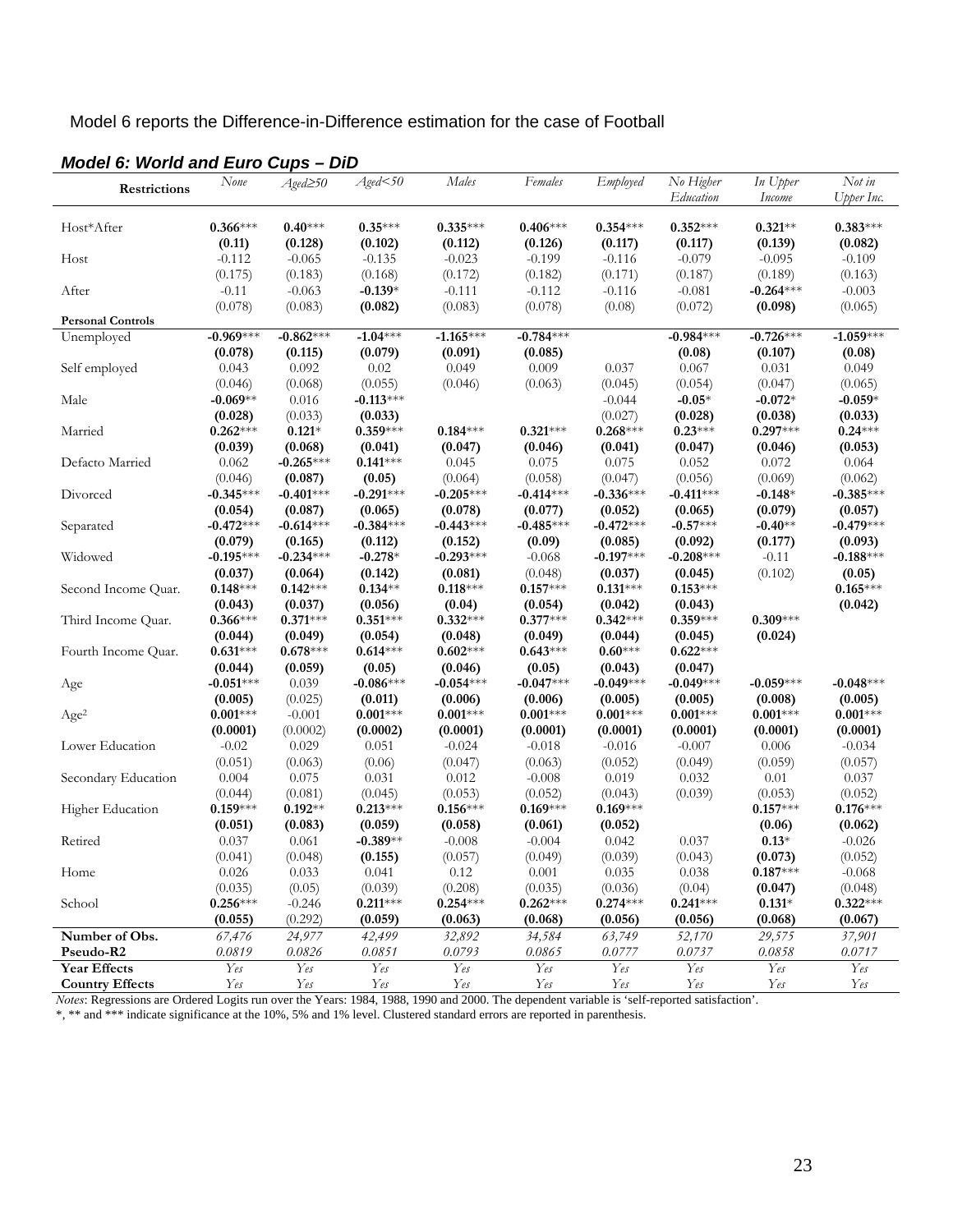# **Appendix C: Marginal Effects**

As the sign of the estimated coefficients in the ordered logit models does not unambiguously determine the direction of the effect for intermediate life satisfaction outcomes, marginal effects (ME) have to be evaluated (Wooldridge, 2002). These are evaluated at the means for continuous variables and for binary variables it is the difference between the response probabilities when the variable takes the value of one and that of zero (Greene, 2003). For illustration purposes we only evaluate ME on the overall sample for each of our six models. Full results on the ME of the remaining variables were of the expected sign and are available from the authors upon request.

| <i>wodel 1: Olympic Games</i>                                                  |                               |                     |                     |                     |
|--------------------------------------------------------------------------------|-------------------------------|---------------------|---------------------|---------------------|
|                                                                                | $Pr(Happy=0)=0.032$           | $Pr(Happy=1)=0.146$ | $Pr(Happy=2)=0.604$ | $Pr(Happy=3)=0.218$ |
| (Actual-Predicted)                                                             | $-0.001$                      | $-0.001$            | $-0.001$            | 0.001               |
|                                                                                | (0.0002)                      | (0.001)             | (0.001)             | (0.001)             |
| Host                                                                           | 0.004                         | 0.014               | $0.002**$           | $-0.02$             |
|                                                                                | (0.004)                       | (0.013)             | (0.001)             | (0.017)             |
| <b>Model 2: Olympic Games Excluding 1984</b>                                   |                               |                     |                     |                     |
|                                                                                | $Pr(H_{\text{dppy}}=0)=0.033$ | $Pr(Happy=1)=0.15$  | $Pr(Happy=2)=0.599$ | $Pr(Happy=3)=0.218$ |
| (Actual-Predicted)                                                             | $-0.001$                      | $-0.002$            | $-0.001$            | 0.002               |
|                                                                                | (0.001)                       | (0.001)             | (0.001)             | (0.002)             |
| Host                                                                           | 0.004                         | 0.016               | 0.001               | $-0.021$            |
|                                                                                | (0.004)                       | (0.016)             | (0.001)             | (0.02)              |
| <b>Model 3: Olympic Games</b>                                                  |                               |                     |                     |                     |
|                                                                                | $Pr(Happy=0)=0.032$           | $Pr(Happy=1)=0.144$ | $Pr(Happy=2)=0.606$ | $Pr(Happy=3)=0.218$ |
| (Actual-Actual Lagged)                                                         | $-0.001$                      | $-0.001$            | $-0.001$            | 0.001               |
|                                                                                | (0.001)                       | (0.001)             | (0.001)             | (0.001)             |
|                                                                                |                               |                     |                     |                     |
|                                                                                |                               |                     |                     |                     |
| Host                                                                           | 0.005<br>(0.004)              | 0.019<br>(0.015)    | 0.002<br>(0.001)    | $-0.254$<br>(0.019) |
| <b>Model 4: Olympic Games Excluding 1984</b>                                   |                               |                     |                     |                     |
|                                                                                | $Pr(Happy=0)=0.032$           | $Pr(Happy=1)=0.149$ | $Pr(Happy=2)=0.601$ | $Pr(Happy=3)=0.218$ |
| (Actual-Actual Lagged)                                                         | $-0.001**$                    | $-0.001**$          | $-0.001*$           | $0.001**$           |
|                                                                                | (0.0001)                      | (0.0005)            | (0.0001)            | (0.0007)            |
| Host                                                                           | $0.009*$                      | $0.033*$            | $-0.001$            | $-0.042**$          |
|                                                                                | (0.005)                       | (0.018)             | (0.005)             | (0.02)              |
| <b>Model 5: World &amp; Euro Cup – Difference in Ranking Position and Host</b> |                               |                     |                     |                     |
|                                                                                | $Pr(Happy=0)=0.03$            | $Pr(Happy=1)=0.134$ | $Pr(Happy=2)=0.629$ | $Pr(Happy=3)=0.207$ |
| (RankPost-RankPre)                                                             | $-0.001$                      | $-0.002$            | $-0.001$            | 0.003               |
|                                                                                | (0.0003)                      | (0.001)             | (0.0003)            | (0.002)             |
| Host                                                                           | $-0.008**$                    | $-0.031**$          | $-0.016$            | $0.056*$            |
|                                                                                | (0.003)                       | (0.014)             | (0.012)             | (0.029)             |
| Model 6: World and Euro Cup - DiD                                              |                               |                     |                     |                     |
|                                                                                | $Pr(Happy=0)=0.035$           | $Pr(Happy=1)=0.14$  | $Pr(Happy=2)=0.606$ | $Pr(Happy=3)=0.219$ |
| Host*After                                                                     | $-0.011***$                   | $-0.037***$         | $-0.021**$          | $0.068***$          |

# *Model 1: Olympic Games*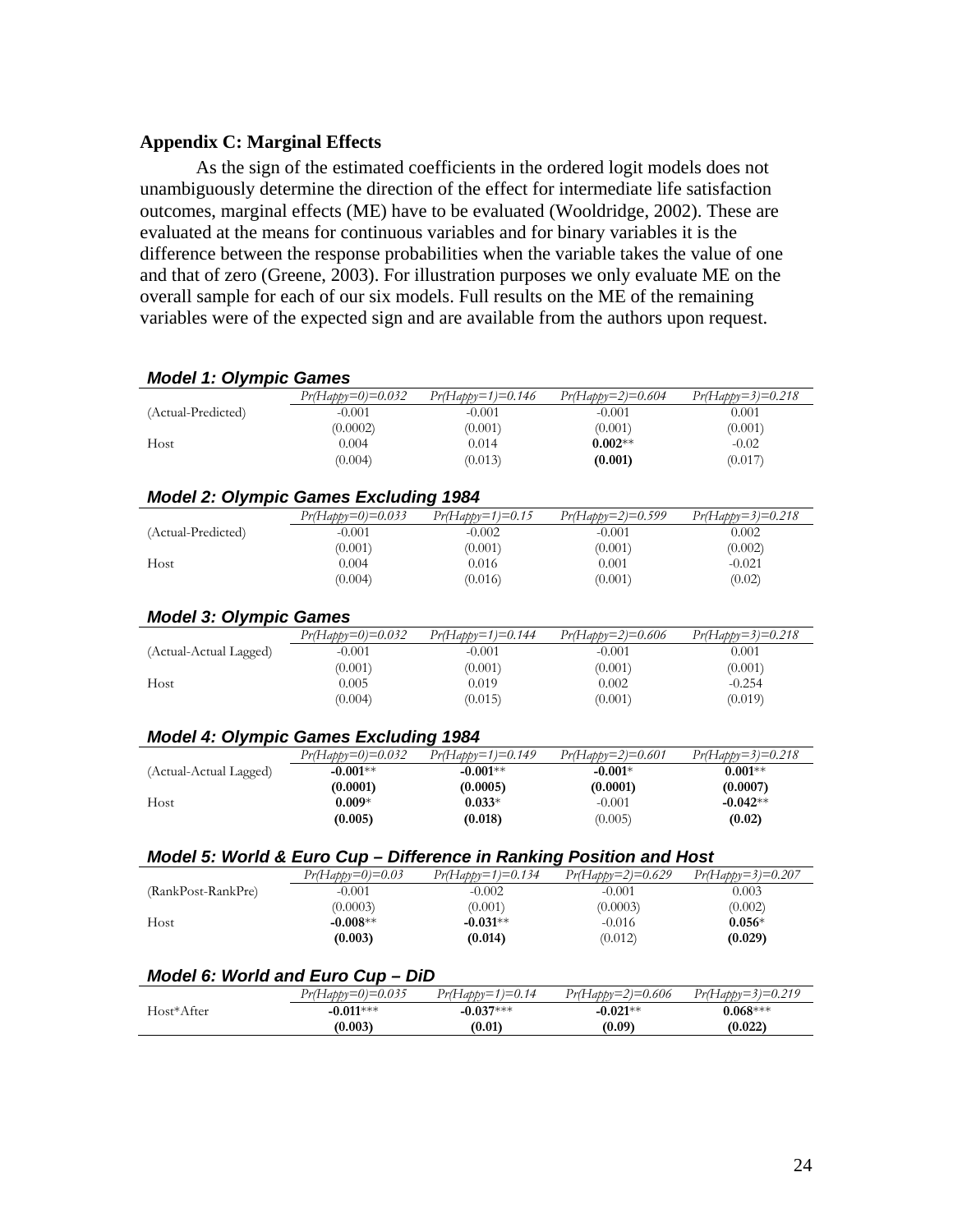|          | <b>Announcement Effects</b>                                                                                    |                |             |                         |                | <b>Legacy Effects</b> |             |             |  |
|----------|----------------------------------------------------------------------------------------------------------------|----------------|-------------|-------------------------|----------------|-----------------------|-------------|-------------|--|
| Subgroup |                                                                                                                |                |             |                         |                |                       |             |             |  |
|          | FOOTBALL ONLY: 3 WCs, 7 EUROs                                                                                  |                |             |                         |                |                       |             |             |  |
|          | FootHost6yb                                                                                                    | FootHost4yb    | FootHost2yb | $FoodHost1$ yb          |                | FootHost1ya           | FootHost2ya | FootHost4ya |  |
| A11      | $-0.10***$                                                                                                     | $-0.063*$      | $-0.023$    | $-0.028$                | ${\bf E}$      | 0.033                 | 0.026       | 0.055       |  |
|          | (0.032)                                                                                                        | (0.037)        | (0.045)     | (0.056)                 |                | (0.055)               | (0.046)     | (0.036)     |  |
| $>50$    | $-0.057*$                                                                                                      | $-0.031$       | $-0.014$    | $-0.021$                |                | 0.042                 | 0.034       | 0.043       |  |
|          | (0.033)                                                                                                        | (0.036)        | (0.044)     | (0.058)                 | V              | (0.055)               | (0.046)     | (0.036)     |  |
| $50$     | $-0.12***$                                                                                                     | $-0.076*$      | $-0.018$    | $-0.023$                |                | 0.033                 | 0.023       | 0.064       |  |
|          | (0.034)                                                                                                        | (0.04)         | (0.048)     | (0.059)                 |                | (0.059)               | (0.05)      | (0.039)     |  |
| Male     | $-0.099***$                                                                                                    | $-0.061$       | $-0.005$    | 0.006                   | ${\bf E}$      | 0.065                 | 0.06        | $0.087**$   |  |
|          | (0.035)                                                                                                        | (0.041)        | (0.048)     | (0.058)                 |                | (0.053)               | (0.046)     | (0.036)     |  |
| Female   | $-0.099***$                                                                                                    | $-0.063*$      | $-0.037$    | $-0.057$                |                | 0.005                 | $-0.004$    | 0.028       |  |
|          | (0.032)                                                                                                        | (0.036)        | (0.045)     | (0.058)                 | ${\bf N}$      | (0.06)                | (0.05)      | (0.038)     |  |
| Dun      | $-0.104***$                                                                                                    | $-0.067*$      | $-0.032$    | $-0.043$                |                | 0.023                 | 0.015       | 0.045       |  |
|          | (0.032)                                                                                                        | (0.036)        | (0.044)     | (0.056)                 |                | (0.055)               | (0.046)     | (0.036)     |  |
| Hedu     | $-0.10***$                                                                                                     | $-0.066*$      | $-0.03$     | $-0.025$                | $\overline{T}$ | 0.032                 | 0.029       | $0.06*$     |  |
|          | (0.034)                                                                                                        | (0.038)        | (0.046)     | (0.057)                 |                | (0.054)               | (0.046)     | (0.036)     |  |
|          |                                                                                                                |                |             |                         |                |                       |             |             |  |
|          | OLYMPICS: 2 OLYMPICS (Only one Legacy observation exists for Greece, i.e. 2004, since our sample ends in 2004) |                |             |                         |                |                       |             |             |  |
|          | $\overline{olyHostGyb}$                                                                                        | olyHost4yb     | olyHost2yb  | olyHostIyb              |                | olyHost <b>1</b> ya   | olyHost2ya  | olyHost4ya  |  |
| All      | 0.074                                                                                                          | 0.018          | 0.029       | 0.055                   | ${\bf E}$      | $-0.096$              | $-0.217**$  | $-0.294***$ |  |
|          | (0.068)                                                                                                        | (0.064)        | (0.057)     | (0.061)                 |                | (0.094)               | (0.102)     | (0.068)     |  |
| $>50$    | 0.064                                                                                                          | 0.011          | 0.029       | 0.056                   |                | $-0.017$              | $-0.123$    | $-0.267***$ |  |
|          | (0.069)                                                                                                        | (0.066)        | (0.067)     | (0.069)                 | V              | (0.078)               | (0.094)     | (0.066)     |  |
| $50$     | 0.084                                                                                                          | 0.03           | 0.039       | 0.06                    |                | $-0.145$              | $-0.276**$  | $-0.312***$ |  |
|          | (0.072)                                                                                                        | (0.069)        | (0.063)     | (0.069)                 |                | (0.112)               | (0.113)     | (0.08)      |  |
| Male     | 0.064                                                                                                          | $-0.002$       | $-0.01$     | 0.014                   | E              | $-0.121$              | $-0.224**$  | $-0.268***$ |  |
|          | (0.066)                                                                                                        | (0.063)        | (0.057)     | (0.06)                  |                | (0.088)               | (0.092)     | (0.066)     |  |
| Female   | 0.079                                                                                                          | 0.032          | 0.057       | 0.086                   |                | $-0.074$              | $-0.207*$   | $-0.317***$ |  |
|          | (0.076)                                                                                                        | (0.071)        | (0.065)     | (0.069)                 | ${\bf N}$      | (0.108)               | (0.115)     | (0.078)     |  |
| Dun      | 0.072                                                                                                          | 0.021          | 0.036       | 0.067                   |                | $-0.10$               | $-0.215**$  | $-0.289***$ |  |
|          | (0.07)                                                                                                         | (0.066)        | (0.059)     | (0.061)                 |                | (0.102)               | (0.104)     | (0.067)     |  |
| Hedu     | 0.063                                                                                                          | 0.004          | 0.022       | 0.053                   | $\mathbf T$    | $-0.072$              | $-0.20*$    | $-0.276***$ |  |
|          | (0.068)                                                                                                        | (0.064)        | (0.06)      | (0.065)                 |                | (0.095)               | (0.105)     | (0.068)     |  |
|          |                                                                                                                |                |             |                         |                |                       |             |             |  |
|          | <b>OVERALL HOST: 3 WCs, 7 EUROs, 2 OLYMPICS</b>                                                                |                |             |                         |                |                       |             |             |  |
|          | $H$ ost <b>6</b> yb                                                                                            | $H$ ost $A$ yb | Host2vb     | $H$ ost $\mathbf{1}$ yb |                | HostIya               | Host2ya     | Host4ya     |  |
| All      | $-0.07**$                                                                                                      | $-0.048$       | $-0.015$    | $-0.014$                | ${\bf E}$      | 0.015                 | $-0.009$    | 0.001       |  |
|          | (0.029)                                                                                                        | (0.031)        | (0.038)     | (0.046)                 |                | (0.05)                | (0.045)     | (0.036)     |  |
| >50      | $-0.036$                                                                                                       | $-0.023$       | $-0.007$    | $-0.007$                |                | 0.033                 | 0.012       | $-0.006$    |  |
|          | (0.029)                                                                                                        | (0.031)        | (0.038)     | (0.048)                 | $\mathbf{V}$   | (0.048)               | (0.043)     | (0.036)     |  |
| $50$     | $-0.085***$                                                                                                    | $-0.057*$      | $-0.009$    | $-0.01$                 |                | 0.008                 | $-0.019$    | 0.005       |  |
|          | (0.03)                                                                                                         | (0.033)        | (0.041)     | (0.049)                 |                | (0.055)               | (0.049)     | (0.039)     |  |
| Male     | $-0.07**$                                                                                                      | $-0.05$        | $-0.006$    | 0.008                   | ${\bf E}$      | 0.039                 | 0.02        | 0.031       |  |
|          | (0.03)                                                                                                         | (0.034)        | (0.041)     | (0.048)                 |                | (0.049)               | (0.045)     | (0.036)     |  |
| Female   | $-0.069**$                                                                                                     | $-0.046$       | $-0.023$    | $-0.033$                |                | $-0.006$              | $-0.033$    | $-0.027$    |  |
|          | (0.029)                                                                                                        | (0.031)        | (0.038)     | (0.048)                 | ${\bf N}$      | (0.054)               | (0.048)     | (0.039)     |  |
| Dun      | $-0.073**$                                                                                                     | $-0.051$       | $-0.021$    | $-0.024$                |                | 0.006                 | $-0.016$    | $-0.007$    |  |
|          | (0.028)<br>$-0.071**$                                                                                          | (0.031)        | (0.038)     | (0.046)                 | $\overline{T}$ | (0.05)                | (0.045)     | (0.035)     |  |
| Hedu     |                                                                                                                | $-0.052$       | $-0.022$    | $-0.012$                |                | 0.017                 | $-0.003$    | 0.006       |  |
|          | (0.03)                                                                                                         | (0.032)        | (0.039)     | (0.047)                 |                | (0.048)               | (0.045)     | (0.036)     |  |
|          |                                                                                                                |                |             |                         |                |                       |             |             |  |

# **Appendix D: Announcement and Legacy Effects**[23](#page-24-0)

<span id="page-24-0"></span> $2<sup>23</sup>$  Detailed results on the remaining control variables are available from the authors upon request.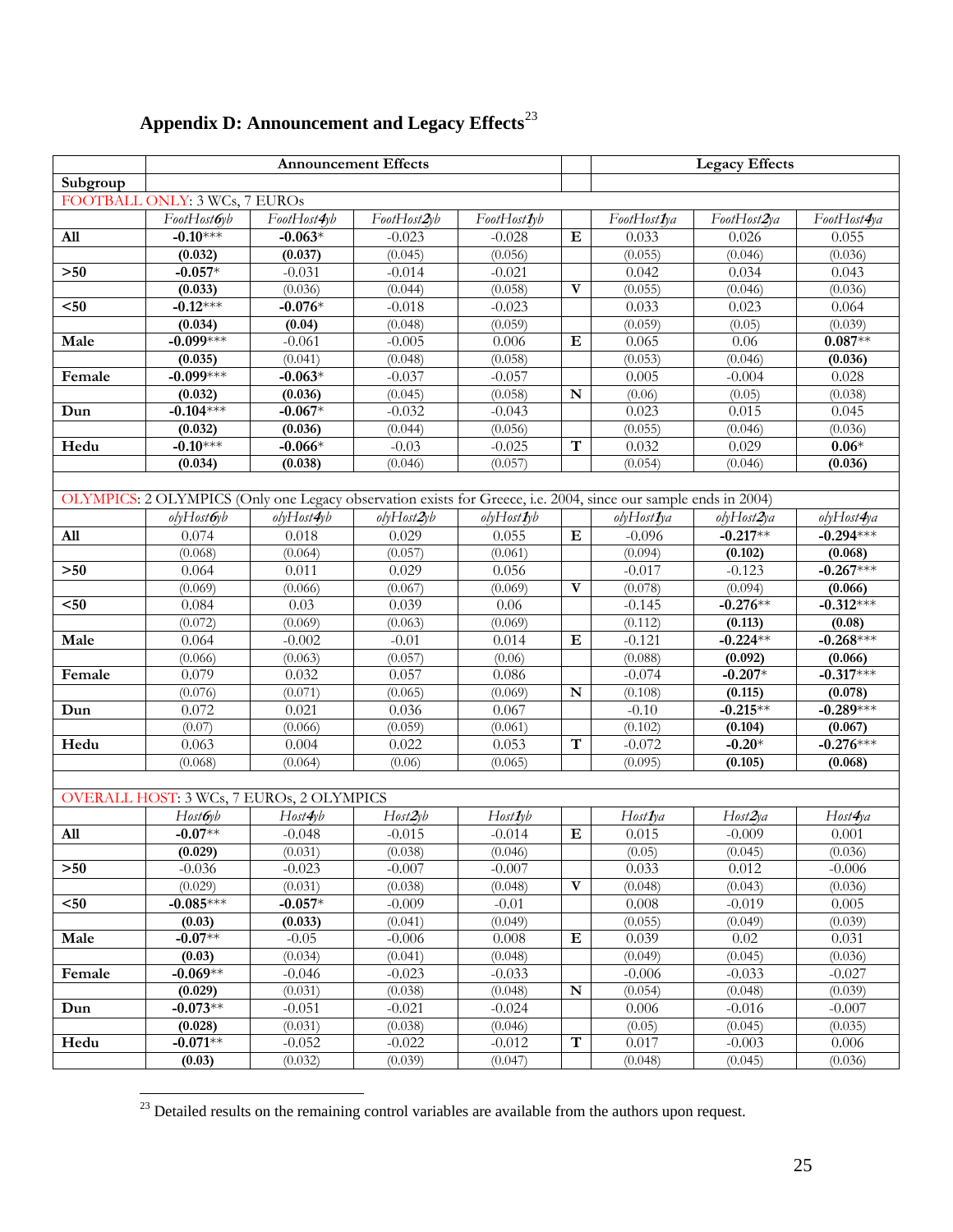|                         |                       |                          | <b>Announcement Effects</b> |                                   |                | <b>Legacy Effects</b>             |               |                |  |
|-------------------------|-----------------------|--------------------------|-----------------------------|-----------------------------------|----------------|-----------------------------------|---------------|----------------|--|
| <b>WORLD CUP: 3 WCs</b> |                       |                          |                             |                                   |                |                                   |               |                |  |
|                         | $w$ cHost <b>6</b> yb | $wcl-lost 4yb$           | $wcl-lost2yb$               | $wcl$ <i>lost</i> $\mathbf{1}$ yb |                | $wcl$ <i>lost</i> $\mathbf{1}$ ya | $wcl-lost2ya$ | $wcl-lost 4ya$ |  |
| All                     | 0.007                 | 0.057                    | 0.079                       | $0.119*$                          | E              | $0.199**$                         | $0.193**$     | $0.225***$     |  |
|                         | (0.047)               | (0.049)                  | (0.064)                     | (0.065)                           |                | (0.081)                           | (0.079)       | (0.048)        |  |
| >50                     | 0.011                 | 0.051                    | 0.051                       | 0.071                             |                | 0.108                             | $0.109*$      | $0.153***$     |  |
|                         | (0.044)               | (0.045)                  | (0.054)                     | (0.053)                           | $\mathbf{V}$   | (0.071)                           | (0.06)        | (0.041)        |  |
| $50$                    | 0.009                 | 0.066                    | 0.105                       | $0.156**$                         |                | $0.255***$                        | $0.246***$    | $0.269***$     |  |
|                         | (0.053)               | (0.056)                  | (0.071)                     | (0.076)                           |                | (0.093)                           | (0.092)       | (0.056)        |  |
| Male                    | 0.01                  | 0.067                    | 0.091                       | $0.134*$                          | E              | $0.273*$                          | $0.235***$    | $0.265***$     |  |
|                         | (0.051)               | (0.054)                  | (0.07)                      | (0.07)                            |                | (0.082)                           | (0.08)        | (0.05)         |  |
| Female                  | 0.005                 | 0.049                    | 0.07                        | 0.107                             |                | 0.139                             | $0.158*$      | $0.197***$     |  |
|                         | (0.046)               | (0.047)                  | (0.061)                     | (0.072)                           | $\mathbf N$    | (0.097)                           | (0.089)       | (0.052)        |  |
| Dun                     | 0.017                 | 0.066                    | 0.089                       | $0.117*$                          |                | $0.207***$                        | $0.196**$     | $0.221***$     |  |
|                         | (0.046)               | (0.047)                  | (0.06)                      | (0.064)                           |                | (0.078)                           | (0.079)       | (0.049)        |  |
| Hedu                    | 0.015                 | 0.059                    | 0.073                       | $0.13***$                         | $\overline{T}$ | $0.215***$                        | $0.215***$    | $0.243***$     |  |
|                         | (0.049)               | (0.052)                  | (0.067)                     | (0.059)                           |                | (0.072)                           | (0.077)       | (0.048)        |  |
|                         |                       |                          |                             |                                   |                |                                   |               |                |  |
| <b>EURO: 7 EUROs</b>    |                       |                          |                             |                                   |                |                                   |               |                |  |
|                         | euHostGv              | $euHostA$ <sup>y</sup> b | euHost2vb                   | $euHostI$ yb                      |                | euHost1ya                         | euHost2ya     | euHost4ya      |  |
| <b>All</b>              | $-0.117***$           | $-0.097**$               | $-0.065$                    | $-0.076$                          | E              | 0.003                             | $-0.012$      | $-0.007$       |  |
|                         | (0.036)               | (0.043)                  | (0.054)                     | (0.067)                           |                | (0.061)                           | (0.051)       | (0.039)        |  |
| $>50$                   | $-0.07*$              | $-0.055$                 | $-0.039$                    | $-0.048$                          |                | 0.031                             | 0.017         | 0.001          |  |
|                         | (0.038)               | (0.043)                  | (0.056)                     | (0.074)                           | V              | (0.063)                           | (0.053)       | (0.042)        |  |
| $50$                    | $-0.141***$           | $-0.117***$              | $-0.071$                    | $-0.084$                          |                | $-0.008$                          | $-0.027$      | $-0.012$       |  |
|                         | (0.037)               | (0.045)                  | (0.055)                     | (0.065)                           |                | (0.064)                           | (0.053)       | (0.041)        |  |
| Male                    | $-0.117***$           | $-0.099**$               | $-0.047$                    | $-0.036$                          | E              | 0.03                              | 0.019         | 0.019          |  |
|                         | (0.04)                | (0.048)                  | (0.058)                     | (0.07)                            |                | (0.058)                           | (0.05)        | (0.038)        |  |
| Female                  | $-0.116***$           | $-0.094**$               | $-0.079$                    | $-0.111$                          |                | $-0.019$                          | $-0.039$      | $-0.033$       |  |
|                         | (0.035)               | (0.041)                  | (0.054)                     | (0.068)                           | $\mathbf N$    | (0.068)                           | (0.055)       | (0.043)        |  |
| Dun                     | $-0.125***$           | $-0.105**$               | $-0.08$                     | $-0.095$                          |                | $-0.009$                          | $-0.025$      | $-0.019$       |  |
|                         | (0.035)               | (0.042)                  | (0.053)                     | (0.066)                           |                | (0.061)                           | (0.05)        | (0.038)        |  |
| Hedu                    | $-0.118***$           | $-0.099**$               | $-0.068$                    | $-0.073$                          | T              | 0.001                             | $-0.01$       | $-0.006$       |  |
|                         | (0.038)               | (0.045)                  | (0.056)                     | (0.068)                           |                | (0.06)                            | (0.05)        | (0.039)        |  |

*Notes*: Regressions are Ordered Logits. The dependent variable is 'self-reported satisfaction'. \*, \*\* and \*\*\* indicate significance at the 10%, 5% and 1% level. Clustered standard errors are reported in parenthesis. Year and country dummies included.

## **References**

Argue, J.C. (1983). Benefits of the 1984 Olympics. *Business Forum*, Fall 1983.

- Baade, R. (1996). Professional sports as catalysts for metropolitan economic development. *Journal of Urban Affairs*, 18(1), 1-17.
- Baade, R.A. and Dye, R.F. (1990). The impact of stadiums and professional sports on metropolitan area development. *Growth and Change*, 21(2), 1-14.
- Baade, R.A. and Matheson, V.A. (2002). Bidding for the Olympics: Fool's Gold?. In C.P. Barros, M. Ibrahim, and S. Szymanski (Eds.), *Transatlantic Sport* (pp. 127-151). Edward Elgar Publishing, London.
- Balmer, N.J., Nevill, A.M. and Williams, A.M. (2001). Home Advantage in the Winter Olympics (1908-1998). *Journal of Sports Sciences*, 19, 129-139.
- Balmer, N.J., Nevill, A.M. and Williams, A.M. (2003). Modelling Home Advantage in the Summer Olympic Games. *Journal of Sports Sciences*, 21, 469-478.
- Bernard, A.B. and Busse, M.R. (2004) Who Wins the Olympic Games: Economic Resources and Medal Totals. *The Review of Economics and Statistics*, 86(1), 413-417.
- Bertrand, M. and Mullainathan, S. (2001). Do People Mean What they Say? Implications for Subjective Survey Data. *American Economic Review*, 91(2), May 2001, 67-72.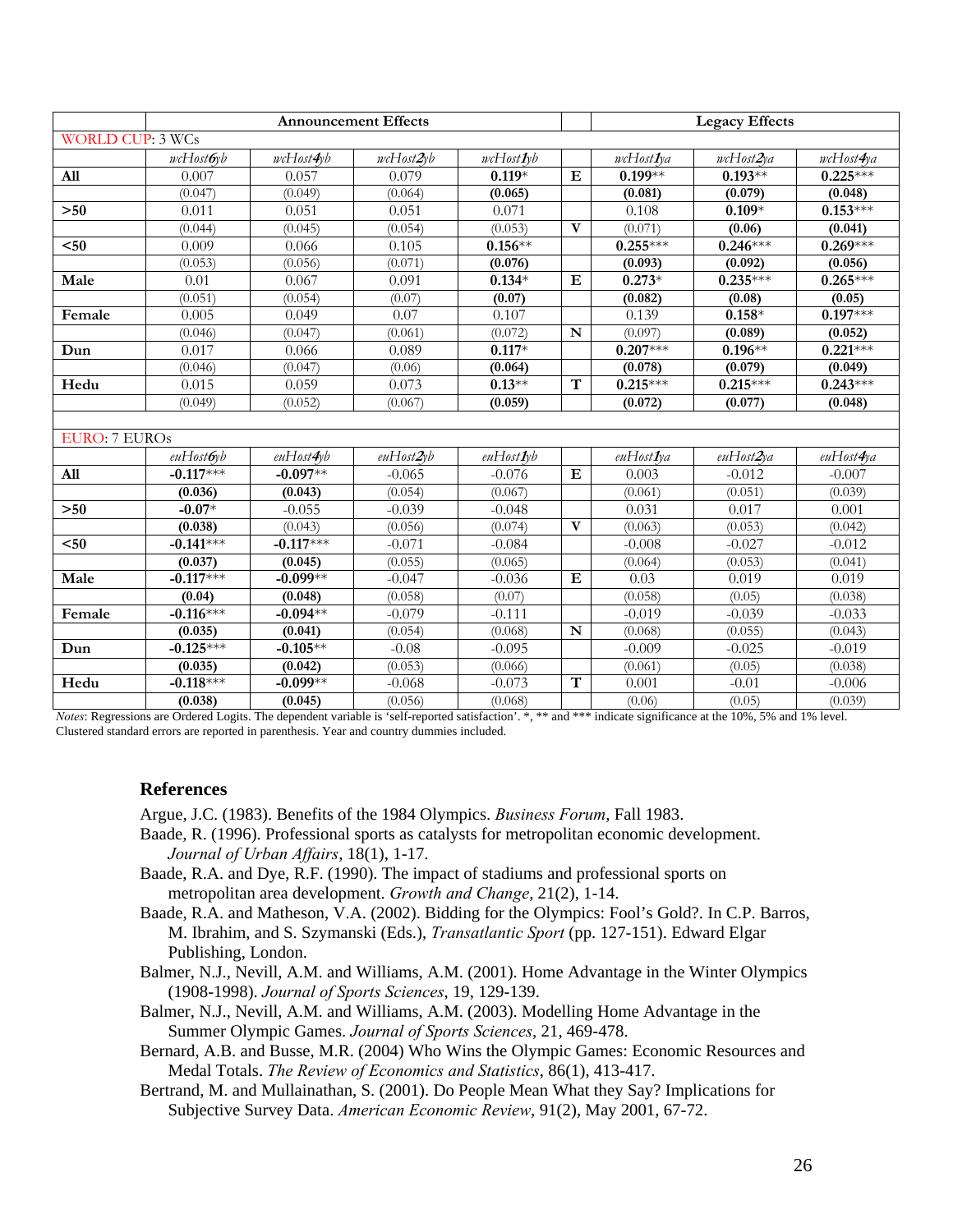- Blake, A. (2005). The Economic Impact of the London 2012 Olympics. Christel DeHaan Tourism and Travel Research Institute, Nottingham University Business School, 2005/5. [www.nottingham.ac.uk/ttri/olympics\\_project.htm](http://www.nottingham.ac.uk/ttri/olympics_project.htm) .
- Blanchflower, D.G. and Oswald, A.J. (2000). Well-Being Over Time in Britain and the USA. National Bureau of Economic Research, Working Paper No. 7487.
- Blanchflower, D.G. and Oswald, A.J. (2004). Money, Sex and Happiness: An Empirical Study. *Scandinavian Journal of Economics*, 106(3), 393-415.
- Blanchflower, D.G. and Oswald, A.J. (2008). Hypertension and happiness across nations. *Journal of Health Economics*. 27, 218-233.
- Burbank, M.J., Andranovich, G. and Heying, C.H. (2002). Mega-Events: Urban Development and Public Policy. *The Review of Policy Research*, 19(3), 179-202.
- Carroll, D., Ebrahim, S., Tilling, K., Macleod, J. and Davey, G. (2002). Admissions for myocardial infarction and World Cup football: Database survey. *British Medical Journal*, 325, 1439-1442.
- Chalkley, B. and Essex, S. (1999). Urban Development through Hosting International Events: A History of the Olympic Games. *Planning Perspectives*, 14, 369-394.
- Chapin, T. (2002). Identifying the Real Costs and Benefits of Sports Facilities. *Lincoln Institute of Land and Policy*, Working Paper No: WP02TC1. [www.lincolninst.edu/pubs/dl/671\\_chapin-web.pdf](http://www.lincolninst.edu/pubs/dl/671_chapin-web.pdf) .
- Clark, A.E. and Oswald, A.J. (1994). Unhappiness and Unemployment. *The Economic Journal*, 104(424), May 1994, 648-659.
- Clark, A.E. and Oswald, A.J. (1996). Satisfaction and Comparison Income. *Journal of Public Economics*, 61(3), 359-381.
- Coates, D.C. and Humphreys, B.R. (1999). The Growth Effects of Sport Franchises, Stadia and Arenas. *Journal of Policy Analysis and Management*, 18(4), 601-624.
- Coates, D.C. and Humphreys, B.R. (2003). The Effect of Professional Sports on Earnings of Individuals: Evidence from Microeconomic Data. UMBC Economics Department, Working Paper 03-104.
- Crompton, J.L. (1995). Economic Impact Analysis of Sports Facilities and Events: Eleven Sources of Misapplication. *Journal of Sport Management*, 9, 14-35.
- Crompton, J.L. (2001). Public Subsidies to Professional Team Sport Facilities in the USA. In C. Gratton and I.P. Henry (Eds.), *Sport in the City: The Role of Sport in Economic and Social Regeneration* (pp. 35-45).Routledge publication.
- Damisch, L., Mussweiler, T. and Plessner, H. (2006). Olympic Medals as Fruits of Comparison? Assimilation and Contrast in Sequential Performance Judgments. *Journal of Experimental Psychology: Applied*, 12(3), 166-178.
- DCMS/Strategy Unit (2002). Game Plan: A Strategy for Delivering Government's Sport and Physical Activity Objectives, *Department for Culture, Media and Sport/Strategy Unit*, December 2002. [www.sportdevelopment.org.uk/gameplan2002.pdf](http://www.sportdevelopment.org.uk/gameplan2002.pdf).
- Di Tella, R. and MacCulloch, R.J. (2005a). Partisan Social Happiness. *The Review of Economic Studies*, 72(2), 367-393.
- Di Tella, R. and MacCulloch, R.J. (2005b). Gross National Happiness as an Answer to the Easterlin Paradox?. Mimeo, Harvard Business School, November 2005. [www.people.hbs.edu/rditella/papers/WPGNHappiness.pdf](http://www.people.hbs.edu/rditella/papers/WPGNHappiness.pdf) .
- Di Tella, R. and MacCulloch, R.J. (2006). Some Uses of Happiness Data in Economics. *Journal of Economic Perspectives*, 20(1), 25-46.
- Di Tella, R., MacCulloch, R.J. and Oswald, A.J. (2001). Preferences Over Inflation and Undemployment: Evidence from Surveys of Happiness. *American Economic Review*, 91(1), 335-341.
- Di Tella, R., MacCulloch, R.J. and Oswald, A.J. (2003). The Macroeconomics of Happiness. *The Review of Economics and Statistics*, 85(4), 809-827.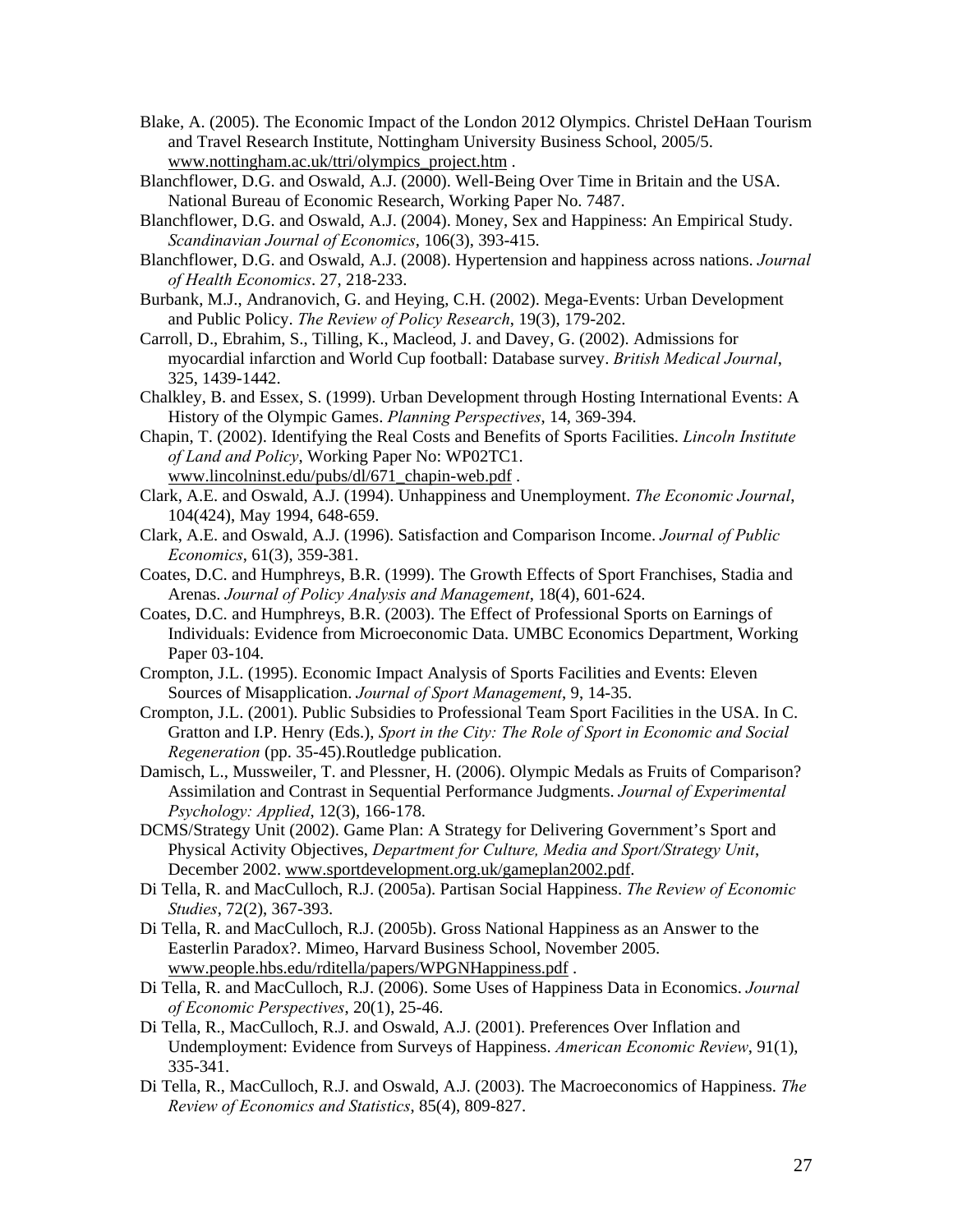- Easterlin, R.A. (1974). Does Economic Growth Improve Human Lot? Some Empirical Evidence, in Nations and Households*.* In P.A. David and M.W. Reder (Eds.), *Economic Growth: Essays in Honour of Moses Abramowitz*. Academic Press, New York and London.
- Easterlin, R.A. (1995). Will Raising the Incomes of All Increase the Happiness of All?. *Journal of Economic Behavior and Organization*, 27(1), 35-48.
- Easterlin, R.A. (2003). Explaining Happiness. *Proceedings of the National Academy of Sciences*, 100(19), 1176-1183.
- Easterlin, R.A. (2005). Building a Better Theory of Well-Being. In L. Bruni and P.L. Porta (Eds.) *Economics and Happiness: Framing the Analysis* (pp. 29-64). Oxford University Press.
- Essex, S. and Chalkley, B. (1998). Olympic Games: Catalyst of Urban Change. *Leisure Studies*, 17, 187-206.
- Essex, S. and Chalkley, B. (2003). Urban Transformation from Hosting the Olympic Games, University Lecture on the Olympics, Barcelona, Centre d'Estudis Olimpics (UAB), International Chair in Olympism (IOC-UAB). <http://olympicstudies.uab.es/lectures/web/pdf/essex.pdf> .
- Fernquist, R.M. (2000). An Aggregate Analysis of Professional Sports, Suicide, and homicide rates: 30 US metropolitan areas, 1971-1990. *Aggression and Violent Behavior,* 5(4), 329-341.
- Frank, R.H. (2005). Does Absolute Income Matter?. In L. Bruni and P.L. Porta (Eds.) *Economics and Happiness: Framing the Analysis* (pp. 65-90). Oxford University Press.
- Frey, B.S. and Stutzer, A. (2000). Happiness, Economy and Institutions. *The Economic Journal*, 110(466), 918-938.
- Frey, B.S. and Stutzer, A. (2002). What Can Economists Learn from Happiness Research?. *Journal of Economic Literature*, 40(2), 402-435.
- Frey, B.S. and Stutzer, A. (2005) Testing Theories of Happiness. In L. Bruni and P.L. Porta (Eds.) *Economics and Happiness: Framing the Analysis* (pp. 116-146). Oxford University Press.
- Frey, B.S., Benesch, C. and Stutzer, A. (2007). Does Watching TV Make us Happy?. *Journal of Economic Psychology*, 28, 283-313.
- Frey, B.S., Luechinger, S. and Stutzer, A. (2004). Valuing Public Goods: The Life Satisfaction Approach. Institute for Empirical Research in Economics, Working Paper No. 184, March 2004, University of Zurich.
- Greene, W.H. (2003) *Econometric Analysis*, 5<sup>th</sup> edition, Prentice Hall, US.
- Grimes, A.R., Kelly, W.J. and Rubin, P.H. (1974). A Socioeconomic Model of National Olympic Performance. *Social Science Quarterly*, 55(3), 777-783.
- Hall, C.M. (2006). Urban Entrepreneurship, Corporate Interests and Sports Mega-Events: The Thin Policies of Competitiveness within the Hard Outcomes of Neoliberalism. In J. Horne and W. Manzenreiter (Eds*.) Sports Mega-Events: Social Scientific Analyses of a Global Phenomenon* (pp. 59-70). Blackwell Publishing Ltd.
- Hoffmann, R., Ging, L.C. and Ramasany, B. (2002). Public Policy and Olympic Success. *Applied Economic Letters*, 9, 545-548.
- Hoffmann, R., Ging, L.C. and Ramasany, B. (2002). The Socio-Economic Determinants of International Soccer Performance. *Journal of Applied Economics*, 5(2), 253-272.
- Hoffmann, R., Ging, L.C. and Ramasany, B. (2004). Olympic Success and ASEAN Countries: Economic Analysis and Policy Implications. *Journal of Sports Economics*, 5(3), 262-276.
- Hoffmann, R., Ging, L.C., Matheson, V. and Ramasany, B. (2006). International Women's Football and Gender Inequality. *Applied Economics Letters*, 13(15), 999-1001.
- Houston, R.G. and Wilson, D.P. (2002). Income, Leisure and Proficiency: An Economic Study of Football Performance. *Applied Economics Letters*, 9, 939-943.
- Ingerson, L. (2001). A Comparison of the Economic Contribution of Hallmark Sporting and Performing Arts Events. In C. Gratton and I.P. Henry (Eds.), *Sport in the City: The Role of Sport in Economic and Social Regeneration* (pp. 46-59). Routledge publication.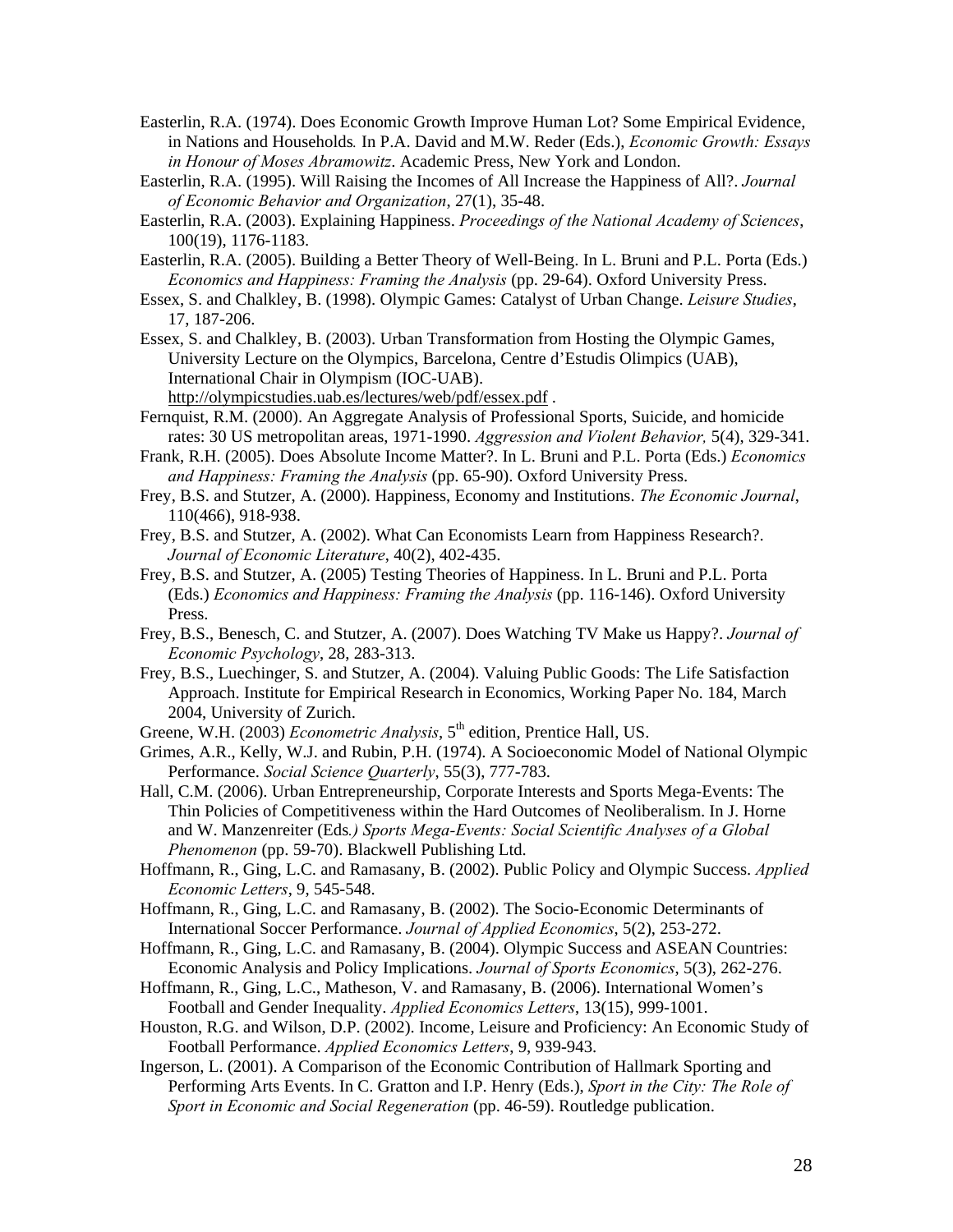- Johnson, D.K.N. and Ali, A. (2000). Coming to Play or Coming to Win: Participation and Success at the Olympic Games. Wellesley College, Department of Economics Working Paper 2000-10, September 2000.
- Johnson, D.K.N. and Ali, A. (2004). A Tale of Two Seasons: Participation and Medal Counts at the Summer and Winter Olympic Games. *Social Science Quarterly*, 85(4), 974-993.
- Kahneman, D. and Krueger, A.B. (2006). Developments in the Measurement of Subjective Well-Being. *Journal of Economic Perspectives*, 20(1), 3-24.
- Kartakoullis, N., Papanikos, G. and Karlis, G. (2003). City and Sport Marketing Strategy: The Case of Athens 2004. *The Sport Journal*, 6(2), Spring 2003. [www.thesportjournal.org/2003Journal/Vol6-No2/athens.asp](http://www.thesportjournal.org/2003Journal/Vol6-No2/athens.asp) .
- Kirkup, W. and Merrick, D.W. (2003). A matter of life and death: population mortality and football results. *Journal of Epidemiology and Community Health*, 57, 429-432.
- Kuper, G. and Sterken, E. (2001). Olympic Participation and Performance since 1896. CCSO Working Papers, number 200104, University of Groningen, CCSO Centre for Economic Research. <http://ccso.eldoc.ub.rug.nl/FILES/root/2001/200104/200104.pdf> .
- Layard, R. (2005a). *Happiness: Lessons from a New Science.* Penguin Books Ltd, London, England.
- Layard, R. (2005b). Rethinking Public Economics: The Implications of Rivalry and Habit. In L. Bruni and P.L. Porta (Eds.) *Economics and Happiness: Framing the Analysis* (pp. 147-169). Oxford University Press.
- Leeds, E.M. and Leeds, M.A. (2007). International Soccer Success and National Institutions. *International Association of Sports Economics*, Working Paper Series, No. 07-02, March 2007. [www.holycross.edu/departments/economics/RePEc/spe/Leeds\\_Soccer.pdf](http://www.holycross.edu/departments/economics/RePEc/spe/Leeds_Soccer.pdf) .
- Lertwachara, K. and Cochran J.J. (2007). An Event Study of the Economic Impact of Professional Sport Franchises on Local US Economies. *Journal of Sports Economics*, 8(3), 244-254.
- Luttmer, E.F.P. (2005). Neighbors as Negatives: Relative Earnings and Well-Being. The Quarterly Journal of Economics, 120(3), 963-1002.
- Maenning, W. and Porsche, M. (2008). The Feel-Good Factor at Mega Sports Events. Recommendations for Public and Private Administration Informed by the Experience of the FIFA World Cup 2006. Hamburg Contemporary Economic Discussions, No. 18, Faculty of Economics and Social Sciences, Universitat Hamburg. [www.uni-hamburg.de/onTEAM/grafik/1098966615/HCED-18.pdf](http://www.uni-hamburg.de/onTEAM/grafik/1098966615/HCED-18.pdf) .
- Manzenreiter, W. and Horne, J. (2005). Public Policy, Sports Investments and Regional Development Initiatives in Japan. In J. Nauright and S. Schimmel (Eds.) *The Political Economy of Sport* (pp. 152-182). Palgrave MacMillan.
- Matheson, V.A. (2002). Upon Further Review: An Examination of Sporting Event Economic Impact Studies. *The Sport Journal*, 5(1), Spring 2002. [www.thesportjournal.org/article/upon](http://www.thesportjournal.org/article/upon-further-review-examination-sporting-event-economic-impact-studies)[further-review-examination-sporting-event-economic-impact-studies](http://www.thesportjournal.org/article/upon-further-review-examination-sporting-event-economic-impact-studies) .
- Matheson, V.A. (2006). Mega-Events: The Effect of the World's Biggest Sporting Events on Local, Regional and National Economies. *International Association of Sports Economists*, Working Paper Series, No. 06-22, October 2006. [www.holycross.edu/departments/economics/RePEc/spe/Matheson\\_MegaEvents.pdf](http://www.holycross.edu/departments/economics/RePEc/spe/Matheson_MegaEvents.pdf).
- Matheson, V.A. and Baade, R.A. (2004). Mega-Sporting Event in developing Nations: Playing the Way to Prosperity?. College of the Holy Cross, Department of Economics Faculty Research Series, Working Paper No. 04-04.

[www.holycross.edu/departments/economics/RePEc/Matheson\\_Prosperity.pdf](http://www.holycross.edu/departments/economics/RePEc/Matheson_Prosperity.pdf) .

Medvec, V.H., Madey, S.F. and Gilovich, T. (1995). When less is more: Counterfactual thinking and satisfaction among Olympic medalists. *Journal of Personality and Social Psychology*, 69(4), 603-610.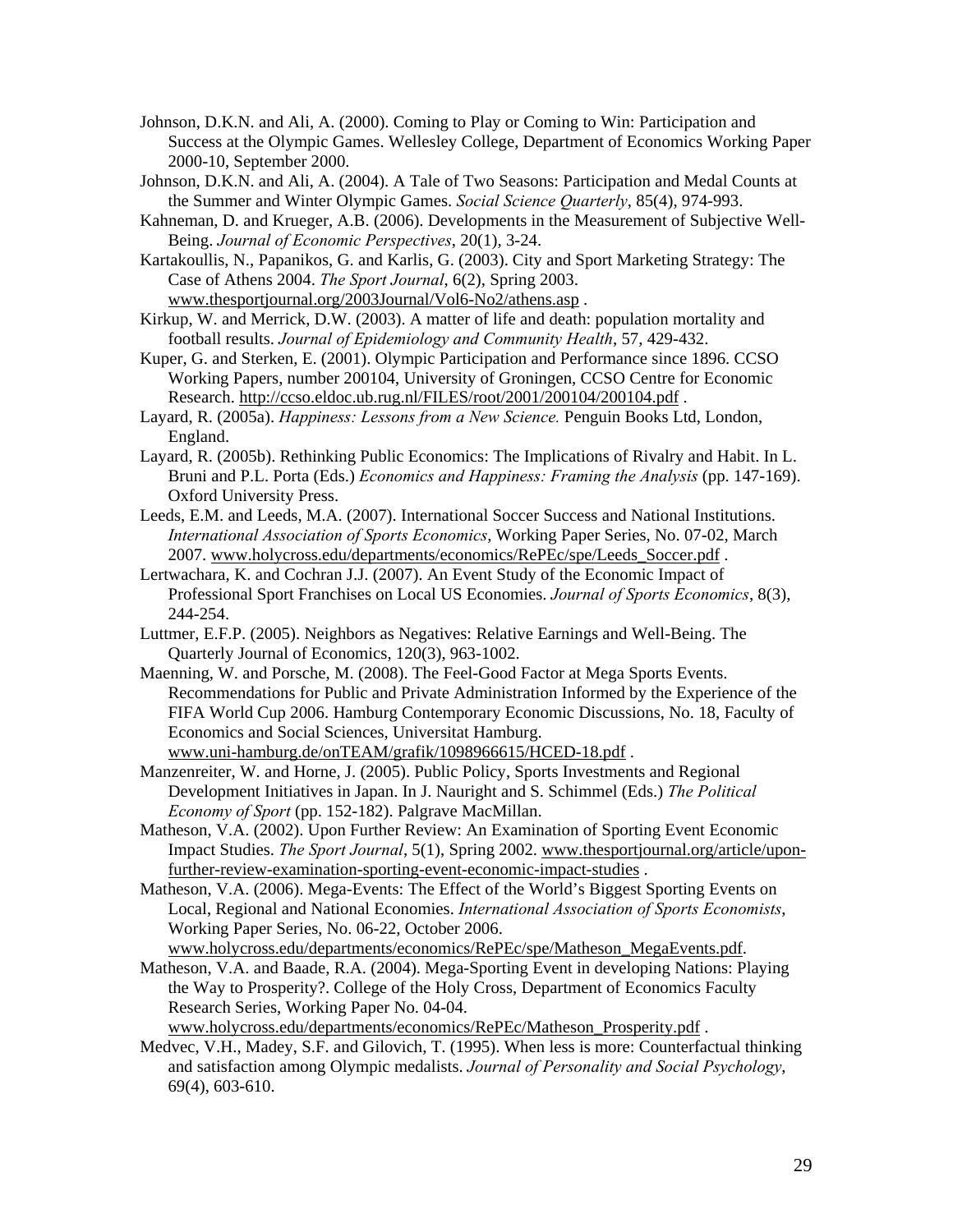- Moosa, I.A. and Smith, L. (2004). Economic Development Indicators as Determinants of Medal Winning at the Sydney Olympics: An Extreme Bounds Analysis. *Australian Economic Papers*, 43(3), 288-301.
- de Moragas, M., Rivenburgh, N. and Garcia, N. (1995). Television and the Construction of Identity: Barcelona, Olympic Host. In M. de Moragas and M. Botella (Eds.), T*he Keys to Success: the Social, Sporting, Economic, and Communications Impact of Barcelona '92* (pp. 76-106). Servei de Publicacions de la UAB. [http://olympicstudies.uab.es/pdf/wp033\\_eng.pdf.](http://olympicstudies.uab.es/pdf/wp033_eng.pdf)
- Oswald, A.J. (1997). Happiness and Economic Performance. *The Economic Journal*, 107(445), 1815-1831.
- Oswald, A.J. and Powdthavee, N. (2006). Does Happiness Adapt? A Longitudinal Study of Disability with Implications for Economists and Judges. *IZA – Institute for the Study of Labor*, Discussion Paper Series, No. 2208, July 2006.
- van Praag, B.M.S. (1991). Ordinal and Cardinal Utility: An Integration of the two Dimensions of the Welfare Concept. *Journal of Econometrics*, 50, 69-89.
- PricewaterhouseCoopers (2004). The Economic Impact of the Olympic Games, European Economic Outlook, Chapter III, June 2004.

[www.accountingnet.ie/content/uploads/pwc\\_eeo\\_jun04\\_1\\_.pdf](http://www.accountingnet.ie/content/uploads/pwc_eeo_jun04_1_.pdf) .

- Rappaport, J. and Wilerson, C. (2001). What are the Benefits of Hosting a Major League Sports Franchise?. Federal Reserve Bank of Kansas City, First Quarter 2001, Online Article: [www.kansascityfed.org/publicat/econrev/PDF/1q01rapp.pdf](http://www.kansascityfed.org/publicat/econrev/PDF/1q01rapp.pdf) .
- Rathke, A. and Woitek, U. (2007). Economics and Olympics: An Efficiency Analysis. *Institute for Empirical Research in Economics*, Working Paper number 313, January 2007. [www.iew.uzh.ch/wp/iewwp313.pdf](http://www.iew.uzh.ch/wp/iewwp313.pdf) .
- Roberts, G. (2006). Accounting for Achievement in Athens: A Count Data Analysis of National Olympic Performance. Econometrics Working Paper EWP0602, Department of Economics, University of Victoria, Canada.
- Roche, M. (1992). Mega-Events and Micro-Modernization: On the Sociology of the new Urban Tourism. *The British Journal of Sociology*, 43(4), 563-600.
- Rosentraub, M. (1994). Sport and Downtown Development Strategy. *Journal of Urban Affairs*, 16(3), 228-239.
- Siegfried, J. and Zimbalist, A. (2000). The Economics of Sports Facilities and their Communities. *The Journal of Economic Perspectives*, 14(3), 95-114.
- Siegfried, J. and Zimbalist, A. (2002). A Note on the Local Economic Impact of Sports Expenditure. *Journal of Sports Economics*, 3(4), 361-366.
- Siegfried, T. (2006). *A Beautiful Math.* Joseph Henry Press, Washington, D.C.
- Solnick, S.J. and Hemenway, D. (1998). Is More Always Better? A Survey on Positional Concerns. *Journal of Economic Behaviour and Organisation*, 37, 373-383.
- Tcha, M. and Pershin, V. (2003). Reconsidering Performance at the Summer Olympics and Revealed Comparative Advantage. *Journal of Sports Economics*, 4(3), 216-239.
- Telloglou, T. (2004). The City of the Games. Hestia Publications, September 2004 (in Greek).
- Thornley, A. (2002). Urban Regeneration and Sports Stadia. *European Planning Studies*, 10(7), 813-818.
- Tobin, J. (1958). Estimation of Relationships for Limited Dependent Variables. *Econometrica*, 26 (1), 24-36.
- Veenhoven, R. (2005). Happiness in Hardship. In *Economics and Happiness: Framing the Analysis*, edited by Bruni, L. and Porta, P.L., Oxford University Press.
- Wallechinsky, D. (2004). *The Complete Book of the Olympics.* 2004 Edition, Aurum Press.
- Whitson, D. (2004). Bringing the World to Canada: 'The Periphery of the Centre'. *Third World Quarterly*, 25(7), 1215-1232.
- Whitson, D. and Horne, J. (2006). Underestimated Costs and Overestimated Benefits? Comparing the Outcomes of Sports Mega-Events in Canada and Japan. In J. Horne and W. Manzenreiter